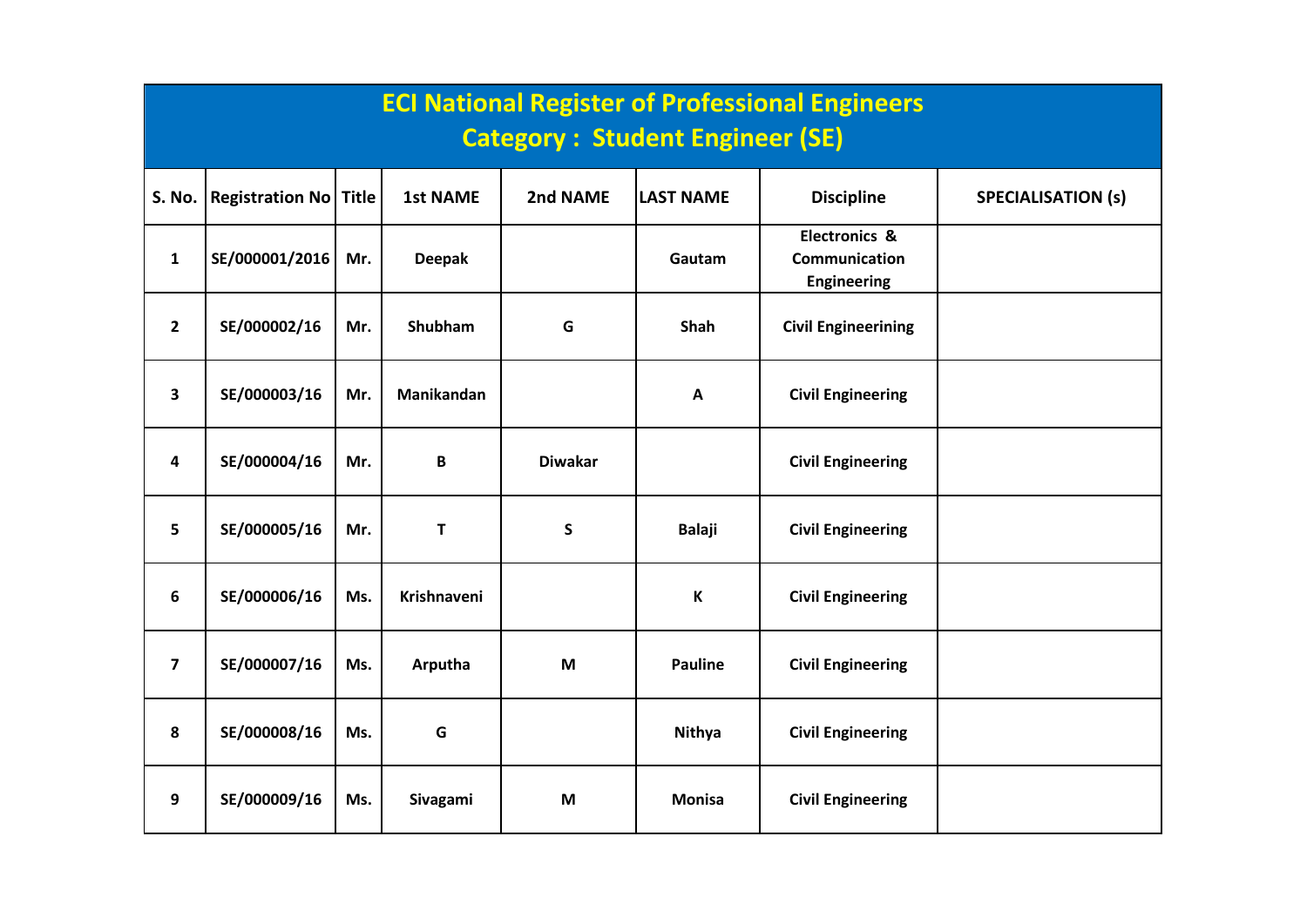| 10 | SE/000010/16 | Ms. | Poornima       |                     | К           | <b>Civil Engineering</b> |  |
|----|--------------|-----|----------------|---------------------|-------------|--------------------------|--|
| 11 | SE/000011/16 | Ms. | Priyanga       |                     | S           | <b>Civil Engineering</b> |  |
| 12 | SE/000012/16 | Ms. | <b>Dhivya</b>  |                     | M.          | <b>Civil Engineering</b> |  |
| 13 | SE/000013/16 | Ms. | Naveena        |                     | $\mathbf R$ | <b>Civil Engineering</b> |  |
| 14 | SE/000014/16 | Ms. | Saral          |                     | C.          | <b>Civil Engineering</b> |  |
| 15 | SE/000015/16 | Ms. | $\mathbf R$    |                     | Madhumitha  | <b>Civil Engineering</b> |  |
| 16 | SE/000016/16 | Mr. | К.             | <b>Arun Prakash</b> | J.          | <b>Civil Engineering</b> |  |
| 17 | SE/000017/16 | Mr. | К              | Mareeswaran         | M           | <b>Civil Engineering</b> |  |
| 18 | SE/000018/16 | Mr. | Hariprasanth   |                     | $\mathsf S$ | <b>Civil Engineering</b> |  |
| 19 | SE/000019/16 | Mr. | <b>Manivel</b> |                     | S.          | <b>Civil Engineering</b> |  |
| 20 | SE/000020/16 | Mr. | К              |                     | Poomalai    | <b>Civil Engineering</b> |  |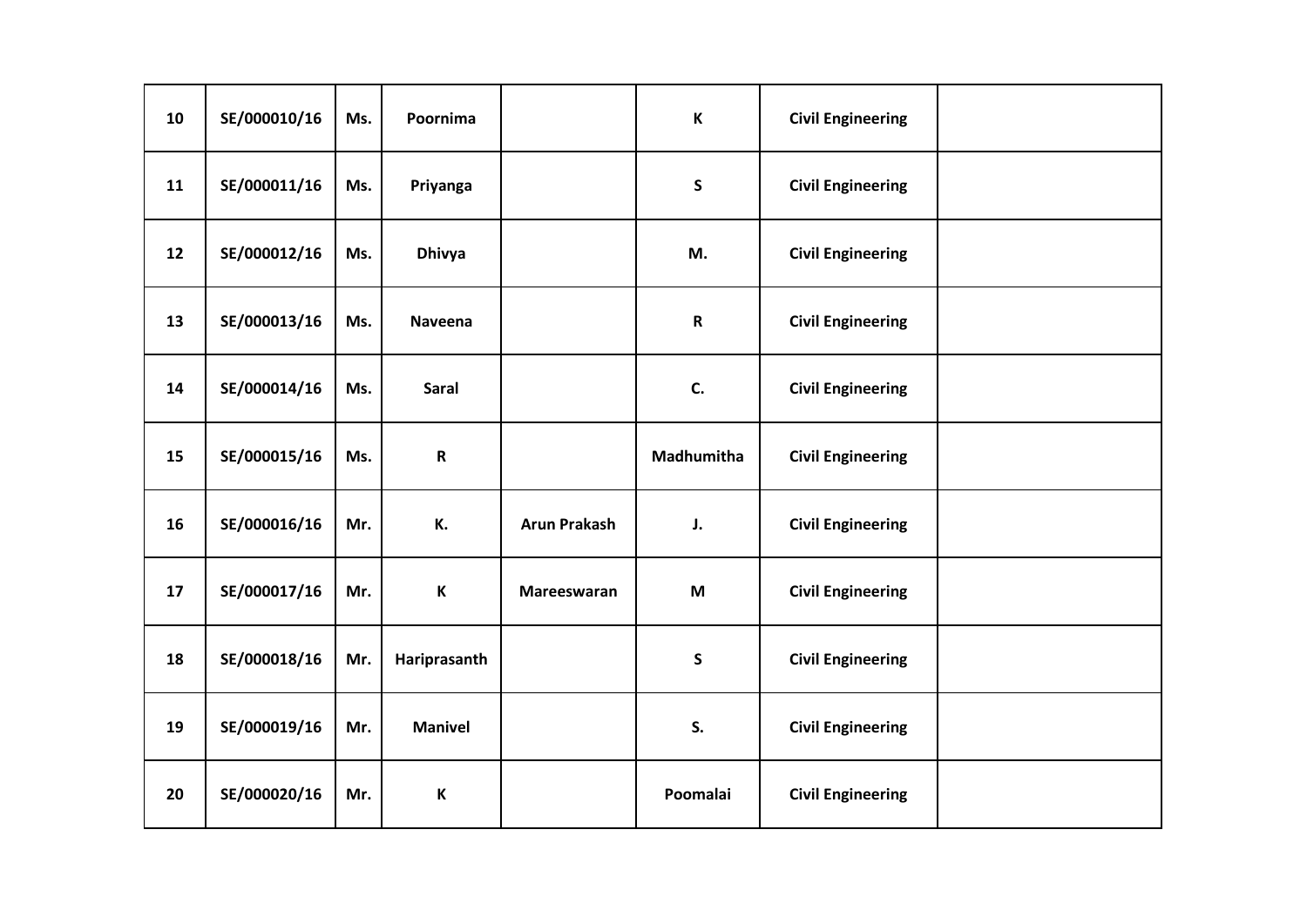| 21 | SE/000021/16 | Mr. | M                         |             | <b>Dinesh</b>   | <b>Civil Engineering</b> |  |
|----|--------------|-----|---------------------------|-------------|-----------------|--------------------------|--|
| 22 | SE/000022/16 | Mr. | <b>Bharathi</b>           | $\mathsf S$ | Chozha          | <b>Civil Engineering</b> |  |
| 23 | SE/000023/16 | Mr. | A                         |             | <b>Asarudin</b> | <b>Civil Engineering</b> |  |
| 24 | SE/000024/16 | Mr. | M                         |             | Rama Krishnan   | <b>Civil Engineering</b> |  |
| 25 | SE/000025/16 | Mr. | Muthuraja                 |             | К.              | <b>Civil Engineering</b> |  |
| 26 | SE/000026/16 | Mr. | Somasundaram              |             | N.              | <b>Civil Engineering</b> |  |
| 27 | SE/000027/16 | Mr. | $\boldsymbol{\mathsf{A}}$ |             | Vignesh         | <b>Civil Engineering</b> |  |
| 28 | SE/000028/16 | Mr. | <b>Shiva Prakash</b>      |             | К.              | <b>Civil Engineering</b> |  |
| 29 | SE/000029/16 | Mr. | <b>Sathish</b>            |             | M.              | <b>Civil Engineering</b> |  |
| 30 | SE/000030/16 | Mr. | Selvan                    | M.          | <b>Tamizh</b>   | <b>Civil Engineering</b> |  |
| 31 | SE/000031/16 | Mr. | <b>Sintha Meeran</b>      | M.          | <b>Mohammed</b> | <b>Civil Engineering</b> |  |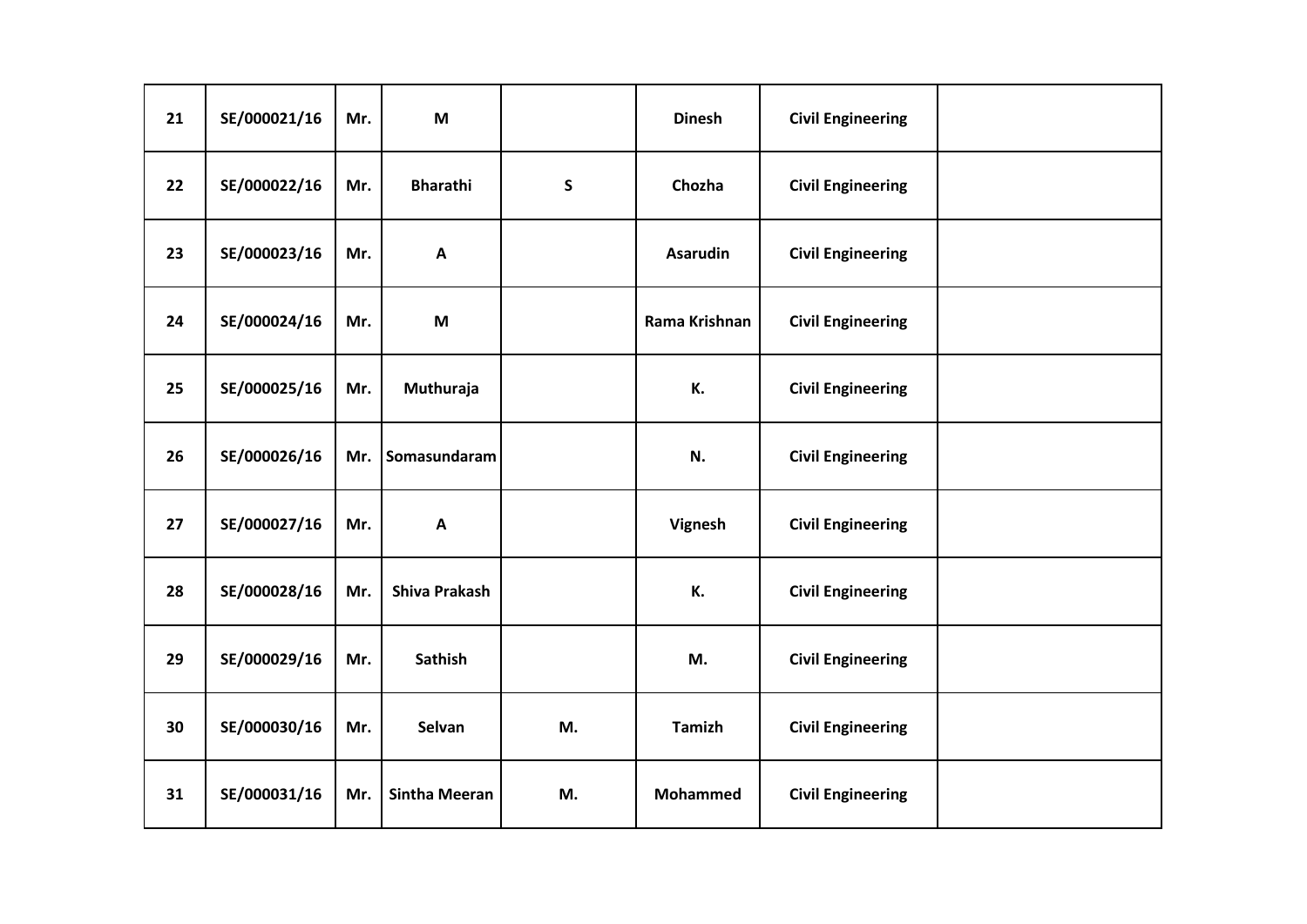| 32 | SE/000032/16 | Mr. | К.                  | M.           | Mathivanan     | <b>Civil Engineering</b> |  |
|----|--------------|-----|---------------------|--------------|----------------|--------------------------|--|
| 33 | SE/000033/16 | Mr. | K                   | Venkatesh    | K              | <b>Civil Engineering</b> |  |
| 34 | SE/000034/16 | Mr. | M                   |              | <b>Madhesh</b> | <b>Civil Engineering</b> |  |
| 35 | SE/000035/16 | Mr. | M                   |              | <b>Karthik</b> | <b>Civil Engineering</b> |  |
| 36 | SE/000036/16 | Mr. | P                   |              | Gopal          | <b>Civil Engineering</b> |  |
| 37 | SE/000037/16 | Mr. | <b>Kumar</b>        | $\mathsf S$  | <b>Dinesh</b>  | <b>Civil Engineering</b> |  |
| 38 | SE/000038/16 | Mr. | Liyakathali<br>Khan | M.M.         | <b>Mohamed</b> | <b>Civil Engineering</b> |  |
| 39 | SE/000039/16 | Mr. | Imthiyas Ashraf     | <b>S.M.</b>  | <b>Mohamed</b> | <b>Civil Engineering</b> |  |
| 40 | SE/000040/16 | Mr. | $\mathsf{K}$        |              | Manikandan     | <b>Civil Engineering</b> |  |
| 41 | SE/000041/16 | Mr. | <b>Kumar</b>        | G            | <b>Dinesh</b>  | <b>Civil Engineering</b> |  |
| 42 | SE/000042/16 | Mr. | <b>Muthu</b>        | <b>Kumar</b> | S.             | <b>Civil Engineering</b> |  |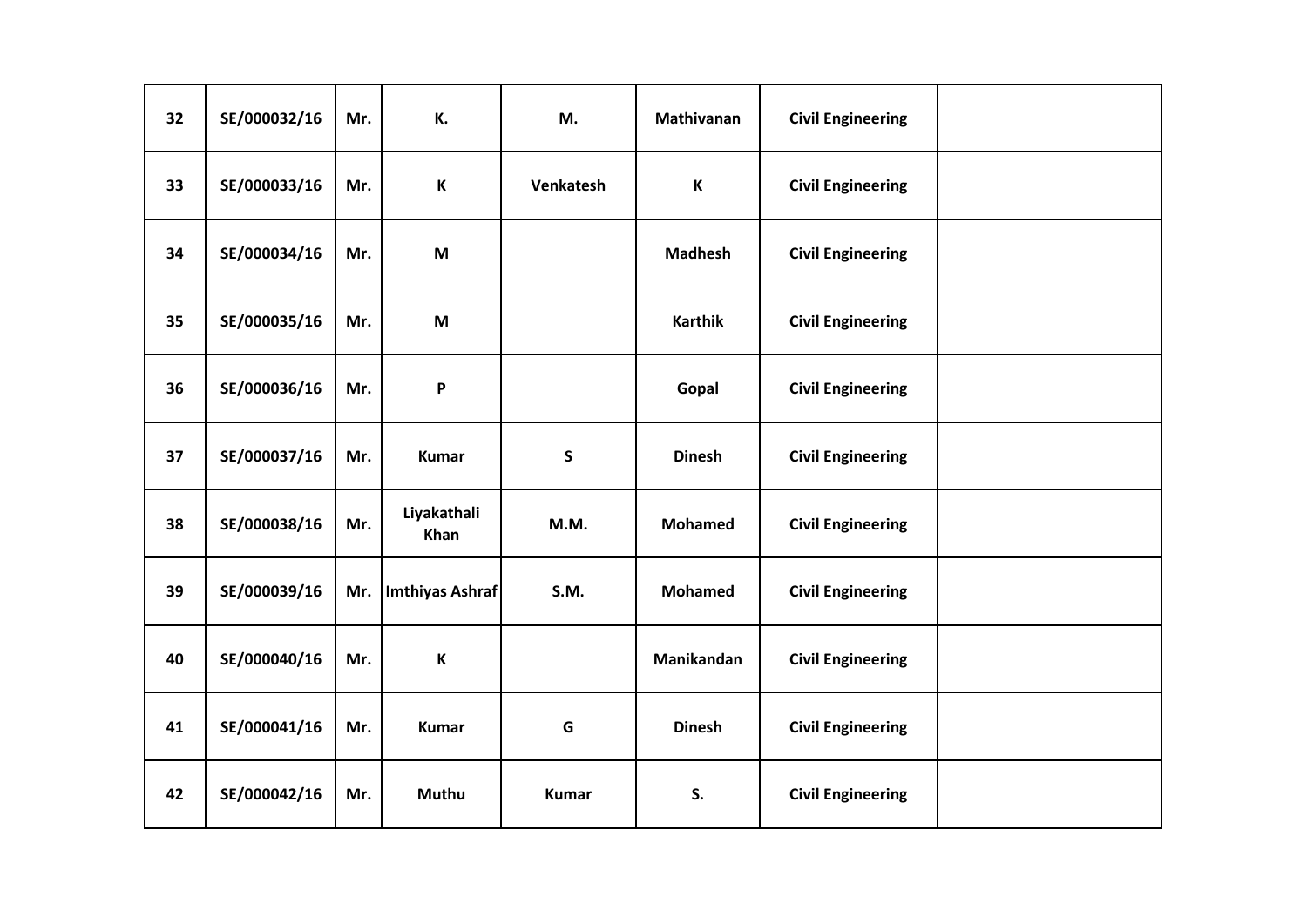| 43 | SE/000043/16 | Mr. | Chandru          |               | К                  | <b>Civil Engineering</b> |  |
|----|--------------|-----|------------------|---------------|--------------------|--------------------------|--|
| 44 | SE/000044/16 | Mr. | Lakshman         | <b>Kumar</b>  | S.                 | <b>Civil Engineering</b> |  |
| 45 | SE/000045/16 | Mr. | S.               |               | Lingaselvam        | <b>Civil Engineering</b> |  |
| 46 | SE/000046/16 | Mr. | Prethivi         | Raajan        | G.                 | <b>Civil Engineering</b> |  |
| 47 | SE/000047/16 | Mr. | <b>Manemaran</b> |               | $\mathsf C$        | <b>Civil Engineering</b> |  |
| 48 | SE/000048/16 | Mr. | Prakash          |               | R.                 | <b>Civil Engineering</b> |  |
| 49 | SE/000049/16 | Mr. | P                |               | <b>Tamilselvan</b> | <b>Civil Engineering</b> |  |
| 50 | SE/000050/16 | Ms. | Vinitha          |               | $\mathsf{s}$       | <b>Civil Engineering</b> |  |
| 51 | SE/000051/16 | Ms. | Gomathi          | $\mathbf K$   | Akshaya            | <b>Civil Engineering</b> |  |
| 52 | SE/000052/16 | Ms. | $\, {\bf B}$     |               | Manimozhi          | <b>Civil Engineering</b> |  |
| 53 | SE/000053/16 | Mr. | <b>Kumara</b>    | <b>Sankar</b> | T.                 | <b>Civil Engineering</b> |  |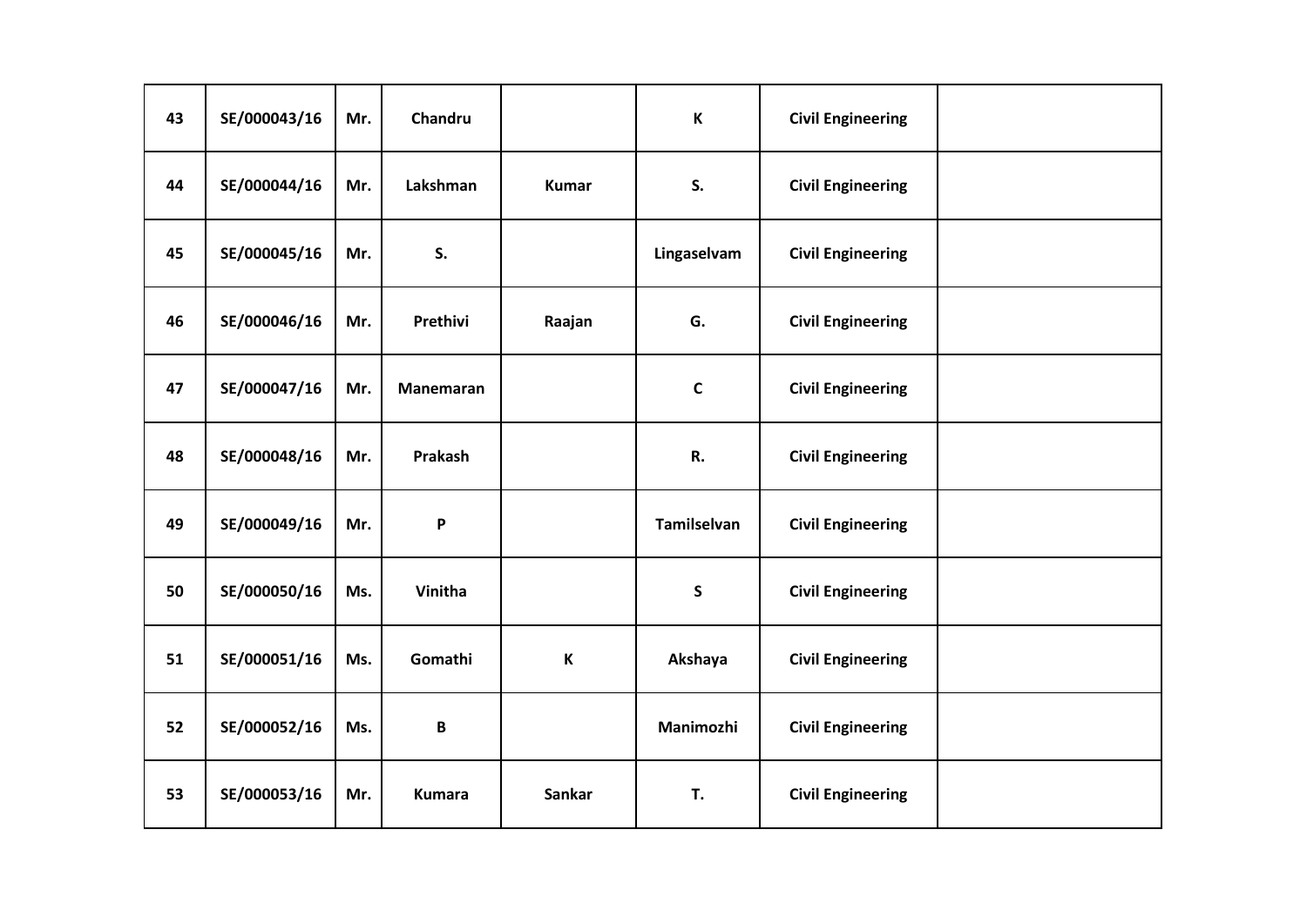| 54 | SE/000054/16 | Mr. | $\mathbf{I}$     |             | Pradeep                   | <b>Civil Engineering</b> |  |
|----|--------------|-----|------------------|-------------|---------------------------|--------------------------|--|
| 55 | SE/000055/16 | Mr. | Umashankar       |             | R.                        | <b>Civil Engineering</b> |  |
| 56 | SE/000056/16 | Ms. | Vidhya           |             | T.                        | <b>Civil Engineering</b> |  |
| 57 | SE/000057/16 | Mr. | <b>Kumar</b>     | $\mathsf S$ | Arun                      | <b>Civil Engineering</b> |  |
| 58 | SE/000058/16 | Ms. | Varshini         | M           | Madhumitha                | <b>Civil Engineering</b> |  |
| 59 | SE/000059/16 | Ms. | Abirami          |             | <b>P.</b>                 | <b>Civil Engineering</b> |  |
| 60 | SE/000060/16 | Ms. | Sujaanaa         |             | M.                        | <b>Civil Engineering</b> |  |
| 61 | SE/000061/16 | Ms. | Priyanka         |             | J.                        | <b>Civil Engineering</b> |  |
| 62 | SE/000062/16 | Mr. | $\mathbf K$      |             | Raj Kumar                 | <b>Civil Engineering</b> |  |
| 63 | SE/000063/16 | Mr. | <b>Ram Kumar</b> |             | $\boldsymbol{\mathsf{P}}$ | <b>Civil Engineering</b> |  |
| 64 | SE/000064/16 | Ms. | T                |             | Sangavi                   | <b>Civil Engineering</b> |  |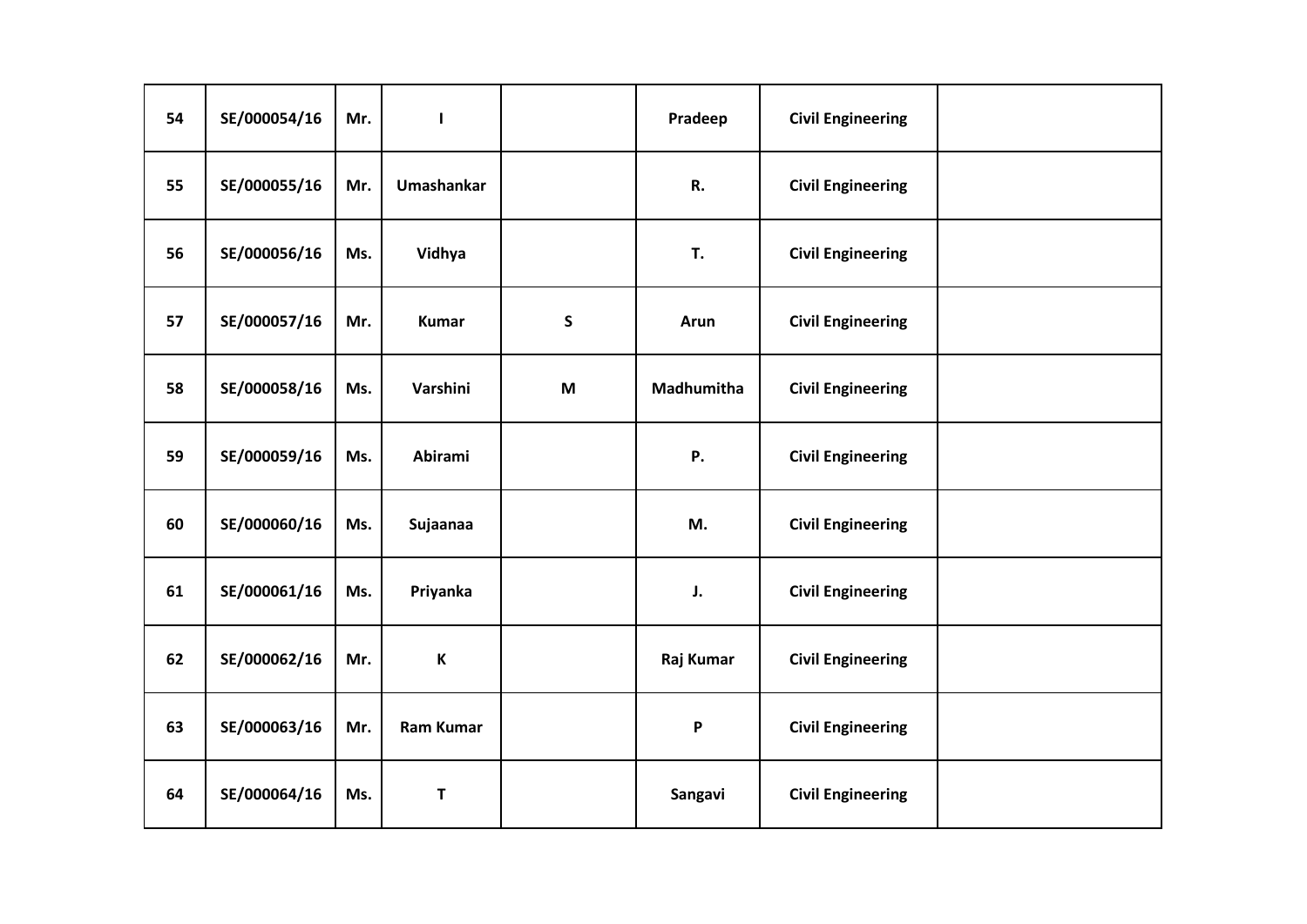| 65 | SE/000065/16 | Mr. | <b>Kumaran</b> | А.       | Mithileshwara    | <b>Civil Engineering</b> |  |
|----|--------------|-----|----------------|----------|------------------|--------------------------|--|
| 66 | SE/000066/16 | Ms. | Sanchana       | ı        | <b>Catherine</b> | <b>Civil Engineering</b> |  |
| 67 | SE/000067/16 | Mr. | L.             | R.       | Loganand         | <b>Civil Engineering</b> |  |
| 68 | SE/000068/16 | Ms. | Rakshini       |          | V.               | <b>Civil Engineering</b> |  |
| 69 | SE/000069/16 | Mr. | Narayan        | G.P.     | <b>Danush</b>    | <b>Civil Engineering</b> |  |
| 70 | SE/000070/16 | Ms. | M              |          | Prithvi          | <b>Civil Engineering</b> |  |
| 71 | SE/000071/16 | Mr. | <b>Sridhar</b> |          | S.               | <b>Civil Engineering</b> |  |
| 72 | SE/000072/16 | Mr. | <b>Vivek</b>   | Raj      | К.               | <b>Civil Engineering</b> |  |
| 73 | SE/000073/16 | Mr. | Arun           | Prasaath | R.               | <b>Civil Engineering</b> |  |
| 74 | SE/000074/16 | Ms. | T.             |          | Vaishnavi        | <b>Civil Engineering</b> |  |
| 75 | SE/000075/16 | Ms. | Lakshmi        | J. S.    | <b>Karthika</b>  | <b>Civil Engineering</b> |  |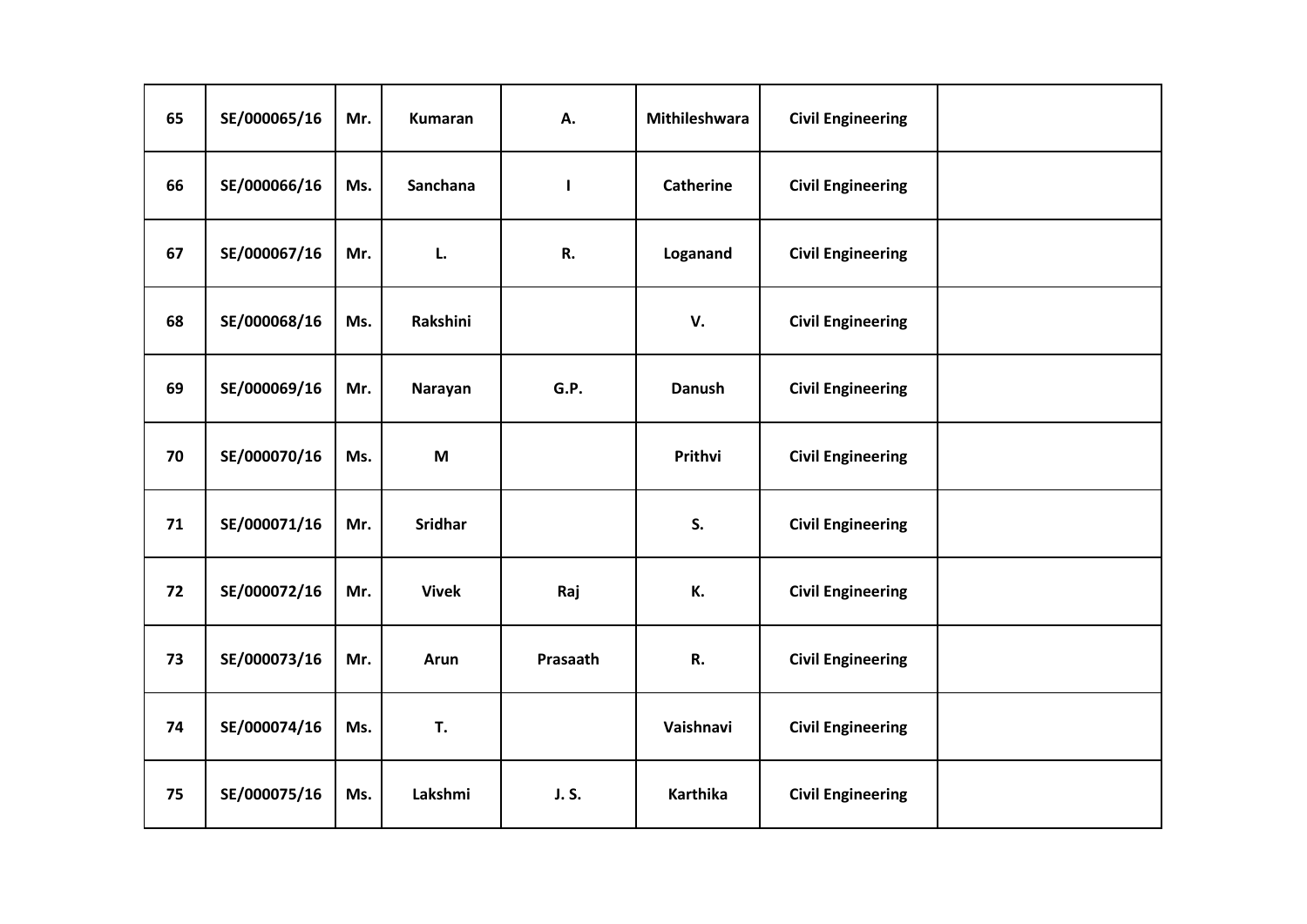| 76 | SE/000076/16 | Ms. | Vedhasri     |               | <b>P.</b>       | <b>Civil Engineering</b> |  |
|----|--------------|-----|--------------|---------------|-----------------|--------------------------|--|
| 77 | SE/000077/16 | Ms. | Shamim       | N.            | Reshma          | <b>Civil Engineering</b> |  |
| 78 | SE/000078/16 | Ms. | M            |               | Deepika         | <b>Civil Engineering</b> |  |
| 79 | SE/000079/16 | Ms. | Keerthana    | $\mathsf S$   | Siva            | <b>Civil Engineering</b> |  |
| 80 | SE/000080/16 | Ms. | <b>Nisha</b> | L.            | Yoga            | <b>Civil Engineering</b> |  |
| 81 | SE/000081/16 | Ms. | R.           |               | <b>Umaiyal</b>  | <b>Civil Engineering</b> |  |
| 82 | SE/000082/16 | Ms. | Meenakshi    |               | R.              | <b>Civil Engineering</b> |  |
| 83 | SE/000083/16 | Ms. | S.P          | <b>Swarna</b> | Latshmi         | <b>Civil Engineering</b> |  |
| 84 | SE/000084/16 | Mr. | G.           | Rahul         | Vijay           | <b>Civil Engineering</b> |  |
| 85 | SE/000085/16 | Ms. | S.           |               | Lavanya         | <b>Civil Engineering</b> |  |
| 86 | SE/000086/16 | Ms. | А.           |               | <b>Kamalini</b> | <b>Civil Engineering</b> |  |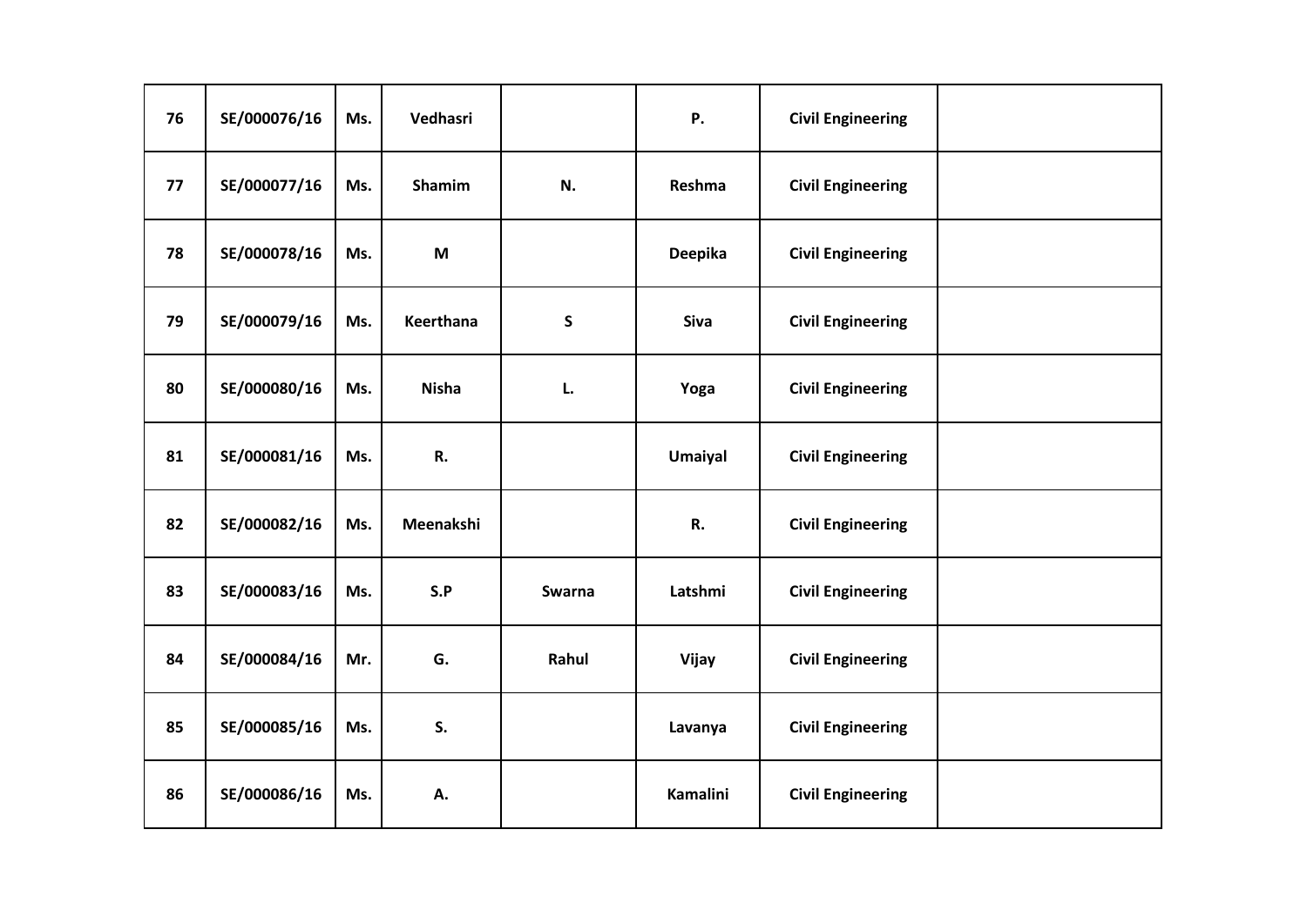| 87 | SE/000087/16 | Ms. | А.          |                      | Keerthana             | <b>Civil Engineering</b> |  |
|----|--------------|-----|-------------|----------------------|-----------------------|--------------------------|--|
| 88 | SE/000088/16 | Ms. | S.          |                      | Janaki                | <b>Civil Engineering</b> |  |
| 89 | SE/000089/16 | Ms. | Ρ.          |                      | Gokilavani            | <b>Civil Engineering</b> |  |
| 90 | SE/000090/16 | Mr. | ı.          |                      | Gokulnath             | <b>Civil Engineering</b> |  |
| 91 | SE/000091/16 | Ms. | <b>P.</b>   |                      | <b>Asivini</b>        | <b>Civil Engineering</b> |  |
| 92 | SE/000092/16 | Mr. | S.          |                      | Arun                  | <b>Civil Engineering</b> |  |
| 93 | SE/000093/16 | Mr. | N.          |                      | Hari Ram              | <b>Civil Engineering</b> |  |
| 94 | SE/000094/16 | Mr. | R.          |                      | Vasanthanaraya<br>nan | <b>Civil Engineering</b> |  |
| 95 | SE/000095/16 | Mr. | S.          | <b>Yuvan Shankar</b> | <b>Karthick</b>       | <b>Civil Engineering</b> |  |
| 96 | SE/000096/16 | Mr. | M.          | Alagu                | <b>Sudhan</b>         | <b>Civil Engineering</b> |  |
| 97 | SE/000097/16 | Ms. | <b>Nina</b> | M.                   | Joseph                | <b>Civil Engineering</b> |  |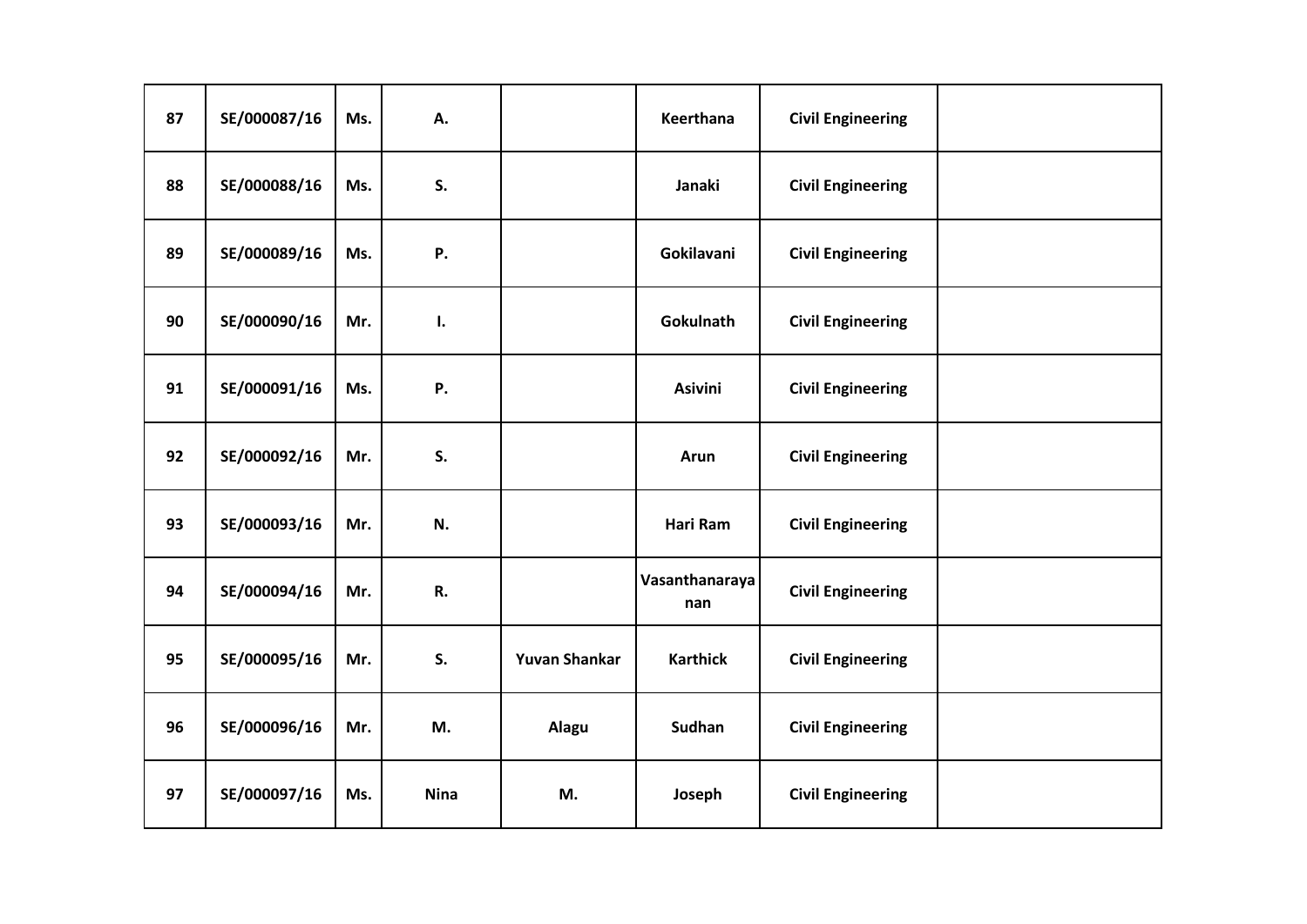| 98  | SE/000098/16 | Mr. | S.           | <b>Mahesh</b> | Velan                 | <b>Civil Engineering</b> |  |
|-----|--------------|-----|--------------|---------------|-----------------------|--------------------------|--|
| 99  | SE/000099/16 | Ms. | G.           |               | Monisha               | <b>Civil Engineering</b> |  |
| 100 | SE/000100/16 | Ms. | ı.           | Sahaya        | Chandramathi          | <b>Civil Engineering</b> |  |
| 101 | SE/000101/16 | Ms. | T.           |               | Priyadharshini        | <b>Civil Engineering</b> |  |
| 102 | SE/000102/16 | Ms. | Ρ.           |               | Priyadharssini        | <b>Civil Engineering</b> |  |
| 103 | SE/000103/16 | Ms. | M.           |               | Sharmila              | <b>Civil Engineering</b> |  |
| 104 | SE/000104/16 | Mr. | T.           |               | Pradeepkumar          | <b>Civil Engineering</b> |  |
| 105 | SE/000105/16 | Mr. | Ρ.           |               | <b>Suriya</b>         | <b>Civil Engineering</b> |  |
| 106 | SE/000106/16 | Mr. | R.           |               | Thangaprabhak<br>aran | <b>Civil Engineering</b> |  |
| 107 | SE/000107/16 | Mr. | Ρ.           | Vengadesh     | <b>Kumar</b>          | <b>Civil Engineering</b> |  |
| 108 | SE/000108/16 | Mr. | <b>N.R.S</b> |               | Pradeep               | <b>Civil Engineering</b> |  |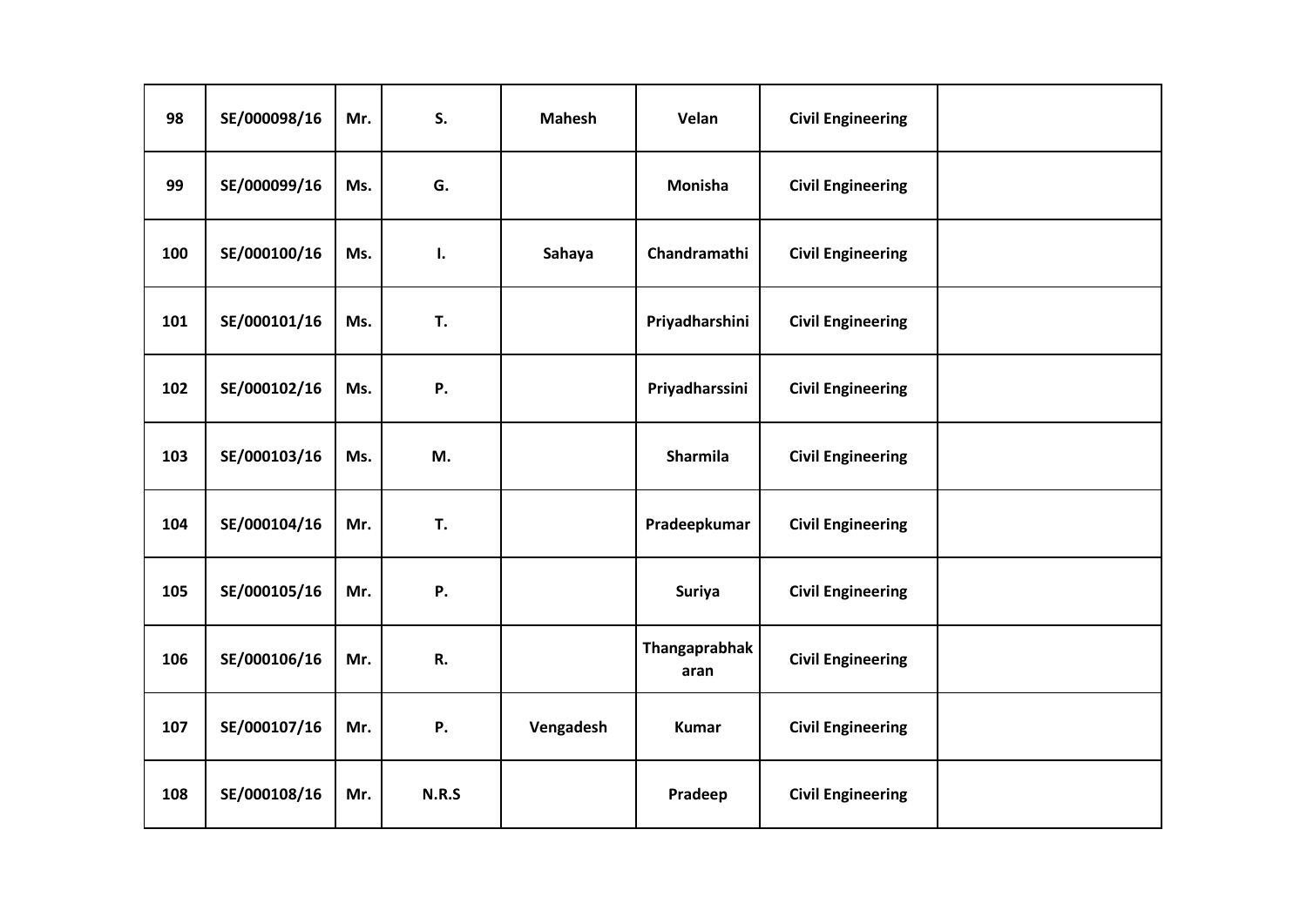| 109 | SE/000109/16 | Ms. | G         |         | Senthuri            | <b>Civil Engineering</b> |  |
|-----|--------------|-----|-----------|---------|---------------------|--------------------------|--|
| 110 | SE/000110/16 | Ms. | ${\sf S}$ |         | Ponn Bagya          | <b>Civil Engineering</b> |  |
| 111 | SE/000111/16 | Ms. | <b>PS</b> | Riswana | Fathima             | <b>Civil Engineering</b> |  |
| 112 | SE/000112/16 | Ms. | VS.       |         | <b>Srinithee</b>    | <b>Civil Engineering</b> |  |
| 113 | SE/000113/16 | Ms. | <b>B.</b> |         | <b>Roshini</b>      | <b>Civil Engineering</b> |  |
| 114 | SE/000114/16 | Ms. | S.V       |         | Yohapraba           | <b>Civil Engineering</b> |  |
| 115 | SE/000115/16 | Ms. | S.        |         | Subhashree          | <b>Civil Engineering</b> |  |
| 116 | SE/000116/16 | Mr. | p         | Selva   | <b>Murugan</b>      | <b>Civil Engineering</b> |  |
| 117 | SE/000117/16 | Mr. | M         |         | <b>Thirukumaran</b> | <b>Civil Engineering</b> |  |
| 118 | SE/000118/16 | Ms. | A.M.      |         | Sindujaa            | <b>Civil Engineering</b> |  |
| 119 | SE/000119/16 | Ms. | K.P.      | Uma     | <b>Bharathi</b>     | <b>Civil Engineering</b> |  |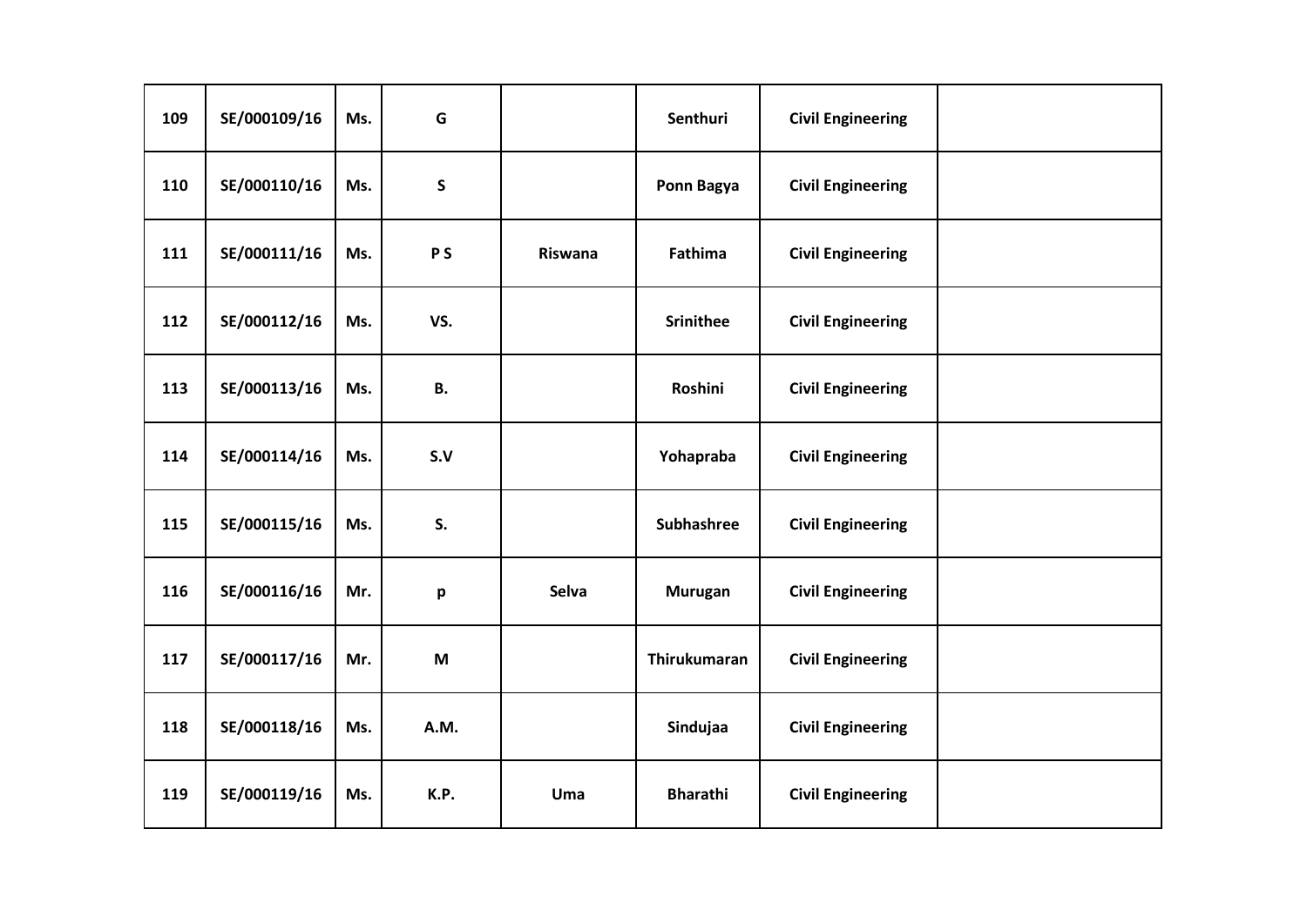| 120 | SE/000120/16 | Mr. | Ρ.      | Joel           | Jacob           | <b>Civil Engineering</b> |  |
|-----|--------------|-----|---------|----------------|-----------------|--------------------------|--|
| 121 | SE/000121/16 | Ms. | К.      |                | Sorna           | <b>Civil Engineering</b> |  |
| 122 | SE/000122/16 | Ms. | G.      |                | Revathi         | <b>Civil Engineering</b> |  |
| 123 | SE/000123/16 | Ms. | S.      | Rasiga         | Priya           | <b>Civil Engineering</b> |  |
| 124 | SE/000124/16 | Mr. | N.      | Sathiya        | Nagaraj         | <b>Civil Engineering</b> |  |
| 125 | SE/000125/16 | Mr. | S.      | Syed           | Ali             | <b>Civil Engineering</b> |  |
| 126 | SE/000126/16 | Mr. | M. Syed | <b>Mohamed</b> | Ijaz            | <b>Civil Engineering</b> |  |
| 127 | SE/000127/16 | Mr. | M.      | Yogesh         | <b>Kumar</b>    | <b>Civil Engineering</b> |  |
| 128 | SE/000128/16 | Mr. | P.K     | Palani         | <b>Bharathi</b> | <b>Civil Engineering</b> |  |
| 129 | SE/000129/16 | Ms. | S.      |                | Shobha          | <b>Civil Engineering</b> |  |
| 130 | SE/000130/16 | Mr. | R.      |                | Sarvanan        | <b>Civil Engineering</b> |  |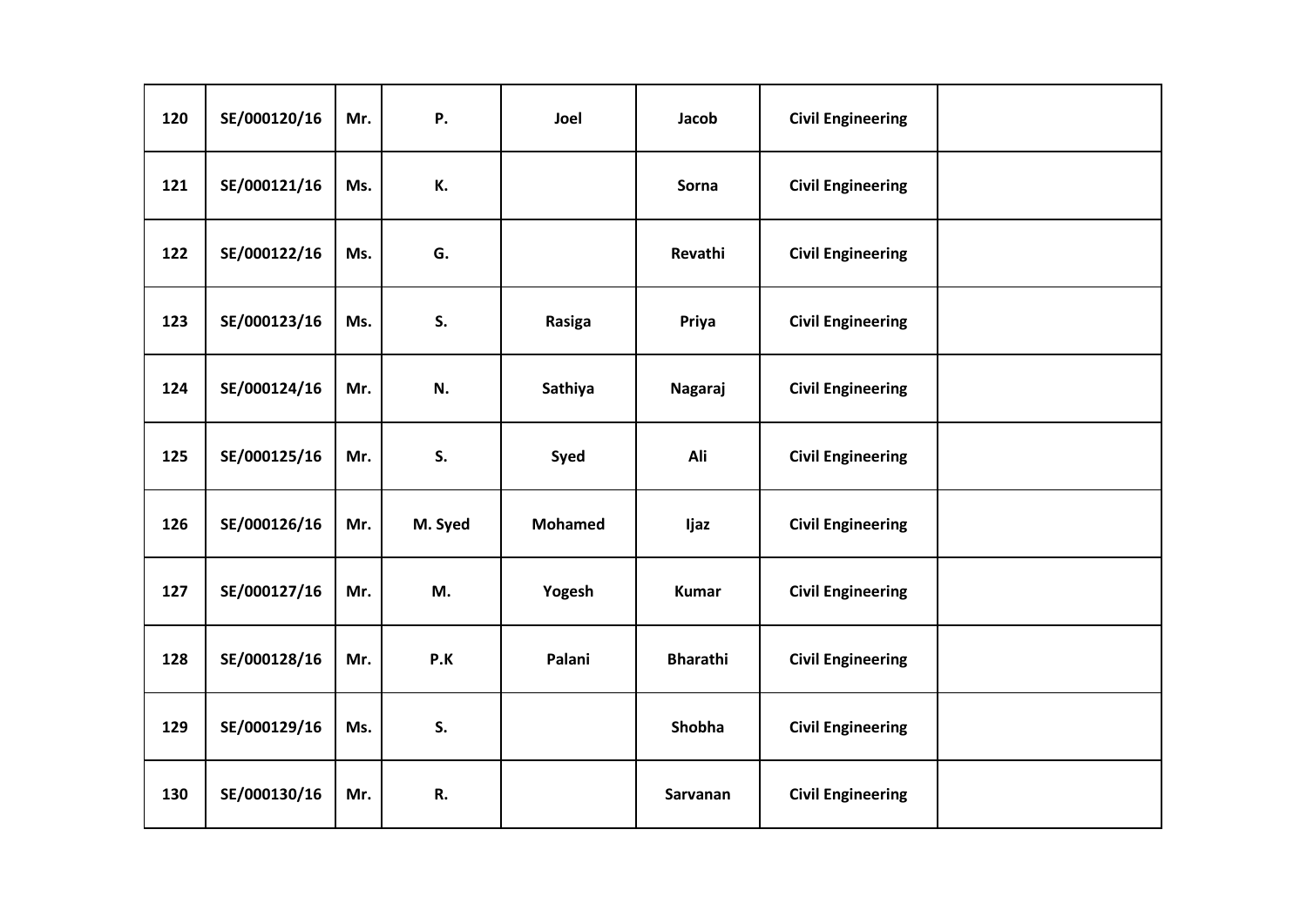| 131 | SE/000131/16 | Mr. | Ρ.   | Sarath         | Ram                     | <b>Civil Engineering</b> |  |
|-----|--------------|-----|------|----------------|-------------------------|--------------------------|--|
| 132 | SE/000132/16 | Mr. | M.   | Ranjith        | <b>Kumar</b>            | <b>Civil Engineering</b> |  |
| 133 | SE/000133/16 | Mr. | M.   | Shyam          | <b>Sundar</b>           | <b>Civil Engineering</b> |  |
| 134 | SE/000134/16 | Mr. | G.R. | <b>Shriram</b> | <b>Balaji</b>           | <b>Civil Engineering</b> |  |
| 135 | SE/000135/16 | Mr. | R.   |                | Praveen                 | <b>Civil Engineering</b> |  |
| 136 | SE/000136/16 | Mr. | C.   |                | <b>Sree Balaji</b>      | <b>Civil Engineering</b> |  |
| 137 | SE/000137/16 | Ms. | N.   |                | Yazhini                 | <b>Civil Engineering</b> |  |
| 138 | SE/000138/16 | Mr. | R.K  |                | Pragadheesh             | <b>Civil Engineering</b> |  |
| 139 | SE/000139/16 | Ms. | S.   |                | Priyadarshini           | <b>Civil Engineering</b> |  |
| 140 | SE/000140/16 | Ms. | S.   |                | Sushmitharajak<br>umari | <b>Civil Engineering</b> |  |
| 141 | SE/000141/16 | Mr. | M.   |                | Pandian                 | <b>Civil Engineering</b> |  |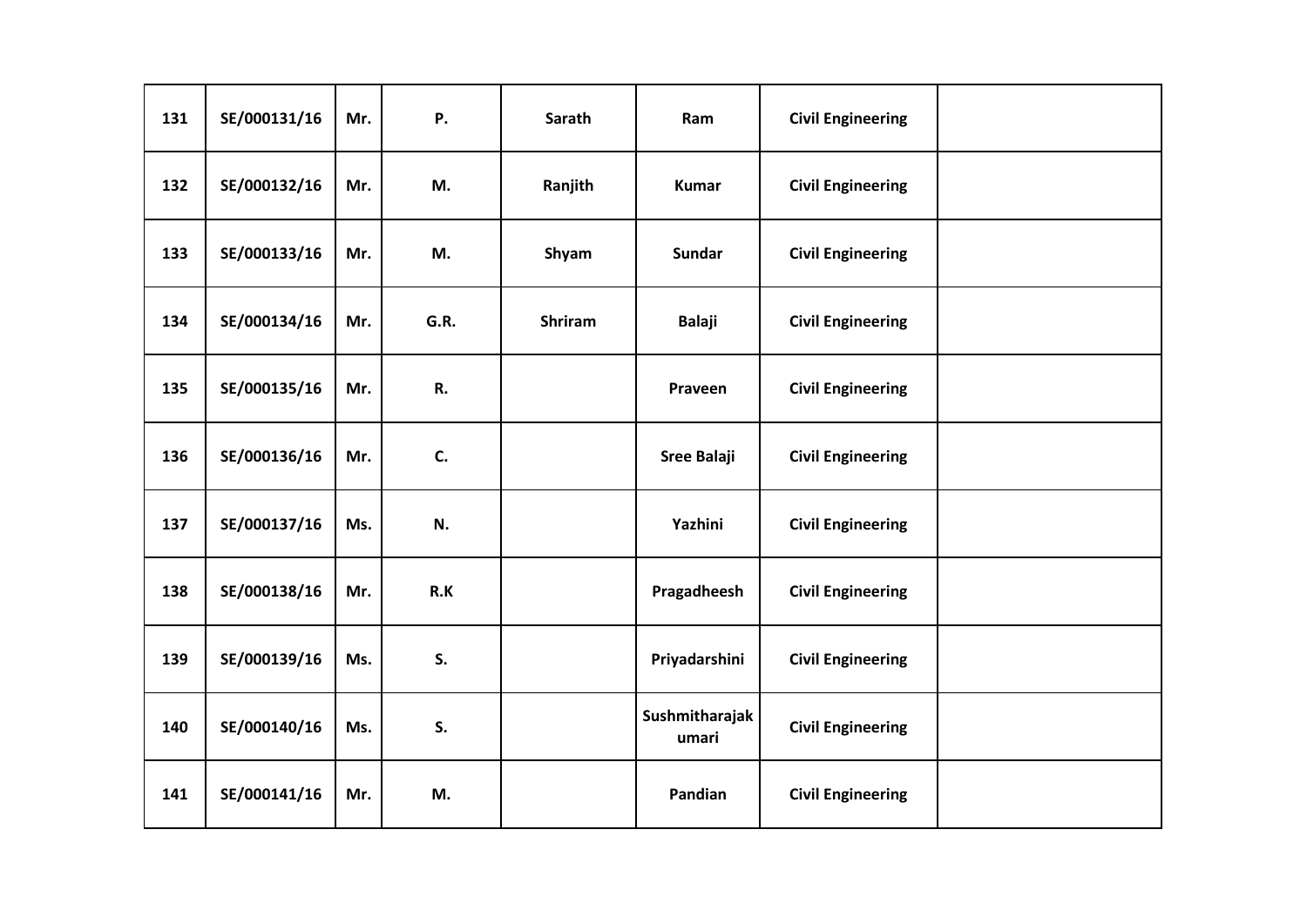| 142 | SE/000142/16 | Mr. | В.  |            | Saran           | <b>Civil Engineering</b> |  |
|-----|--------------|-----|-----|------------|-----------------|--------------------------|--|
| 143 | SE/000143/16 | Mr. | V.  | Siva       | Sankar          | <b>Civil Engineering</b> |  |
| 144 | SE/000144/16 | Mr. | G.  |            | Thangapandi     | <b>Civil Engineering</b> |  |
| 145 | SE/000145/16 | Mr. | N.M |            | Ragavendra      | <b>Civil Engineering</b> |  |
| 146 | SE/000146/16 | Mr. | M.  | Raghul     | <b>Harish</b>   | <b>Civil Engineering</b> |  |
| 147 | SE/000147/16 | Mr. | V.  | Seetha     | Ramji           | <b>Civil Engineering</b> |  |
| 148 | SE/000148/16 | Ms. | К.  | Siva       | Shankari        | <b>Civil Engineering</b> |  |
| 149 | SE/000149/16 | Ms. | К.  |            | Yamini          | <b>Civil Engineering</b> |  |
| 150 | SE/000150/16 | Mr. | К.  | Hari Surya | Prakash         | <b>Civil Engineering</b> |  |
| 151 | SE/000151/16 | Ms. | К.  | S.         | Preethy         | <b>Civil Engineering</b> |  |
| 152 | SE/000152/16 | Ms. | J.  |            | <b>Krbashri</b> | <b>Civil Engineering</b> |  |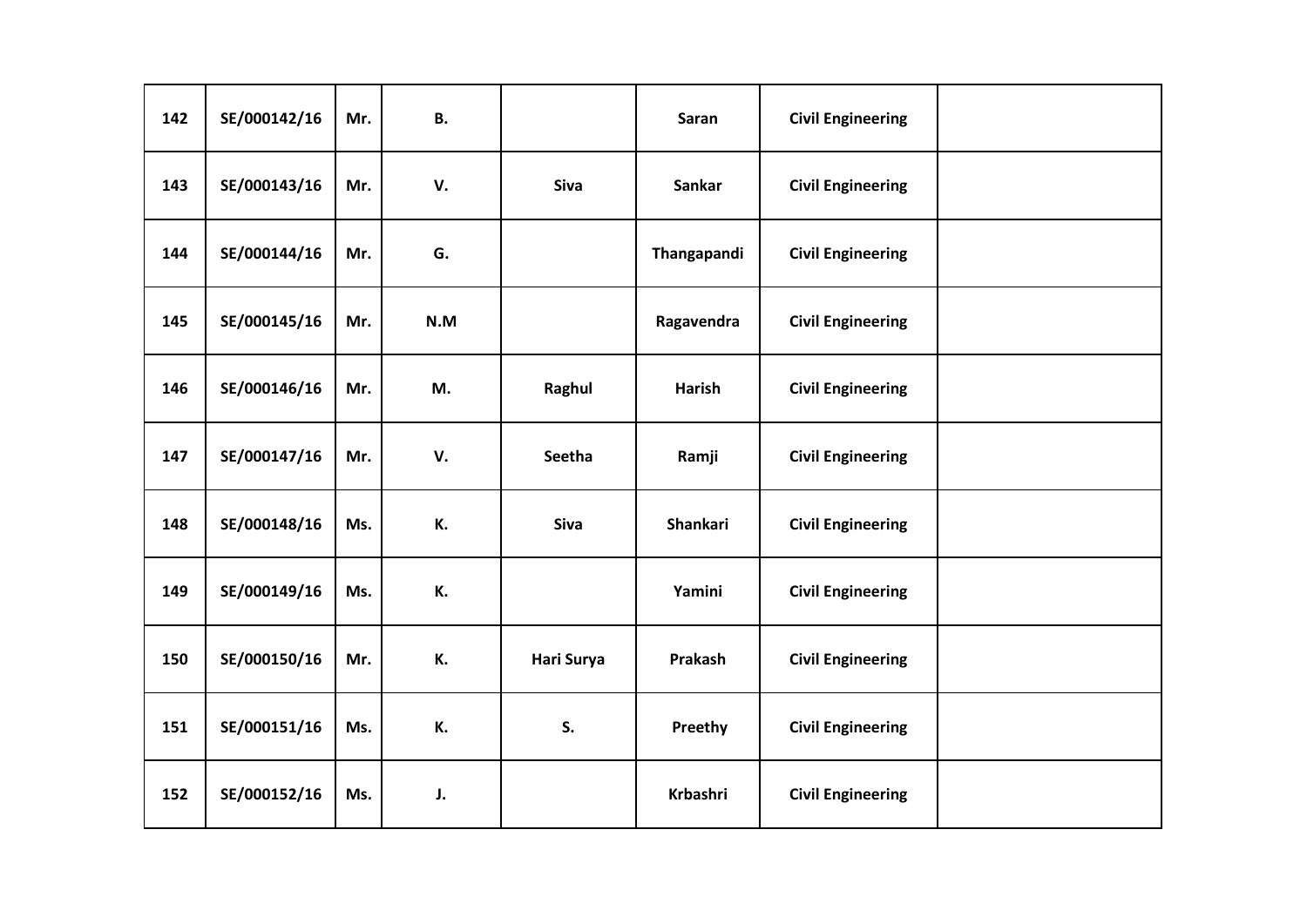| 153 | SE/000153/16 | Ms. | <b>B.</b>   | Aarya          | Raji            | <b>Civil Engineering</b> |  |
|-----|--------------|-----|-------------|----------------|-----------------|--------------------------|--|
| 154 | SE/000154/16 | Mr. | <b>P.</b>   | Harsath        | Raja            | <b>Civil Engineering</b> |  |
| 155 | SE/000155/16 | Ms. | S.          |                | Nandhini        | <b>Civil Engineering</b> |  |
| 156 | SE/000156/16 | Ms. | D.          |                | Indumathi       | <b>Civil Engineering</b> |  |
| 157 | SE/000157/16 | Ms. | M.          | <b>Mirfath</b> | Afana           | <b>Civil Engineering</b> |  |
| 158 | SE/000158/16 | Ms. | К.          |                | Karunya         | <b>Civil Engineering</b> |  |
| 159 | SE/000159/16 | Mr. | V.G         | <b>Malli</b>   | <b>Krishnan</b> | <b>Civil Engineering</b> |  |
| 160 | SE/000160/16 | Ms. | D.          |                | Aarthy          | <b>Civil Engineering</b> |  |
| 161 | SE/000161/16 | Mr. | К.          | <b>Mithil</b>  | <b>Mishanth</b> | <b>Civil Engineering</b> |  |
| 162 | SE/000162/16 | Mr. | А.          |                | <b>Aravind</b>  | <b>Civil Engineering</b> |  |
| 163 | SE/000163/16 | Mr. | ${\sf S}$ . |                | <b>Arun</b>     | <b>Civil Engineering</b> |  |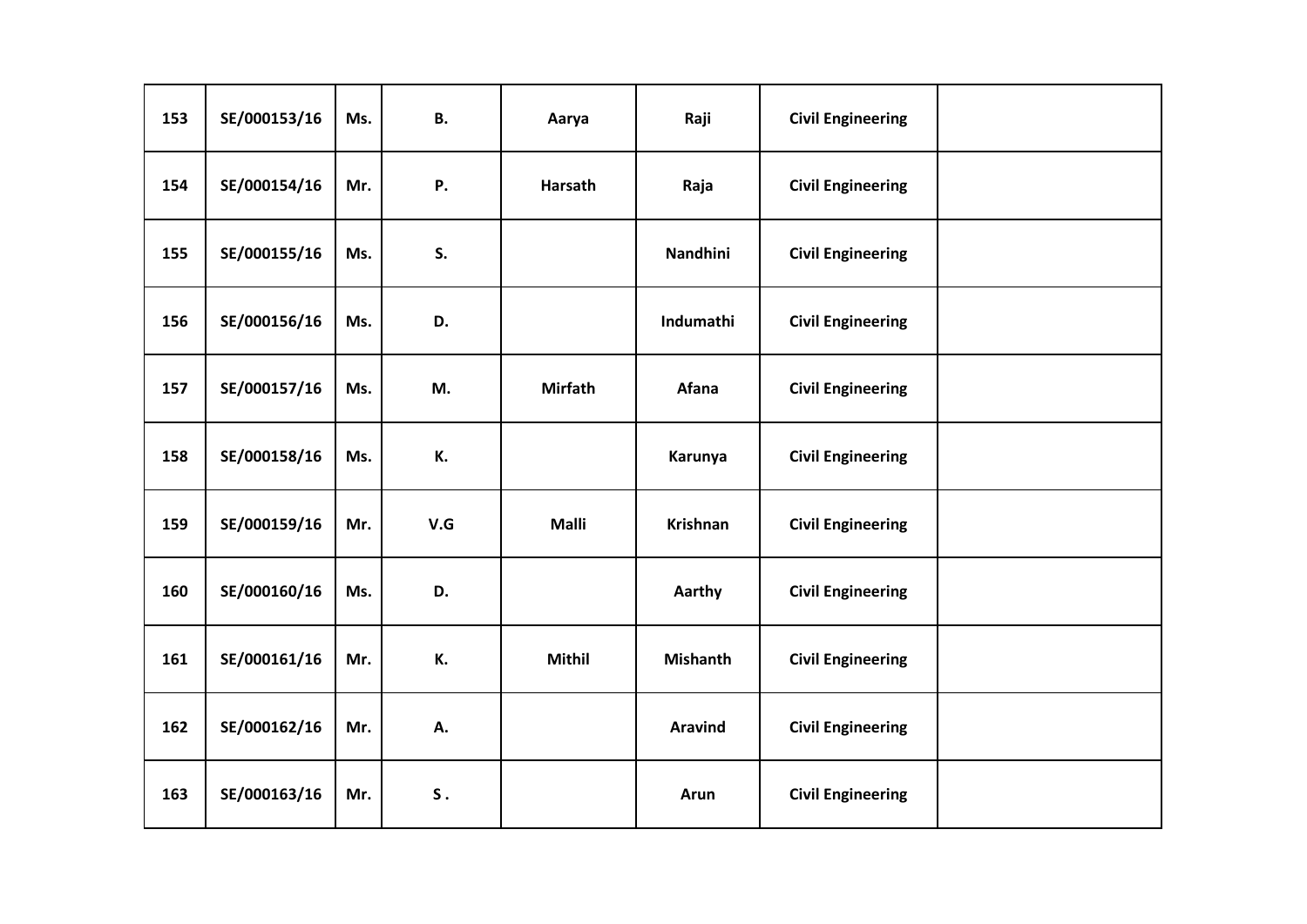| 164 | SE/000164/16 | Ms. | А.  | Lakshmi        | Keerthana            | <b>Civil Engineering</b> |  |
|-----|--------------|-----|-----|----------------|----------------------|--------------------------|--|
| 165 | SE/000165/16 | Ms. | S.  |                | Niranjana            | <b>Civil Engineering</b> |  |
| 166 | SE/000166/16 | Ms. | А.  |                | Jayasri              | <b>Civil Engineering</b> |  |
| 167 | SE/000167/16 | Ms. | K.T | Meenakshi      | <b>Sundari</b>       | <b>Civil Engineering</b> |  |
| 168 | SE/000168/16 | Ms. | J.  |                | Elakiya              | <b>Civil Engineering</b> |  |
| 169 | SE/000169/16 | Mr. | Ρ.  | Ajaey          | <b>Nithish</b>       | <b>Civil Engineering</b> |  |
| 170 | SE/000170/16 | Mr. | S.  |                | Anandh               | <b>Civil Engineering</b> |  |
| 171 | SE/000171/16 | Mr. | M.  | Aravin         | <b>Kumar</b>         | <b>Civil Engineering</b> |  |
| 172 | SE/000172/16 | Mr. | А.  | <b>Mohamed</b> | <b>Yasar Arafath</b> | <b>Civil Engineering</b> |  |
| 173 | SE/000173/16 | Mr. | Ρ.  |                | Kamalhasan           | <b>Civil Engineering</b> |  |
| 174 | SE/000174/16 | Mr. | R.  |                | <b>Dhamotharan</b>   | <b>Civil Engineering</b> |  |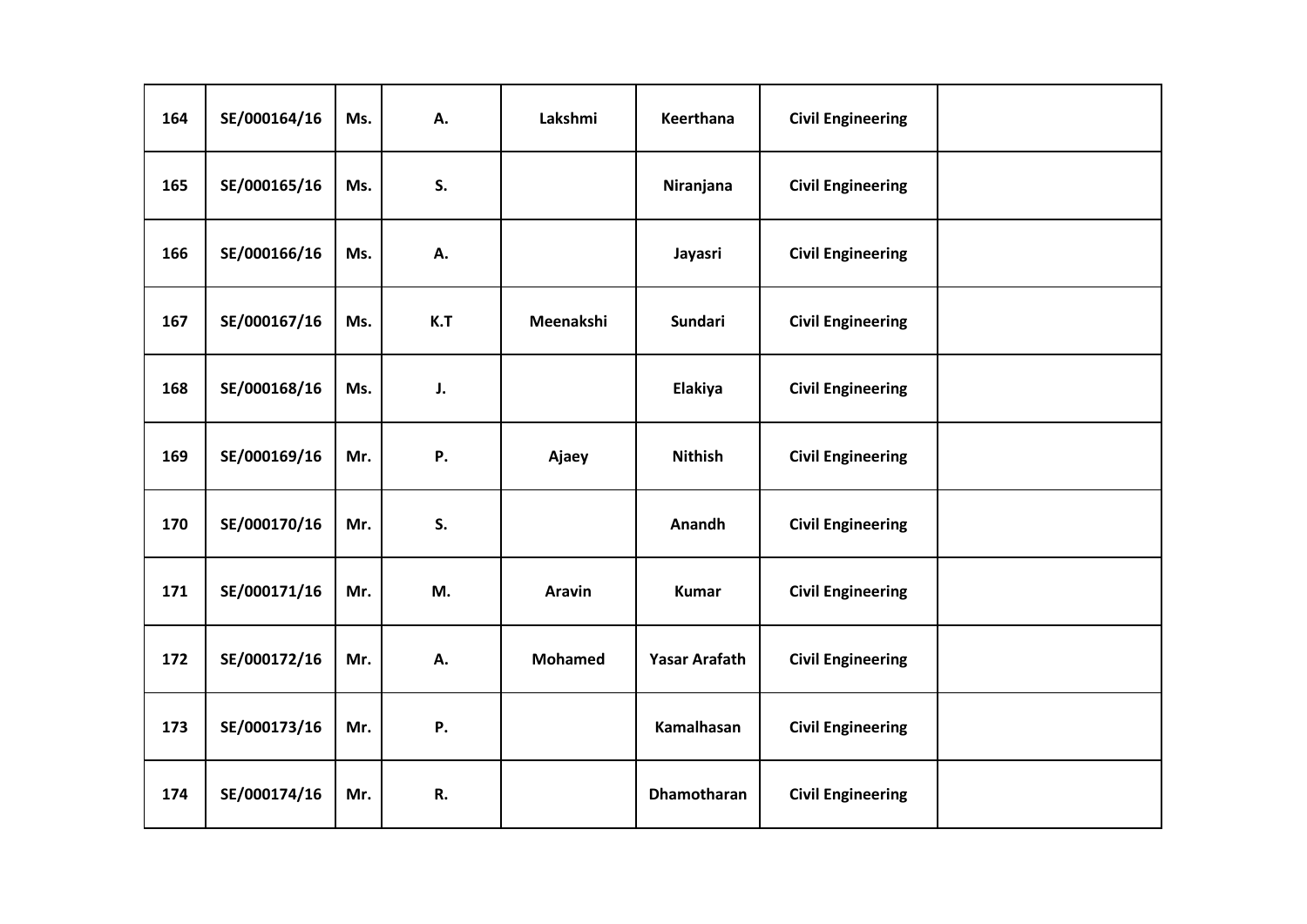| 175 | SE/000175/16 | Mr. | NRS. |       | Prabhu           | <b>Civil Engineering</b>                                      |  |
|-----|--------------|-----|------|-------|------------------|---------------------------------------------------------------|--|
| 176 | SE/000176/16 | Mr. | Ρ.   |       | Praveenkumar     | <b>Mechanical Engineering</b>                                 |  |
| 177 | SE/000177/16 | Mr. | N.   |       | <b>Suresh</b>    | <b>Mechanical Engineering</b>                                 |  |
| 178 | SE/000178/16 | Mr. | G.   | Siva  | Guru             | <b>Mechanical Engineering</b>                                 |  |
| 179 | SE/000179/16 | Ms. | Ρ.   |       | Varshini         | <b>CSE - Computer Science</b><br><b>Engineering</b>           |  |
| 180 | SE/000180/16 | Ms. | К.   |       | Gitanjali        | <b>CSE - Computer Science</b><br><b>Engineering</b>           |  |
| 181 | SE/000181/16 | Ms. | S.   |       | Abinaya          | <b>CSE - Computer Science</b><br><b>Engineering</b>           |  |
| 182 | SE/000182/16 | Ms. | S.   |       | Selvapriya       | <b>Electronics and</b><br>Communication<br><b>Engineering</b> |  |
| 183 | SE/000183/16 | Ms. | К.   | V.    | Saranya          | <b>Electronics and</b><br>Communication<br><b>Engineering</b> |  |
| 184 | SE/000184/16 | Ms. | I.   | Surya | <b>Banu</b>      | <b>Electronics and</b><br>Communication<br><b>Engineering</b> |  |
| 185 | SE/000185/16 | Ms. | C.   |       | <b>Subathira</b> | <b>Electronics and</b><br><b>Communication</b><br>Engineering |  |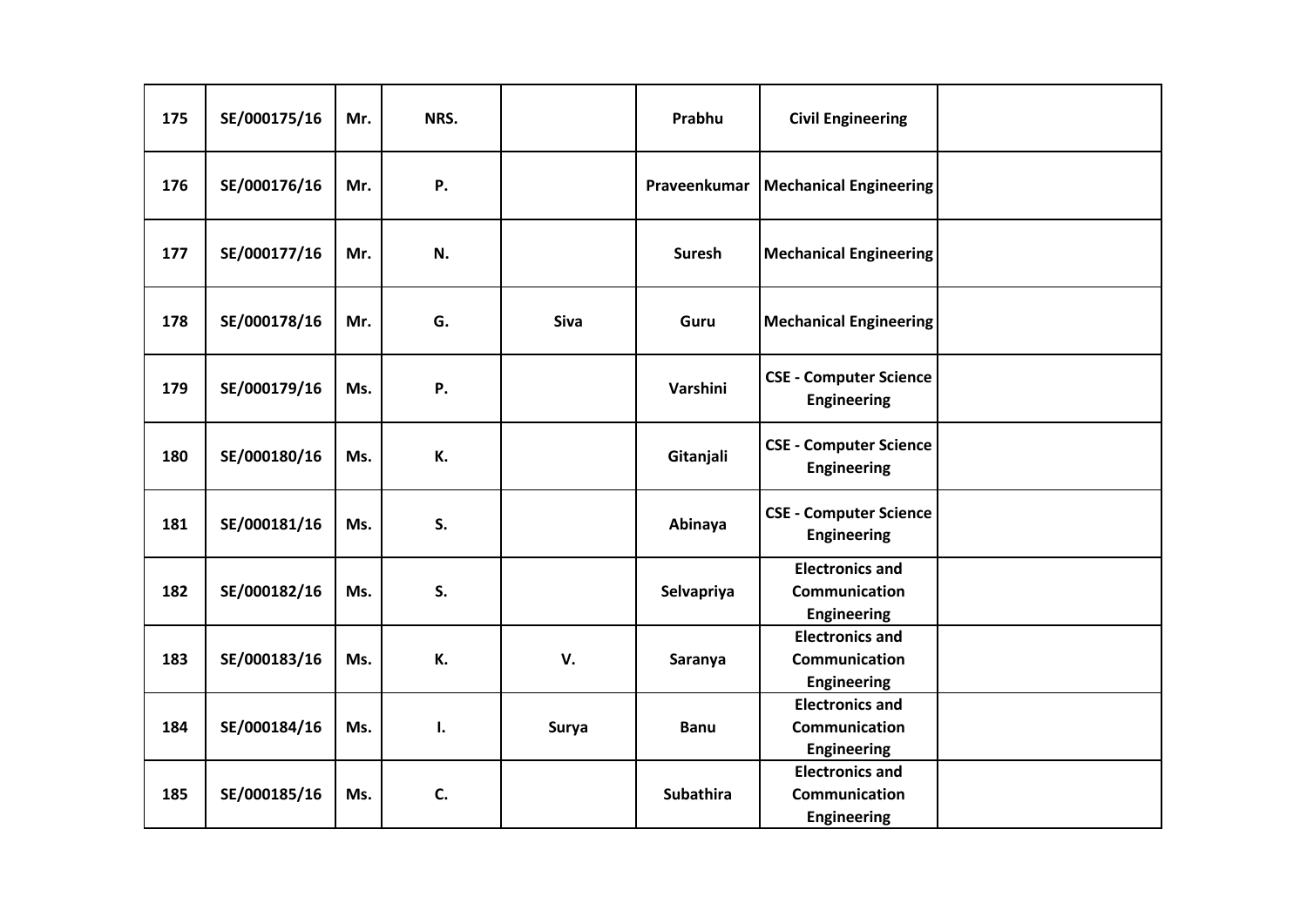|     |              |     |    |                |                   | <b>Electronics and</b> |  |
|-----|--------------|-----|----|----------------|-------------------|------------------------|--|
| 186 | SE/000186/16 | Ms. | А. |                | Priyanka          | <b>Communication</b>   |  |
|     |              |     |    |                |                   | <b>Engineering</b>     |  |
|     |              |     |    |                |                   | <b>Electronics and</b> |  |
| 187 | SE/000187/16 | Ms. | R. |                | Priyanga          | <b>Communication</b>   |  |
|     |              |     |    |                |                   | <b>Engineering</b>     |  |
|     |              |     |    |                |                   | <b>Electronics and</b> |  |
| 188 | SE/000188/16 | Ms. | К. | К.             | Vaishnavi         | Communication          |  |
|     |              |     |    |                |                   | <b>Engineering</b>     |  |
|     |              |     |    |                |                   | <b>Electronics and</b> |  |
| 189 | SE/000189/16 | Ms. | S. | <b>Nivedha</b> | <b>Sree</b>       | Communication          |  |
|     |              |     |    |                |                   | <b>Engineering</b>     |  |
|     |              |     |    |                |                   | <b>Electronics and</b> |  |
| 190 | SE/000190/16 | Ms. | S. | <b>Divya</b>   | <b>Bala</b>       | Communication          |  |
|     |              |     |    |                |                   | <b>Engineering</b>     |  |
|     |              |     |    |                |                   | <b>Electronics and</b> |  |
| 191 | SE/000191/16 | Ms. | R. | <b>P</b> .     | Vinothika         | Communication          |  |
|     |              |     |    |                |                   | <b>Engineering</b>     |  |
|     |              |     |    |                |                   | <b>Electronics and</b> |  |
| 192 | SE/000192/16 | Ms. | G. | S. Sasi        | Rekha             | Communication          |  |
|     |              |     |    |                |                   | Engineering            |  |
|     |              |     |    |                |                   | <b>Electronics and</b> |  |
| 193 | SE/000193/16 | Ms. | R. |                | Jothi             | Communication          |  |
|     |              |     |    |                |                   | <b>Engineering</b>     |  |
|     |              |     |    |                |                   | <b>Electronics and</b> |  |
| 194 | SE/000194/16 | Ms. | К. |                | Renuka            | <b>Communication</b>   |  |
|     |              |     |    |                |                   | <b>Engineering</b>     |  |
|     |              |     |    |                |                   | <b>Electronics and</b> |  |
| 195 | SE/000195/16 | Ms. | R. |                | Renuga            | Communication          |  |
|     |              |     |    |                |                   | <b>Engineering</b>     |  |
|     |              |     |    |                |                   | <b>Electronics and</b> |  |
| 196 | SE/000196/16 | Ms. | S. | M.             | <b>Banuppriya</b> | Communication          |  |
|     |              |     |    |                |                   | <b>Engineering</b>     |  |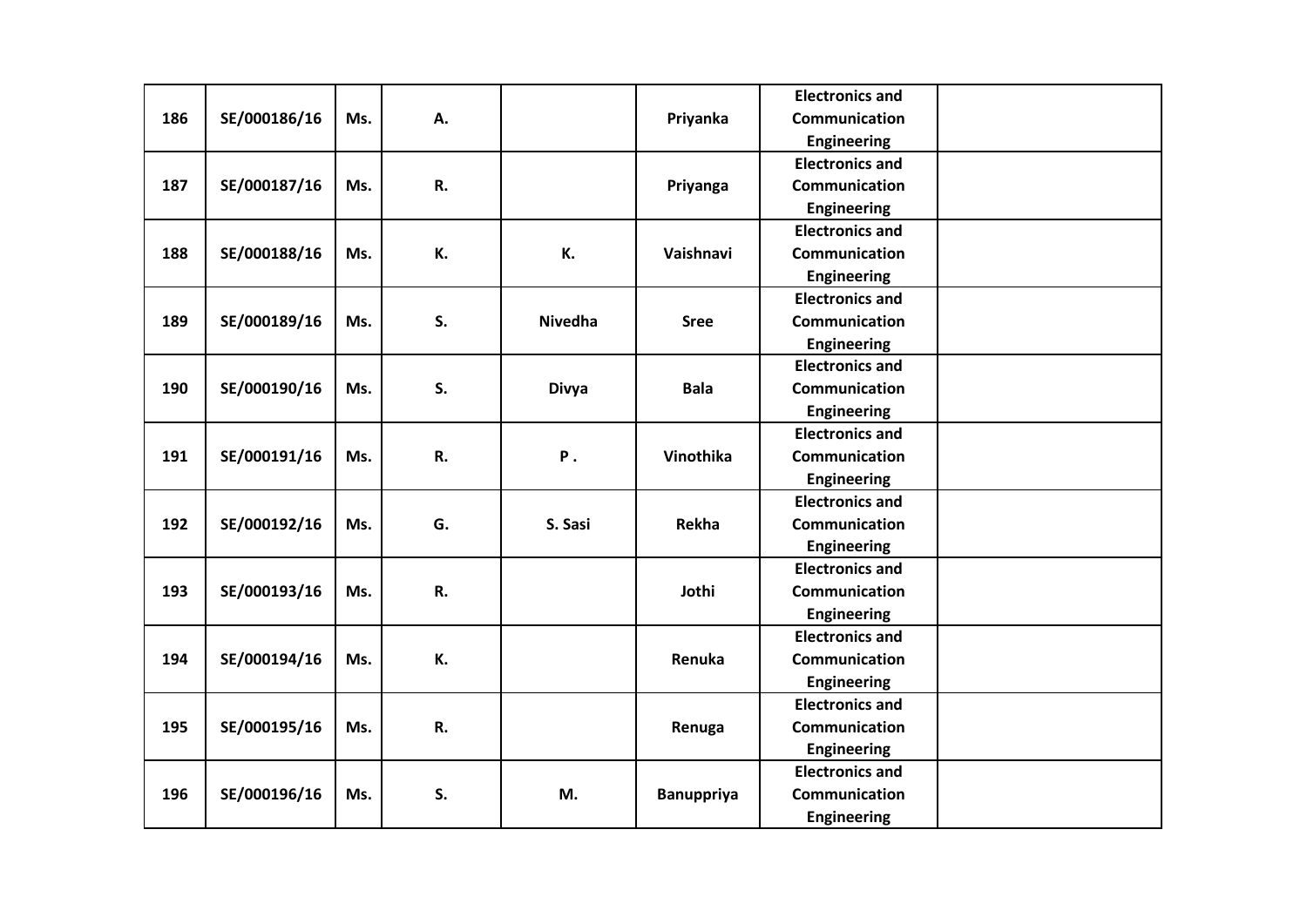|     |              |     |     |                |                | <b>Electronics and</b> |  |
|-----|--------------|-----|-----|----------------|----------------|------------------------|--|
| 197 | SE/000197/16 | Ms. | R.  |                | Abinaya        | Communication          |  |
|     |              |     |     |                |                | <b>Engineering</b>     |  |
|     |              |     |     |                |                | <b>Electronics and</b> |  |
| 198 | SE/000198/16 | Ms. | S.  |                | Varshaa        | <b>Communication</b>   |  |
|     |              |     |     |                |                | <b>Engineering</b>     |  |
|     |              |     |     |                |                | <b>Electronics and</b> |  |
| 199 | SE/000199/16 | Ms. | RA. |                | Jeyasakthy     | Communication          |  |
|     |              |     |     |                |                | <b>Engineering</b>     |  |
|     |              |     |     |                |                | <b>Electronics and</b> |  |
| 200 | SE/000200/16 | Ms. | J.  |                | Kowsalya       | Communication          |  |
|     |              |     |     |                |                | <b>Engineering</b>     |  |
|     |              |     |     |                |                | <b>Electronics and</b> |  |
| 201 | SE/000201/16 | Mr. | А.  |                | <b>Saran</b>   | Communication          |  |
|     |              |     |     |                |                | <b>Engineering</b>     |  |
|     |              |     |     |                |                | <b>Electronics and</b> |  |
| 202 | SE/000202/16 | Ms. | E.  | <b>Tirzah</b>  | <b>Japhlet</b> | Communication          |  |
|     |              |     |     |                |                | <b>Engineering</b>     |  |
|     |              |     |     |                |                | <b>Electronics and</b> |  |
| 203 | SE/000203/16 | Ms. | R.  |                | <b>Divya</b>   | Communication          |  |
|     |              |     |     |                |                | <b>Engineering</b>     |  |
|     |              |     |     |                |                | <b>Electronics and</b> |  |
| 204 | SE/000204/16 | Ms. | R.  |                | Priyanga       | Communication          |  |
|     |              |     |     |                |                | <b>Engineering</b>     |  |
|     |              |     |     |                |                | <b>Electronics and</b> |  |
| 205 | SE/000205/16 | Ms. | M.  | <b>Mangala</b> | <b>Bency</b>   | Communication          |  |
|     |              |     |     |                |                | <b>Engineering</b>     |  |
|     |              |     |     |                |                | <b>Electronics and</b> |  |
| 206 | SE/000206/16 | Ms. | V.  |                | Varsha         | Communication          |  |
|     |              |     |     |                |                | <b>Engineering</b>     |  |
|     |              |     |     |                |                | <b>Electronics and</b> |  |
| 207 | SE/000207/16 | Ms. | К.  |                | <b>Sahana</b>  | Communication          |  |
|     |              |     |     |                |                | Engineering            |  |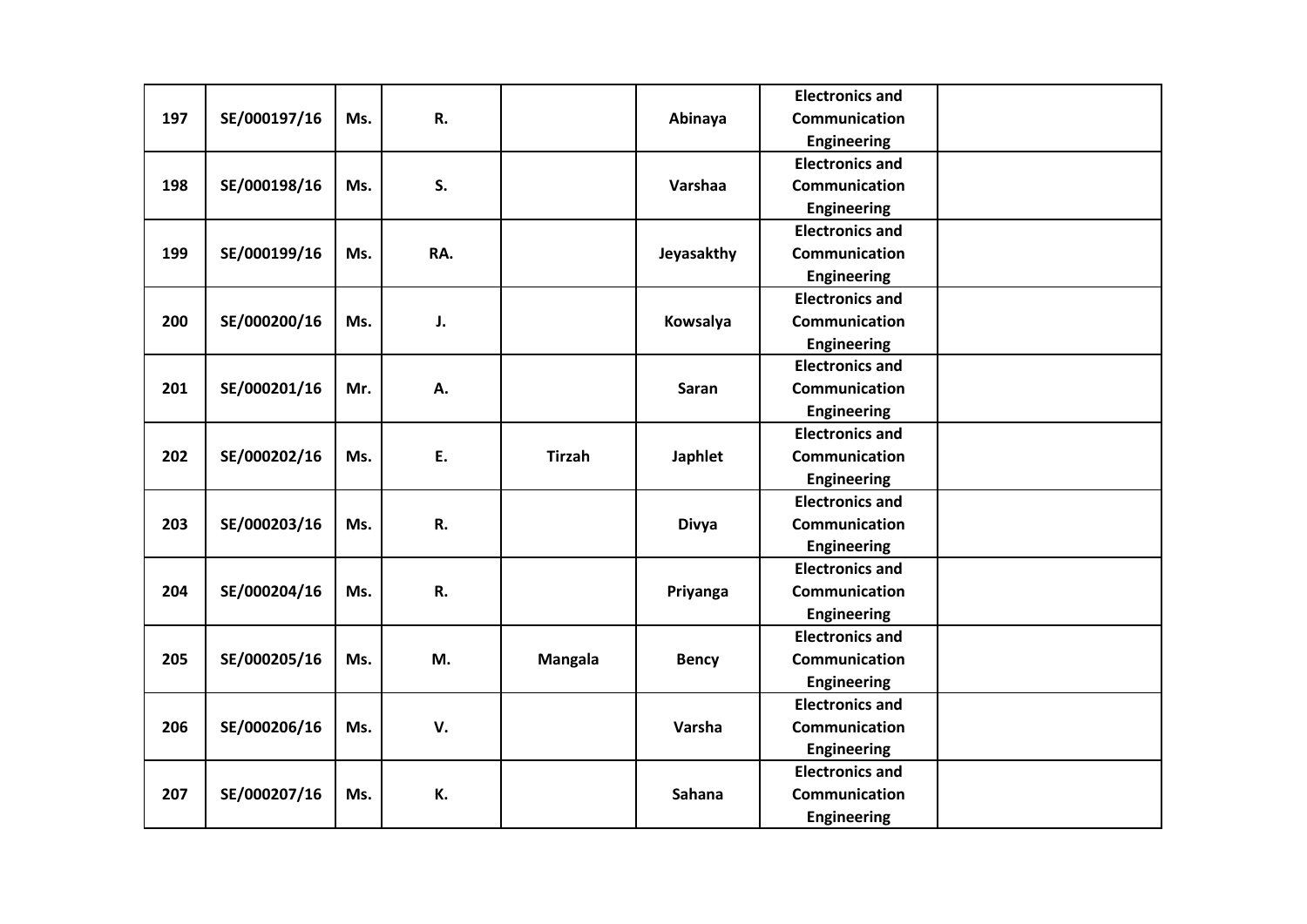|     |              |     |    |               |                 | <b>Electronics and</b>        |  |
|-----|--------------|-----|----|---------------|-----------------|-------------------------------|--|
| 208 | SE/000208/16 | Ms. | А. | <b>Siva</b>   | Prabha          | <b>Communication</b>          |  |
|     |              |     |    |               |                 | <b>Engineering</b>            |  |
|     |              |     |    |               |                 | <b>Electronics and</b>        |  |
| 209 | SE/000209/16 | Ms. | G. |               | Kousika         | <b>Communication</b>          |  |
|     |              |     |    |               |                 | <b>Engineering</b>            |  |
|     |              |     |    |               |                 | <b>Electronics and</b>        |  |
| 210 | SE/000210/16 | Ms. | Ρ. | <b>Dhivya</b> | Varshini        | Communication                 |  |
|     |              |     |    |               |                 | <b>Engineering</b>            |  |
|     |              |     |    |               |                 | <b>Electronics and</b>        |  |
| 211 | SE/000211/16 | Ms. | C. |               | Gomathy         | Communication                 |  |
|     |              |     |    |               |                 | <b>Engineering</b>            |  |
|     |              |     |    |               |                 | <b>Electronics and</b>        |  |
| 212 | SE/000212/16 | Mr. | V. | Hari          | <b>Karthik</b>  | Communication                 |  |
|     |              |     |    |               |                 | Engineering                   |  |
|     |              |     |    |               |                 | <b>Electronics and</b>        |  |
| 213 | SE/000213/16 | Mr. | К. |               | <b>Karthick</b> | Communication                 |  |
|     |              |     |    |               |                 | <b>Engineering</b>            |  |
|     |              |     |    |               |                 | <b>Electronics and</b>        |  |
| 214 | SE/000214/16 | Mr. | S. |               | <b>Aswin</b>    | Communication                 |  |
|     |              |     |    |               |                 | Engineering                   |  |
|     |              |     |    |               |                 | <b>Electronics and</b>        |  |
| 215 | SE/000215/16 | Mr. | T. | <b>Ashwin</b> | <b>Kumar</b>    | Communication                 |  |
|     |              |     |    |               |                 | Engineering                   |  |
|     |              |     |    |               |                 |                               |  |
| 216 | SE/000216/16 | Ms. | M. | Preethi       | Vedhitha        | <b>Mechanical Engineering</b> |  |
|     |              |     |    |               |                 |                               |  |
|     |              |     |    |               |                 |                               |  |
| 217 | SE/000217/16 | Mr. | К. | Gokul         | <b>Karthik</b>  | <b>Information Technology</b> |  |
|     |              |     |    |               |                 |                               |  |
|     |              |     |    |               |                 |                               |  |
| 218 | SE/000218/16 | Mr. | Α. | Ram           | Prasath         | <b>Civil Engineering</b>      |  |
|     |              |     |    |               |                 |                               |  |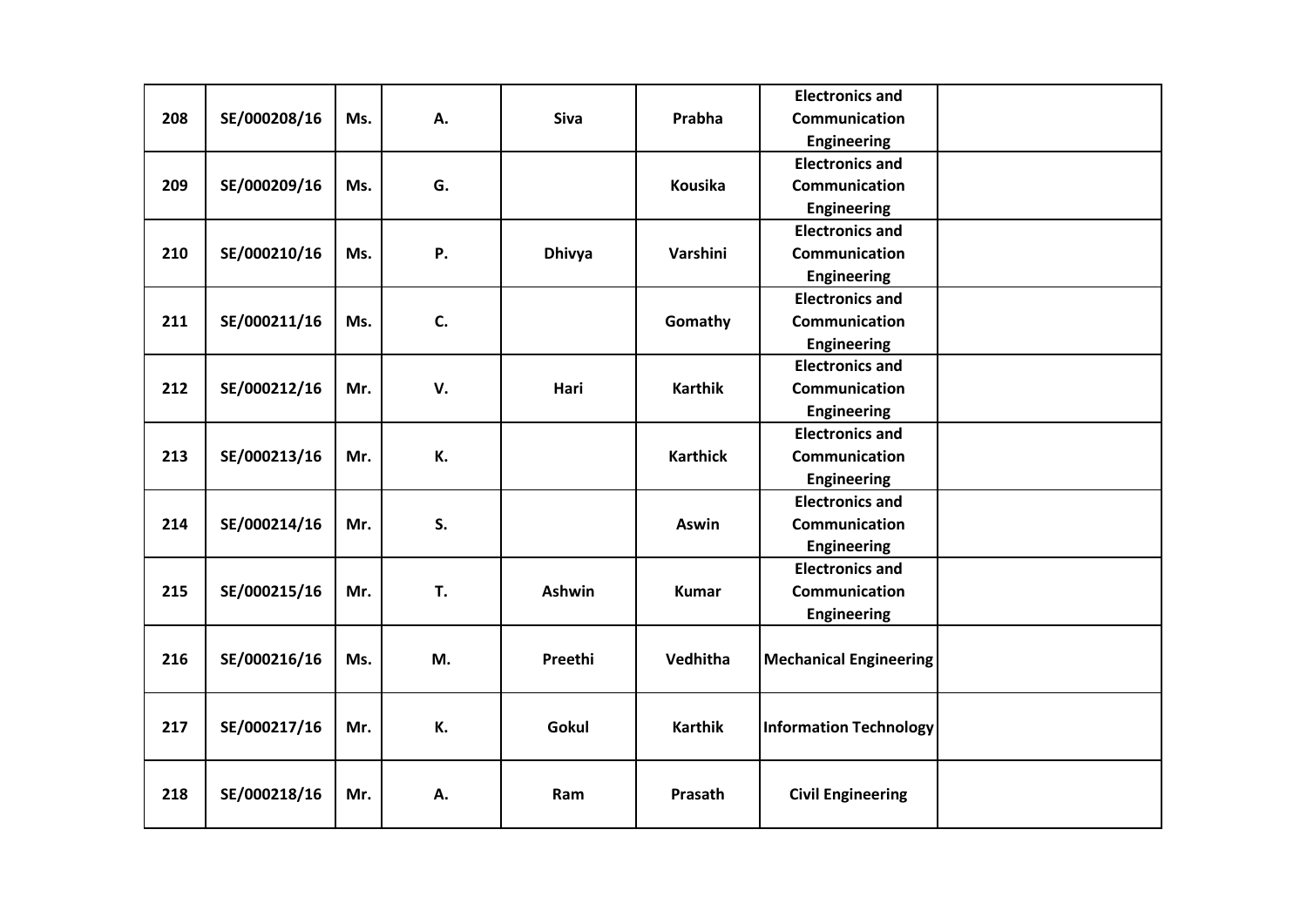| 219 | SE/000219/16 | Ms. | N.  |               | Muthuselvi        | <b>Electronics and</b><br><b>Communication</b><br><b>Engineering</b> |  |
|-----|--------------|-----|-----|---------------|-------------------|----------------------------------------------------------------------|--|
| 220 | SE/000220/16 | Mr. | Ρ.  |               | Meyyappan         | <b>Civil Engineering</b>                                             |  |
| 221 | SE/000221/16 | Mr. | Ρ.  |               | Saravanan         | <b>Civil Engineering</b>                                             |  |
| 222 | SE/000222/16 | Mr. | K.S |               | <b>Dhivakaran</b> | <b>Civil Engineering</b>                                             |  |
| 223 | SE/000223/16 | Mr. | J.  |               | Manikandan        | <b>Civil Engineering</b>                                             |  |
| 224 | SE/000224/16 | Mr. | S.  |               | Vishnuvardhan     | <b>Civil Engineering</b>                                             |  |
| 225 | SE/000225/16 | Mr. | M.  | Munirathinam  | M.                | <b>Civil Engineering</b>                                             |  |
| 226 | SE/000226/16 | Mr. | M.  |               | Vignesh           | <b>Civil Engineering</b>                                             |  |
| 227 | SE/000227/16 | Mr. | T.  |               | Ragu              | <b>Civil Engineering</b>                                             |  |
| 228 | SE/000228/16 | Mr. | К.  | <b>Dinesh</b> | <b>Devanandh</b>  | <b>Civil Engineering</b>                                             |  |
| 229 | SE/000229/16 | Ms. | S.  |               | Keerthana         | <b>Civil Engineering</b>                                             |  |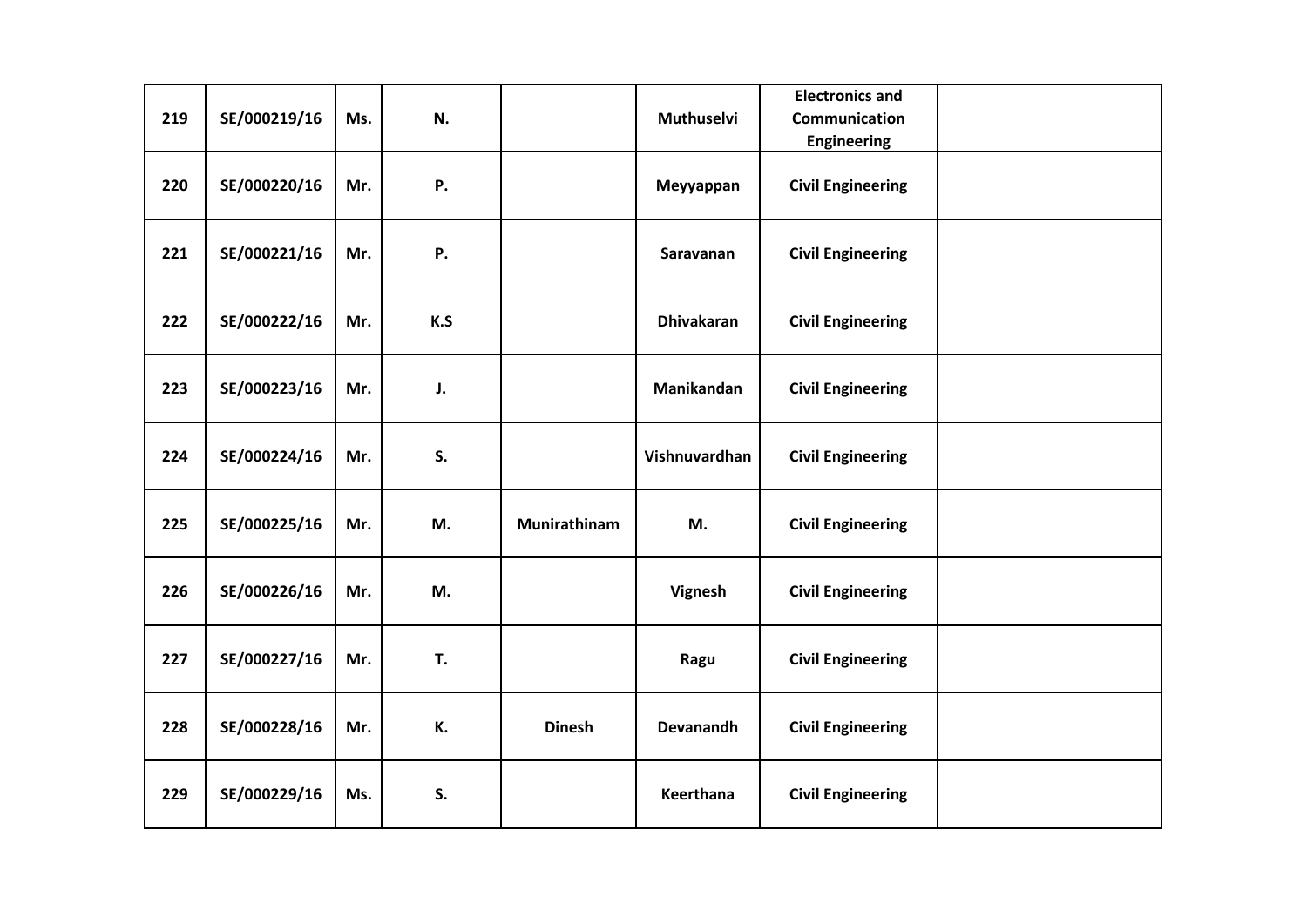| 230 | SE/000230/16 | Ms. | S.          |         | <b>Mekala</b>   | <b>Civil Engineering</b> |  |
|-----|--------------|-----|-------------|---------|-----------------|--------------------------|--|
| 231 | SE/000231/16 | Ms. | <b>DS</b>   | Shakthi | Priya           | <b>Civil Engineering</b> |  |
| 232 | SE/000232/16 | Ms. | <b>T.R.</b> |         | Akshaya         | <b>Civil Engineering</b> |  |
| 233 | SE/000233/16 | Ms. | C.          |         | <b>Elakkiah</b> | <b>Civil Engineering</b> |  |
| 234 | SE/000234/16 | Ms. | C.          |         | <b>Monika</b>   | <b>Civil Engineering</b> |  |
| 235 | SE/000235/16 | Ms. | M.          |         | Preetha         | <b>Civil Engineering</b> |  |
| 236 | SE/000236/16 | Ms. | S.          | Veera   | Selvi           | <b>Civil Engineering</b> |  |
| 237 | SE/000237/16 | Ms. | S.          |         | Nivetha         | <b>Civil Engineering</b> |  |
| 238 | SE/000238/16 | Ms. | К.          |         | Sathya          | <b>Civil Engineering</b> |  |
| 239 | SE/000239/16 | Ms. | ${\sf S}$   |         | Vishnuvardhini  | <b>Civil Engineering</b> |  |
| 240 | SE/000240/16 | Ms. | А.          | J.      | Priyanka        | <b>Civil Engineering</b> |  |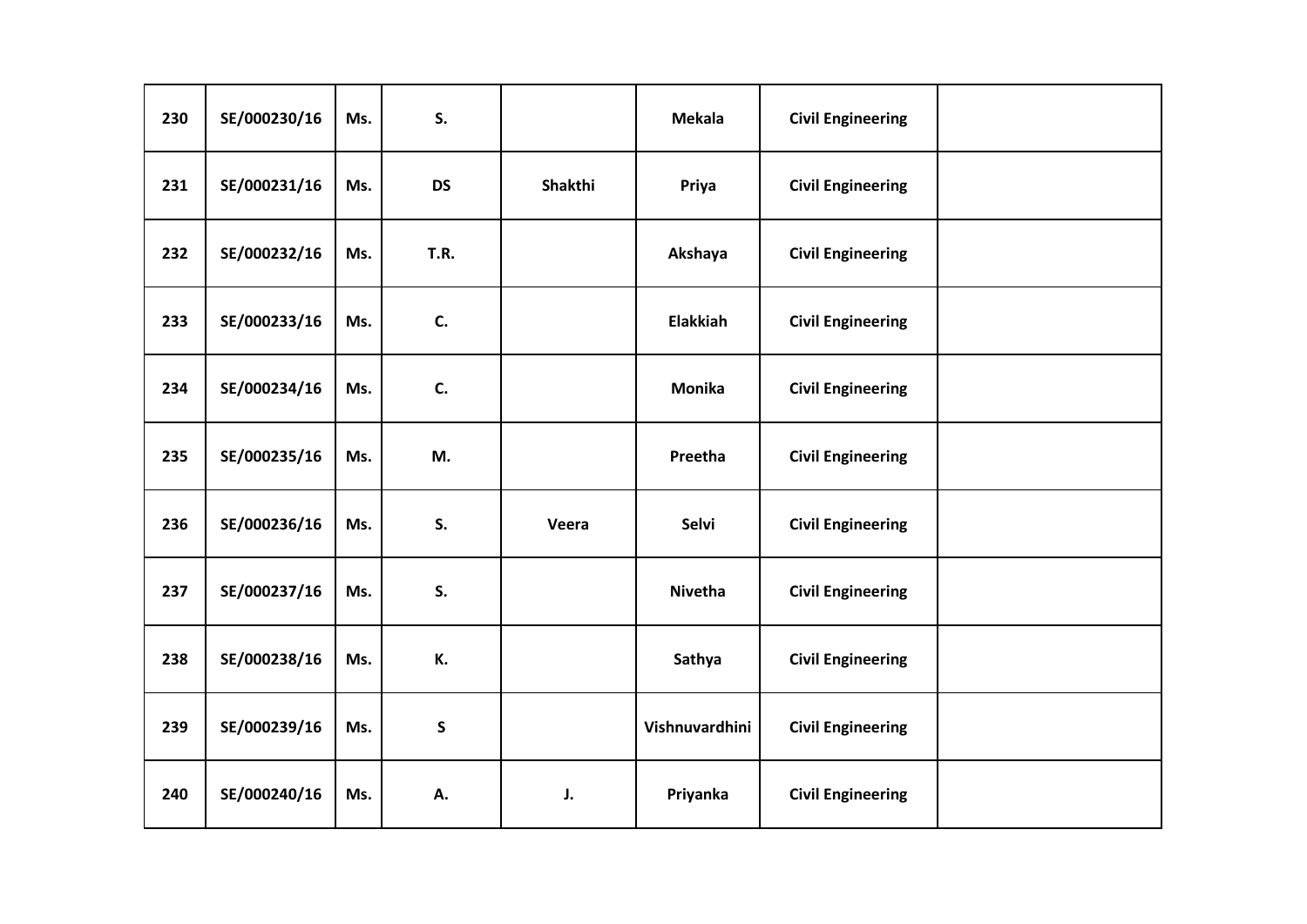| 241 | SE/000241/16 | Ms. | S.          |                | Nivethitha            | <b>Civil Engineering</b> |  |
|-----|--------------|-----|-------------|----------------|-----------------------|--------------------------|--|
| 242 | SE/000242/16 | Ms. | S.          |                | Shivaparamesh<br>wari | <b>Civil Engineering</b> |  |
| 243 | SE/000243/16 | Ms. | M.          | <b>Deepika</b> | <b>Sankari</b>        | <b>Civil Engineering</b> |  |
| 244 | SE/000244/16 | Ms. | J.          | Anniei         | <b>Metilda</b>        | <b>Civil Engineering</b> |  |
| 245 | SE/000245/16 | Ms. | Ρ.          |                | Marakathapriya        | <b>Civil Engineering</b> |  |
| 246 | SE/000246/16 | Ms. | S.          |                | Meenakshi             | <b>Civil Engineering</b> |  |
| 247 | SE/000247/16 | Ms. | Н.          |                | Dhivyashri            | <b>Civil Engineering</b> |  |
| 248 | SE/000248/16 | Ms. | P.V.        | Pavithra       | Sangari               | <b>Civil Engineering</b> |  |
| 249 | SE/000249/16 | Ms. | <b>S.N.</b> |                | Vigneshwari           | <b>Civil Engineering</b> |  |
| 250 | SE/000250/16 | Ms. | К.          |                | <b>Manisha</b>        | <b>Civil Engineering</b> |  |
| 251 | SE/000251/16 | Ms. | J.C.        |                | <b>Monica</b>         | <b>Civil Engineering</b> |  |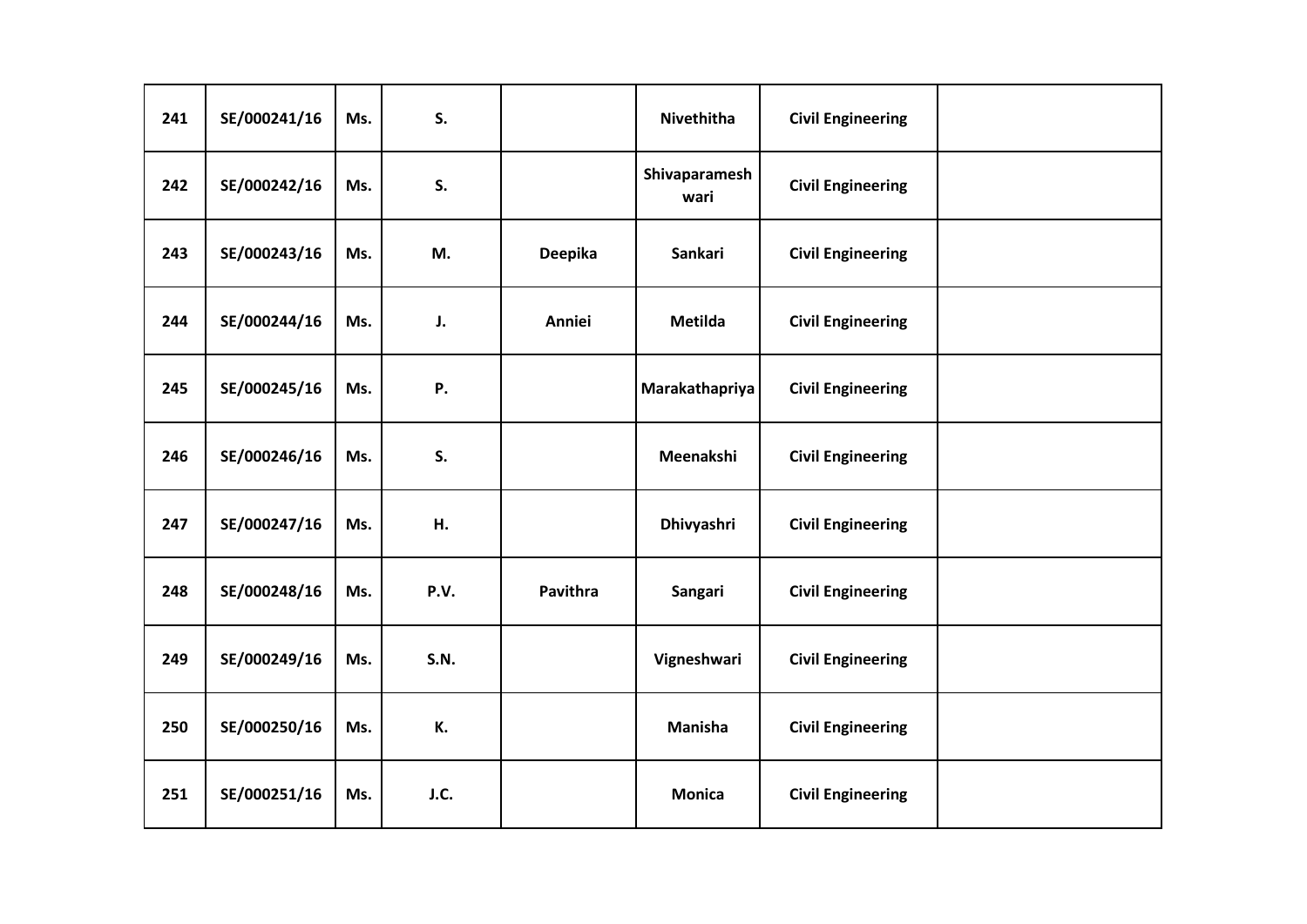| 252 | SE/000252/16 | Ms. | В.   | Premugi        | <b>Civil Engineering</b>      |  |
|-----|--------------|-----|------|----------------|-------------------------------|--|
| 253 | SE/000253/16 | Ms. | J.B. | Flemisha       | <b>Civil Engineering</b>      |  |
| 254 | SE/000254/16 | Mr. | E.   | Arun Raj       | <b>Civil Engineering</b>      |  |
| 255 | SE/000255/16 | Mr. | E.   | Thennarasu     | <b>Civil Engineering</b>      |  |
| 256 | SE/000256/16 | Mr. | M.   | Palanidurai    | <b>Civil Engineering</b>      |  |
| 257 | SE/000257/16 | Mr. | S.   | Soundar Raj    | <b>Civil Engineering</b>      |  |
| 258 | SE/000258/16 | Mr. | C.   | Vijayan        | <b>Civil Engineering</b>      |  |
| 259 | SE/000259/16 | Mr. | S.   | Siva           | <b>Electrical Engineering</b> |  |
| 260 | SE/000260/16 | Mr. | S.   | Thiruvenkatam  | <b>Civil Engineering</b>      |  |
| 261 | SE/000261/16 | Mr. | S.   | Gokulhasan     | <b>Civil Engineering</b>      |  |
| 262 | SE/000262/16 | Mr. | L.   | <b>Kishore</b> | <b>Civil Engineering</b>      |  |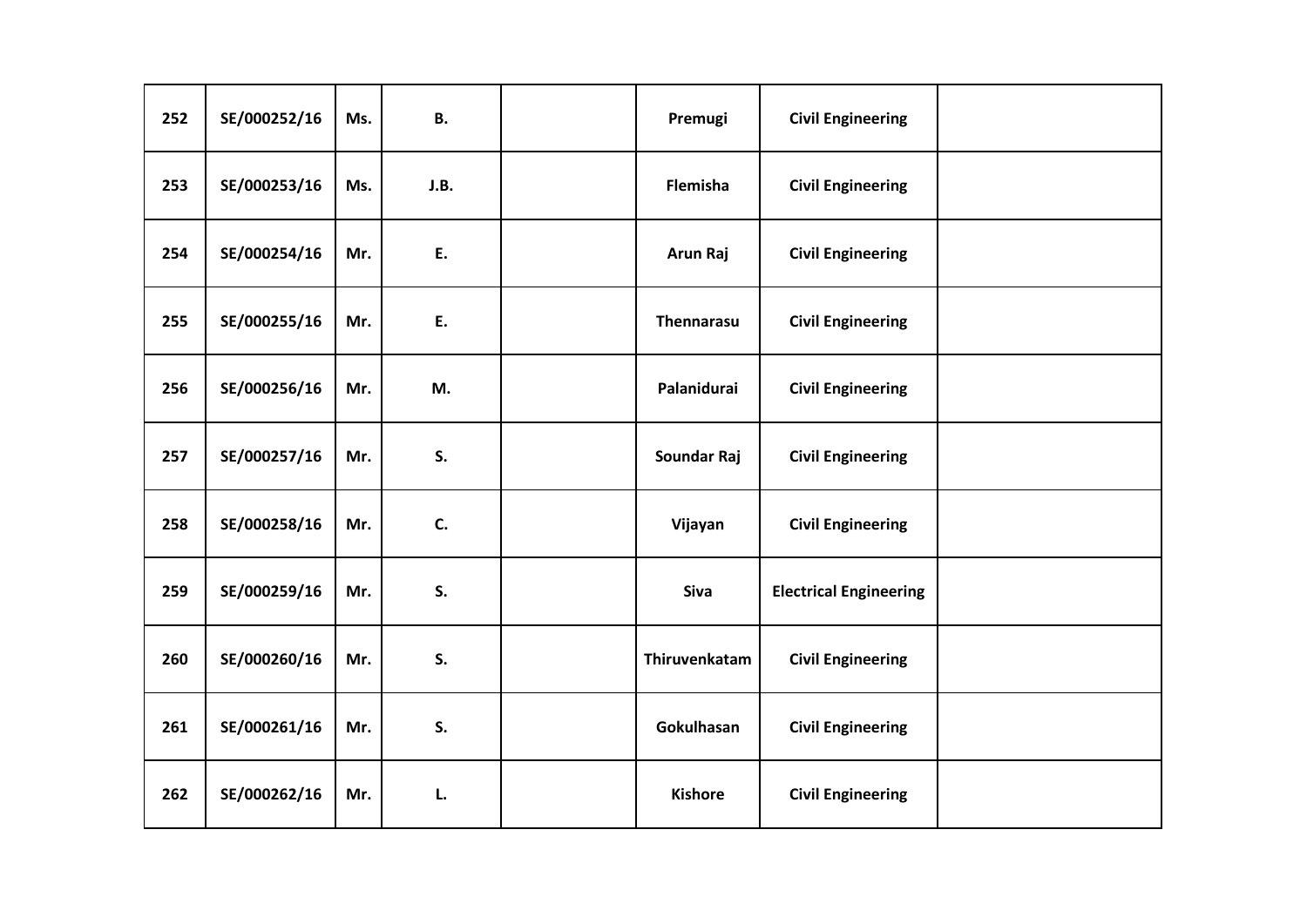| 263 | SE/000263/16 | Ms. | S.        | Shanmuga       | Priya          | <b>Electronics</b><br><b>&amp;Communication</b><br><b>Engineeing</b> |  |
|-----|--------------|-----|-----------|----------------|----------------|----------------------------------------------------------------------|--|
| 264 | SE/000264/16 | Mr. | S.        |                | Siddharth      | <b>Civil Engineering</b>                                             |  |
| 265 | SE/000265/16 | Mr. | S.        | <b>Vimal</b>   | <b>Kumar</b>   | <b>Civil Engineering</b>                                             |  |
| 266 | SE/000266/16 | Mr. | M.        | Saravana       | Kannan         | <b>Civil Engineering</b>                                             |  |
| 267 | SE/000267/16 | Mr. | S.        |                | Saravanan      | <b>Civil Engineering</b>                                             |  |
| 268 | SE/000268/16 | Mr. | M.        |                | Sangilipandi   | <b>Civil Engineering</b>                                             |  |
| 269 | SE/000269/16 | Mr. | P.E.      |                | Siva           | <b>Civil Engineering</b>                                             |  |
| 270 | SE/000270/16 | Mr. | <b>B.</b> |                | <b>Vickram</b> | <b>Civil Engineering</b>                                             |  |
| 271 | SE/000271/16 | Mr. | Ρ.        | <b>Sathish</b> | <b>Kumar</b>   | <b>Civil Engineering</b>                                             |  |
| 272 | SE/000272/16 | Mr. | V.B.      | <b>Suresh</b>  | <b>Babu</b>    | <b>Civil Engineering</b>                                             |  |
| 273 | SE/000273/16 | Mr. | V.        |                | Vignesh        | <b>Civil Engineering</b>                                             |  |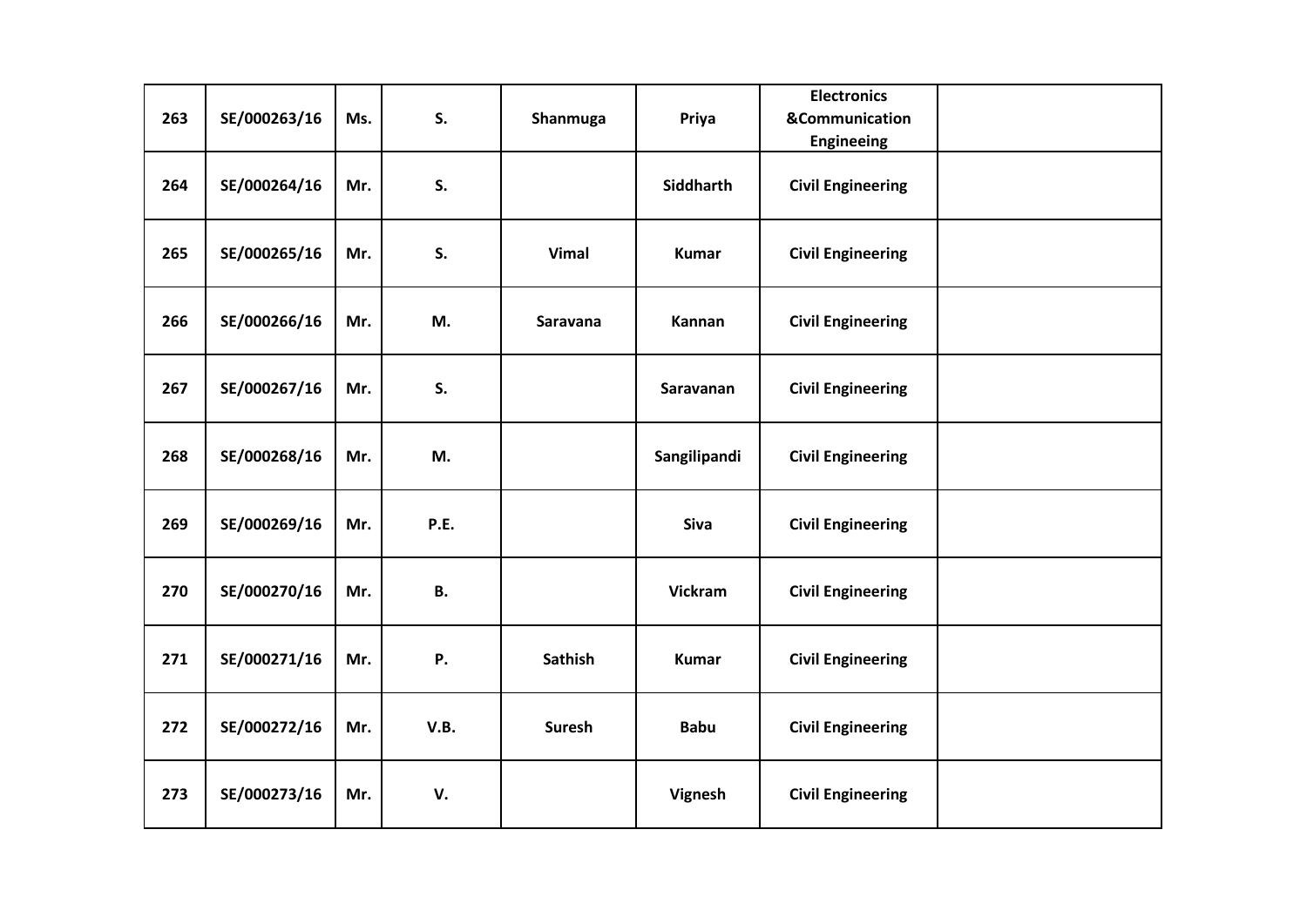| 274 | SE/000274/16 | Mr. | S.   | <b>Dhakshina</b> | <b>Moorthy</b>     | <b>Civil Engineering</b> |  |
|-----|--------------|-----|------|------------------|--------------------|--------------------------|--|
| 275 | SE/000275/16 | Ms. | M.   |                  | <b>Subhashini</b>  | <b>Civil Engineering</b> |  |
| 276 | SE/000276/16 | Ms. | J.   | <b>Evangelin</b> | Abisha             | <b>Civil Engineering</b> |  |
| 277 | SE/000277/16 | Ms. | S.   |                  | Anusha             | <b>Civil Engineering</b> |  |
| 278 | SE/000278/16 | Ms. | C.   |                  | Ajithakalaivani    | <b>Civil Engineering</b> |  |
| 279 | SE/000279/16 | Ms. | M.   |                  | Johnsi             | <b>Civil Engineering</b> |  |
| 280 | SE/000280/16 | Ms. | S.   | Mathri           | Raghisha           | <b>Civil Engineering</b> |  |
| 281 | SE/000281/16 | Ms. | S.   |                  | Jansi              | <b>Civil Engineering</b> |  |
| 282 | SE/000282/16 | Ms. | К.   | Kaushiga         | <b>Devi</b>        | <b>Civil Engineering</b> |  |
| 283 | SE/000283/16 | Mr. | S.   |                  | <b>Esakkidurai</b> | <b>Civil Engineering</b> |  |
| 284 | SE/000284/16 | Mr. | K.V. |                  | Rajkumar           | <b>Civil Engineering</b> |  |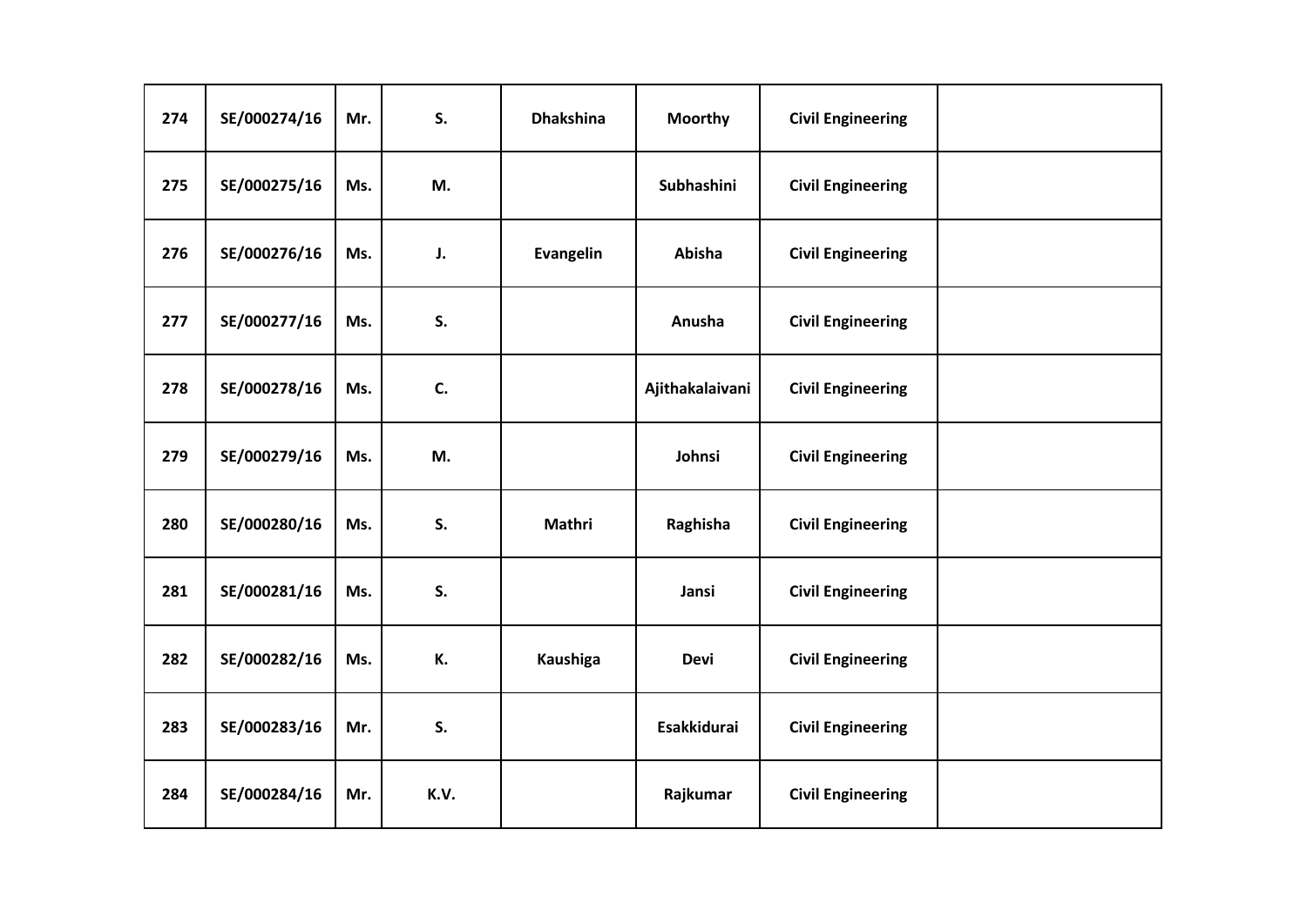| 285 | SE/000285/16 | Mr. | R.          |                | Anish              | <b>Civil Engineering</b> |  |
|-----|--------------|-----|-------------|----------------|--------------------|--------------------------|--|
| 286 | SE/000286/16 | Mr. | M           |                | Arjun              | <b>Civil Engineering</b> |  |
| 287 | SE/000287/16 | Mr. | Ρ.          |                | <b>Karthik</b>     | <b>Civil Engineering</b> |  |
| 288 | SE/000288/16 | Mr. | Ρ.          |                | Maheshwaran        | <b>Civil Engineering</b> |  |
| 289 | SE/000289/16 | Mr. | T.          |                | <b>Dineshkumar</b> | <b>Civil Engineering</b> |  |
| 290 | SE/000290/16 | Mr. | Х.          | John           | <b>Britto</b>      | <b>Civil Engineering</b> |  |
| 291 | SE/000291/16 | Mr. | К.          | <b>Karthik</b> | Rajan              | <b>Civil Engineering</b> |  |
| 292 | SE/000292/16 | Mr. | <b>S.G.</b> |                | Jeyakumar          | <b>Civil Engineering</b> |  |
| 293 | SE/000293/16 | Mr. | A. B.       |                | Ganesh             | <b>Civil Engineering</b> |  |
| 294 | SE/000294/16 | Mr. | S.          |                | Balamurugan        | <b>Civil Engineering</b> |  |
| 295 | SE/000295/16 | Mr. | M.          |                | Archunan           | <b>Civil Engineering</b> |  |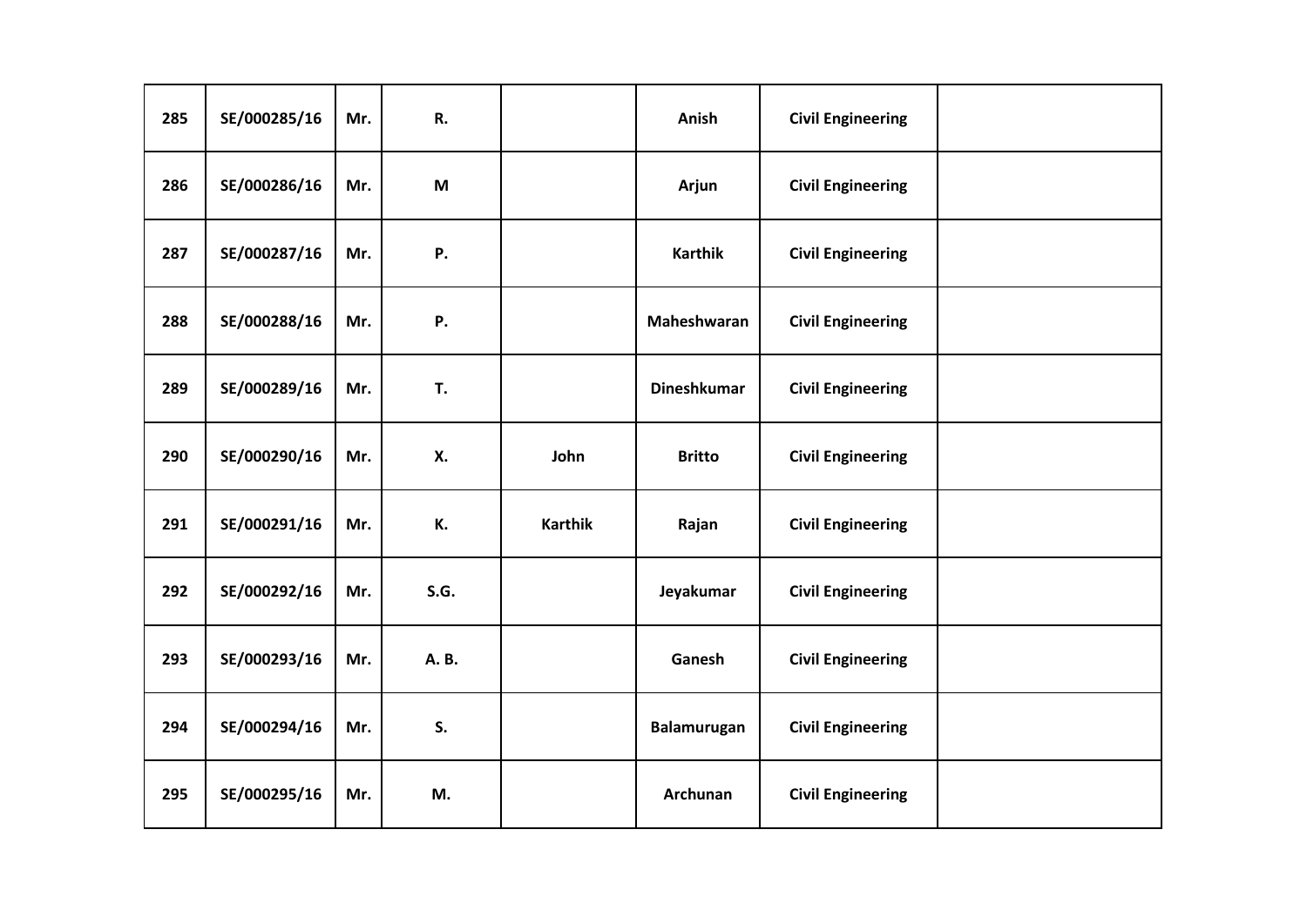| 296 | SE/000296/16 | Mr. | J.        |       | Aravindhaan     | <b>Civil Engineering</b> |  |
|-----|--------------|-----|-----------|-------|-----------------|--------------------------|--|
| 297 | SE/000297/16 | Mr. | M.        |       | Mathavan        | <b>Civil Engineering</b> |  |
| 298 | SE/000298/16 | Mr. | D.        | Selva | Kannan          | <b>Civil Engineering</b> |  |
| 299 | SE/000299/16 | Mr. | T.        |       | Murugananth     | <b>Civil Engineering</b> |  |
| 300 | SE/000300/16 | Mr. | D.        |       | <b>Sudhakar</b> | <b>Civil Engineering</b> |  |
| 301 | SE/000301/16 | Mr. | Ρ.        | Pandi | <b>Kumar</b>    | <b>Civil Engineering</b> |  |
| 302 | SE/000302/16 | Mr. | <b>B.</b> |       | Nethaji         | <b>Civil Engineering</b> |  |
| 303 | SE/000303/16 | Mr. | M.        |       | Naveen          | <b>Civil Engineering</b> |  |
| 304 | SE/000304/16 | Mr. | R.        |       | Thangaraja      | <b>Civil Engineering</b> |  |
| 305 | SE/000305/16 | Mr. | Aaroh     |       | Swarup          | <b>Civil Engineering</b> |  |
| 306 | SE/000306/16 | Ms. | Ρ.        |       | Kalaivani       | <b>Civil Engineering</b> |  |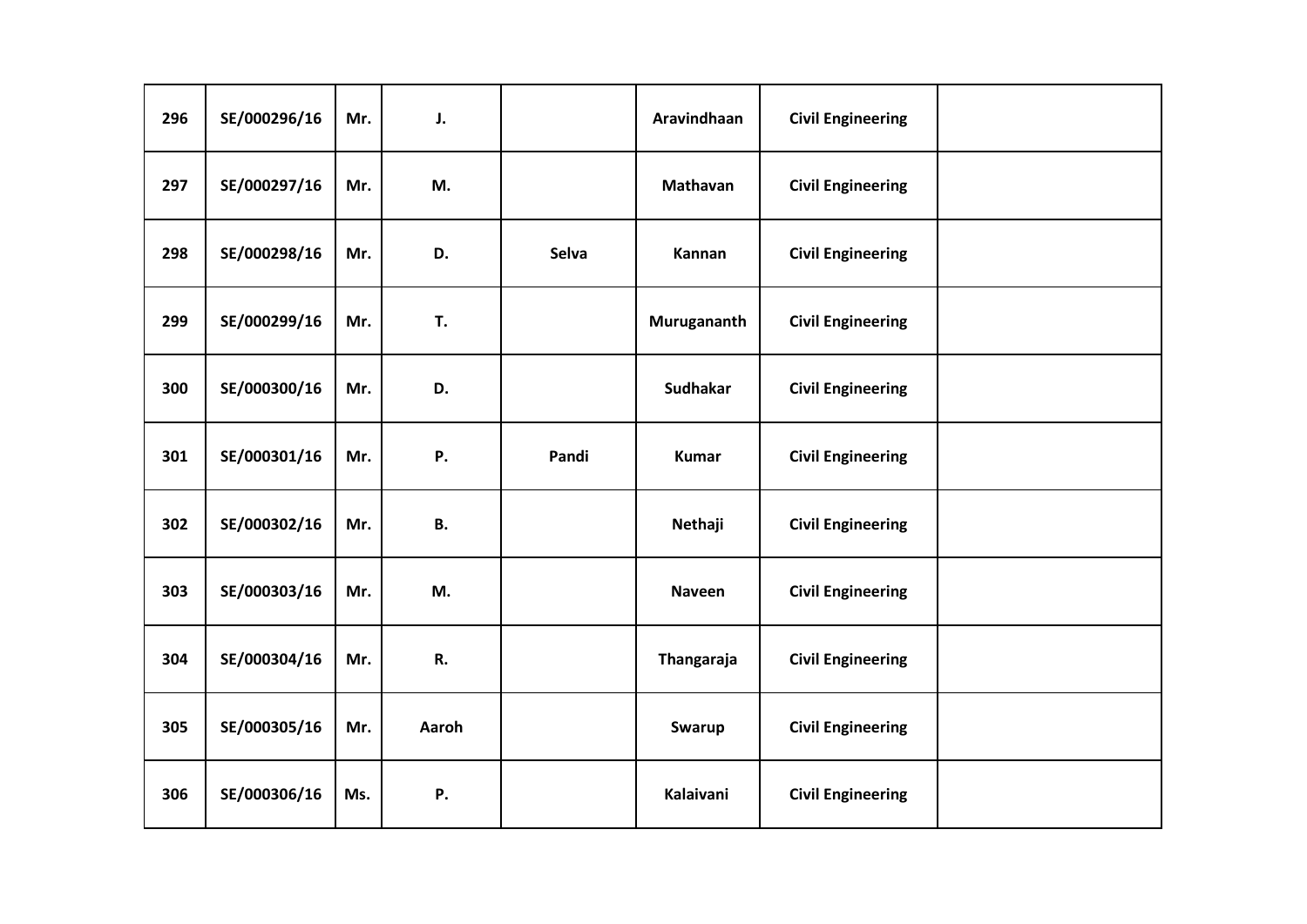| 307 | SE/000307/16 | Mr. | Parikshit       |                | Singh         | <b>Civil Engineering</b>                                               |  |
|-----|--------------|-----|-----------------|----------------|---------------|------------------------------------------------------------------------|--|
| 308 | SE/000308/16 | Mr. | Shobhit         |                | Singh         | <b>Mechanical Engineering</b>                                          |  |
| 309 | SE/000309/16 | Ms. | <b>Pallavi</b>  |                | Raj           | <b>Electronics &amp;</b><br><b>Communication</b><br><b>Engineering</b> |  |
| 310 | SE/000310/16 | Mr. | S.              |                | Rajappah      | <b>Mechanical Engineering</b>                                          |  |
| 311 | SE/000311/16 | Ms. | Shivangi        |                | <b>Sharma</b> | <b>Civil Engineering</b>                                               |  |
| 312 | SE/000312/16 | Mr. | Haldankar       | <b>Utkarsh</b> | <b>Kishor</b> | <b>Electrical &amp; Electronics</b>                                    |  |
| 313 | SE/000313/16 | Ms. | <b>Anciline</b> | John           |               | <b>Civil Engineering</b>                                               |  |
| 314 | SE/000314/16 | Ms. | V.              |                | Suganya       | <b>Civil Engineering</b>                                               |  |
| 315 | SE/000315/16 | Ms. | <b>B.S.</b>     | Vijaya         | Lakshmi       | <b>Civil Engineering</b>                                               |  |
| 316 | SE/000316/16 | Ms. | Malarvizhi      |                | R.            | <b>Civil Engineering</b>                                               |  |
| 317 | SE/000317/16 | Mr. | Siddharth       | Sundar V.      |               | <b>Civil Engineering</b>                                               |  |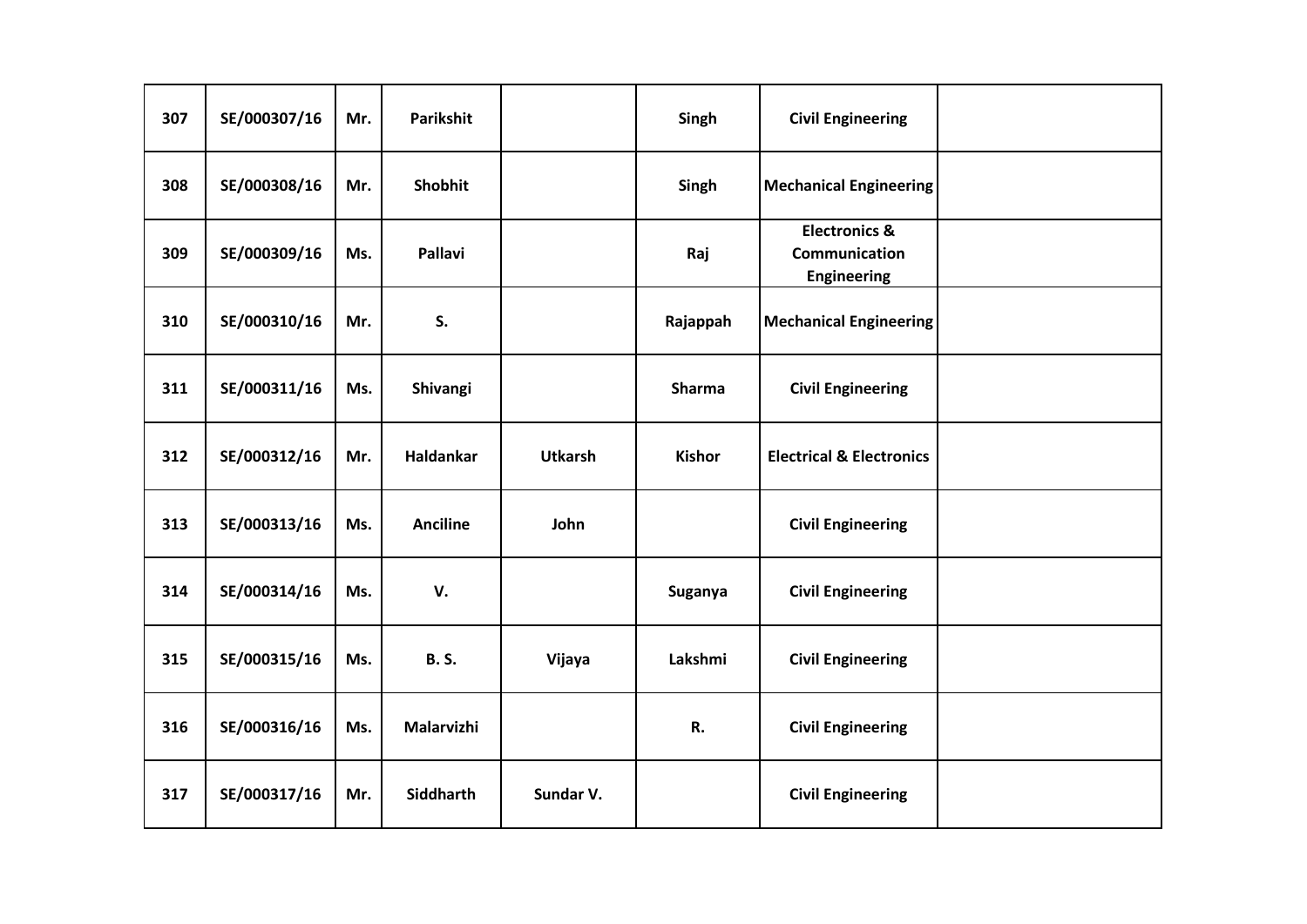| 318 | SE/000318/16 | Mr. | Praveen   | <b>Kumar</b>   | E.          | <b>Civil Engineering</b>      |  |
|-----|--------------|-----|-----------|----------------|-------------|-------------------------------|--|
| 319 | SE/000319/16 | Ms. | C. Dhana  | Lakshmi        |             | <b>Electrical</b>             |  |
| 320 | SE/000320/16 | Ms. | R.        | <b>Nikhila</b> |             | <b>Mechanical Engineering</b> |  |
| 321 | SE/000321/16 | Ms. | M.        | <b>Alice</b>   | <b>Nila</b> | <b>Mechanical Engineering</b> |  |
| 322 | SE/000322/16 | Ms. | Jai       | <b>Shalini</b> | R.          | <b>Mechanical Engineering</b> |  |
| 323 | SE/000323/16 | Mr. | Joseph    | Raj            | D.          | <b>Civil Engineering</b>      |  |
| 324 | SE/000324/16 | Mr. | S.        | Venkatesh      |             | <b>Civil Engineering</b>      |  |
| 325 | SE/000325/16 | Mr. | А.        | Suhadhevan     |             | <b>Civil Engineering</b>      |  |
| 326 | SE/000326/16 | Mr. | Mani      | <b>Balan</b>   | G.          | <b>Civil Engineering</b>      |  |
| 327 | SE/000327/16 | Mr. | D.        | Ramkumar       |             | <b>Civil Engineering</b>      |  |
| 328 | SE/000328/16 | Ms. | Keerthana | К.             |             | <b>Civil Engineering</b>      |  |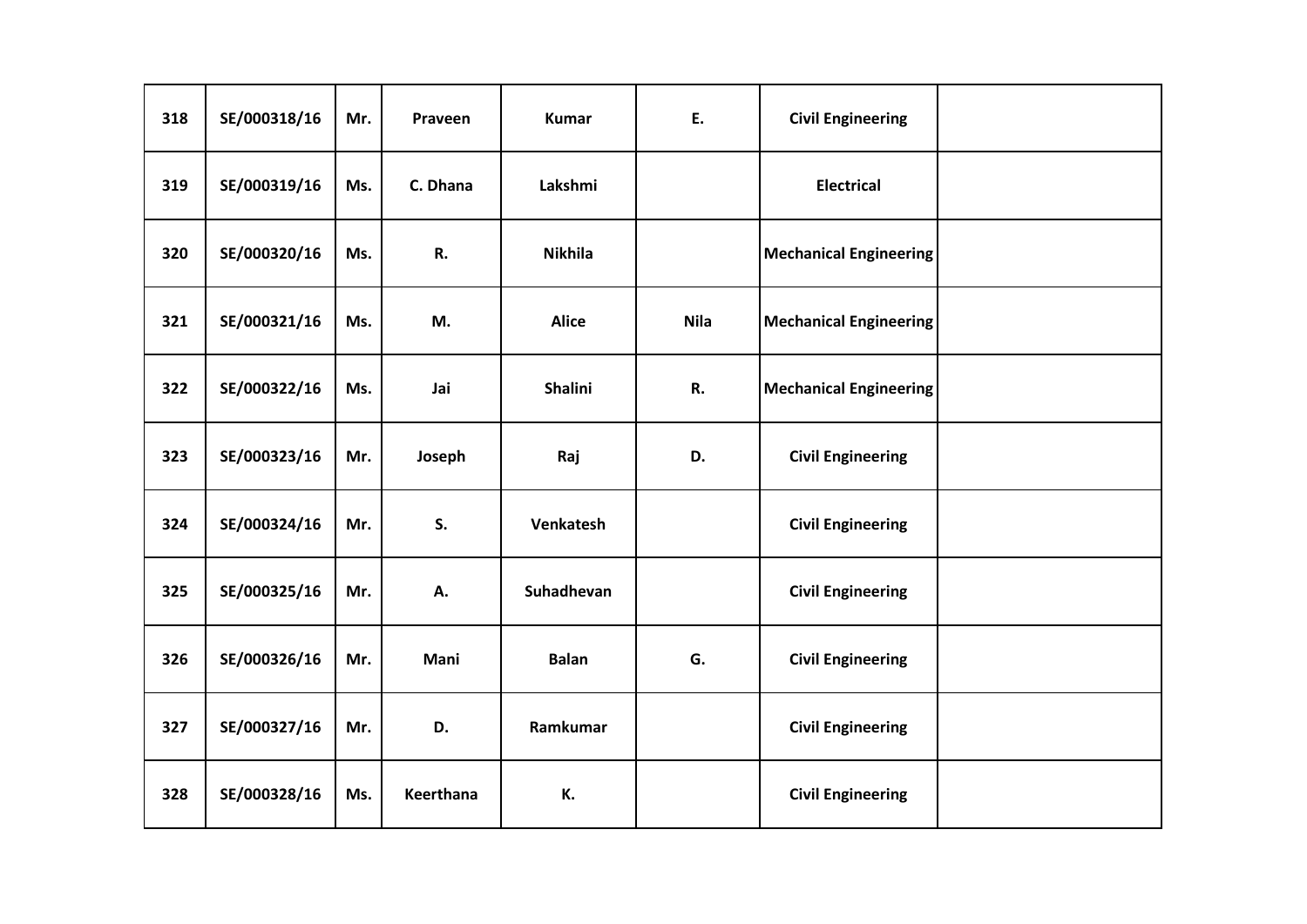| 329 | SE/000329/16 | Ms. | E.          | Priyadharshini  |             | <b>Civil Engineering</b>                                  |  |
|-----|--------------|-----|-------------|-----------------|-------------|-----------------------------------------------------------|--|
| 330 | SE/000330/16 | Ms. | Ilakkiya    | <b>B.</b>       |             | <b>Civil Engineering</b>                                  |  |
| 331 | SE/000331/16 | Mr. | M.          | <b>Shankara</b> | Narayanan   | <b>Civil Engineering</b>                                  |  |
| 332 | SE/000332/16 | Mr. | Manikandan  | R.              |             | <b>Civil Engineering</b>                                  |  |
| 333 | SE/000333/16 | Ms. | G.          | <b>Pavithra</b> | <b>Devi</b> | <b>Electrical &amp; Electronics</b><br><b>Engineering</b> |  |
| 334 | SE/000334/16 | Ms. | S.          | Padmapriya      |             | <b>Electrical &amp; Electronics</b><br><b>Engineering</b> |  |
| 335 | SE/000335/16 | Ms. | К.          | Sujatha         |             | <b>Electrical &amp; Electronics</b><br><b>Engineering</b> |  |
| 336 | SE/000336/16 | Ms. | S.          | Uma             | Maheswari   | <b>Electrical &amp; Electronics</b><br><b>Engineering</b> |  |
| 337 | SE/000337/16 | Ms. | Sri Lakshmi | <b>Devi</b>     | <b>P.</b>   | <b>Electrical &amp; Electronics</b><br>Engineering        |  |
| 338 | SE/000338/16 | Ms. | Selvarani   | К.              |             | <b>Electrical &amp; Electronics</b><br>Engineering        |  |
| 339 | SE/000339/16 | Ms. | К.          | Kowsalya        |             | <b>Electrical &amp; Electronics</b><br><b>Engineering</b> |  |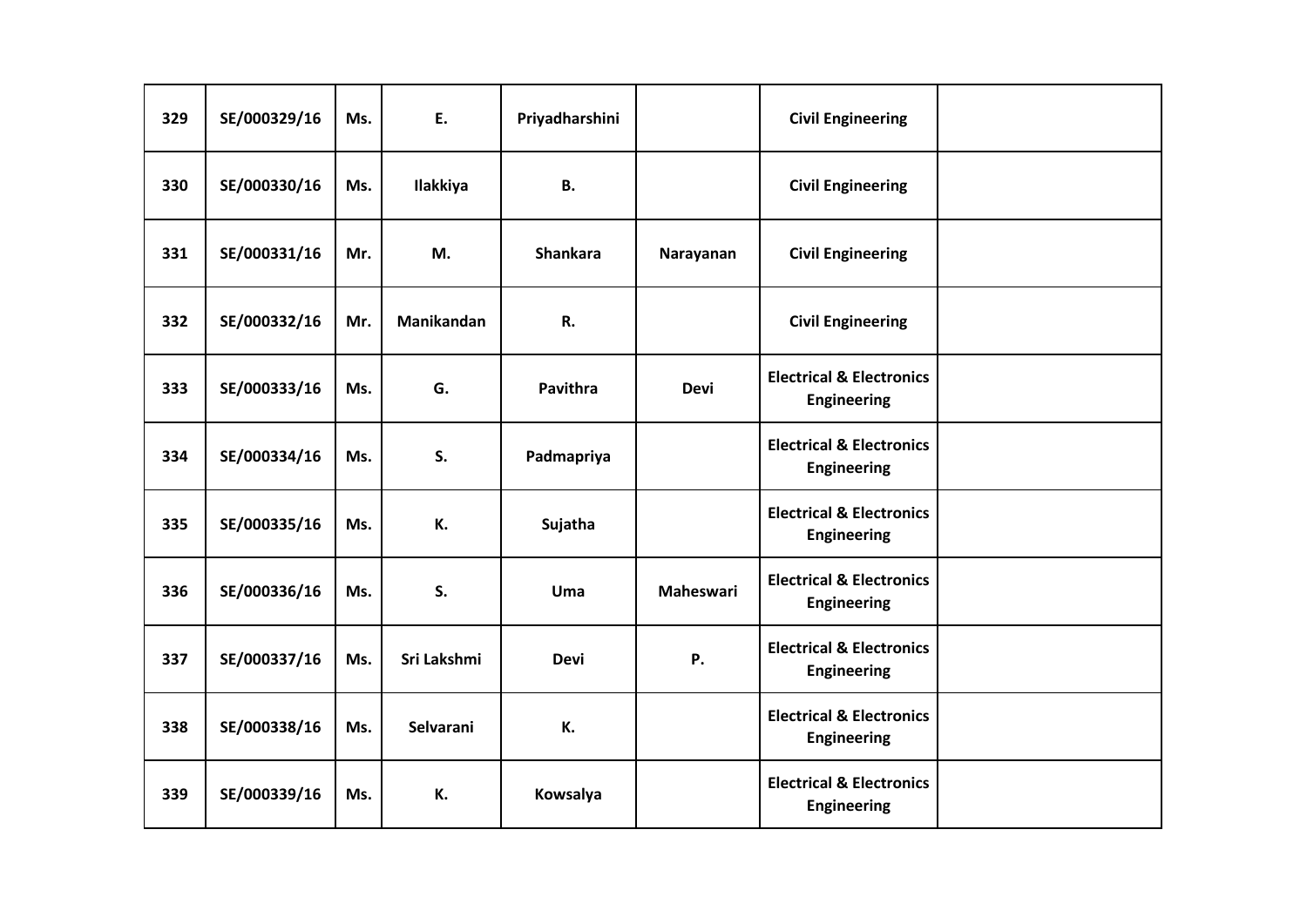| 340 | SE/000340/16 | Ms. | <b>Meera</b>    | К.             |       | <b>Electrical &amp; Electronics</b><br>Engineering        |  |
|-----|--------------|-----|-----------------|----------------|-------|-----------------------------------------------------------|--|
| 341 | SE/000341/16 | Ms. | <b>Manisha</b>  | А.             |       | <b>Electrical &amp; Electronics</b><br><b>Engineering</b> |  |
| 342 | SE/000342/16 | Ms. | Ρ.              | <b>Haritha</b> |       | <b>Electrical &amp; Electronics</b><br><b>Engineering</b> |  |
| 343 | SE/000343/16 | Ms. | Malathi         | E.             |       | <b>Electrical &amp; Electronics</b><br><b>Engineering</b> |  |
| 344 | SE/000344/16 | Ms. | <b>Mithra</b>   | N.             |       | <b>Electrical &amp; Electronics</b><br><b>Engineering</b> |  |
| 345 | SE/000345/16 | Ms. | М.              | Rishma         |       | <b>Electrical &amp; Electronics</b><br><b>Engineering</b> |  |
| 346 | SE/000346/16 | Ms. | К.              | Padmavathi     |       | <b>Electrical &amp; Electronics</b><br><b>Engineering</b> |  |
| 347 | SE/000347/16 | Ms. | <b>Nandhini</b> | <b>Balu</b>    |       | <b>Electrical &amp; Electronics</b><br><b>Engineering</b> |  |
| 348 | SE/000348/16 | Ms. | <b>Eswara</b>   | Kalyani        | C.    | <b>Electrical &amp; Electronics</b><br>Engineering        |  |
| 349 | SE/000349/16 | Ms. | G.              | Yoga           | Priya | <b>Electrical &amp; Electronics</b><br>Engineering        |  |
| 350 | SE/000350/16 | Ms. | Poornagohathi   | R.             |       | <b>Electrical &amp; Electronics</b><br><b>Engineering</b> |  |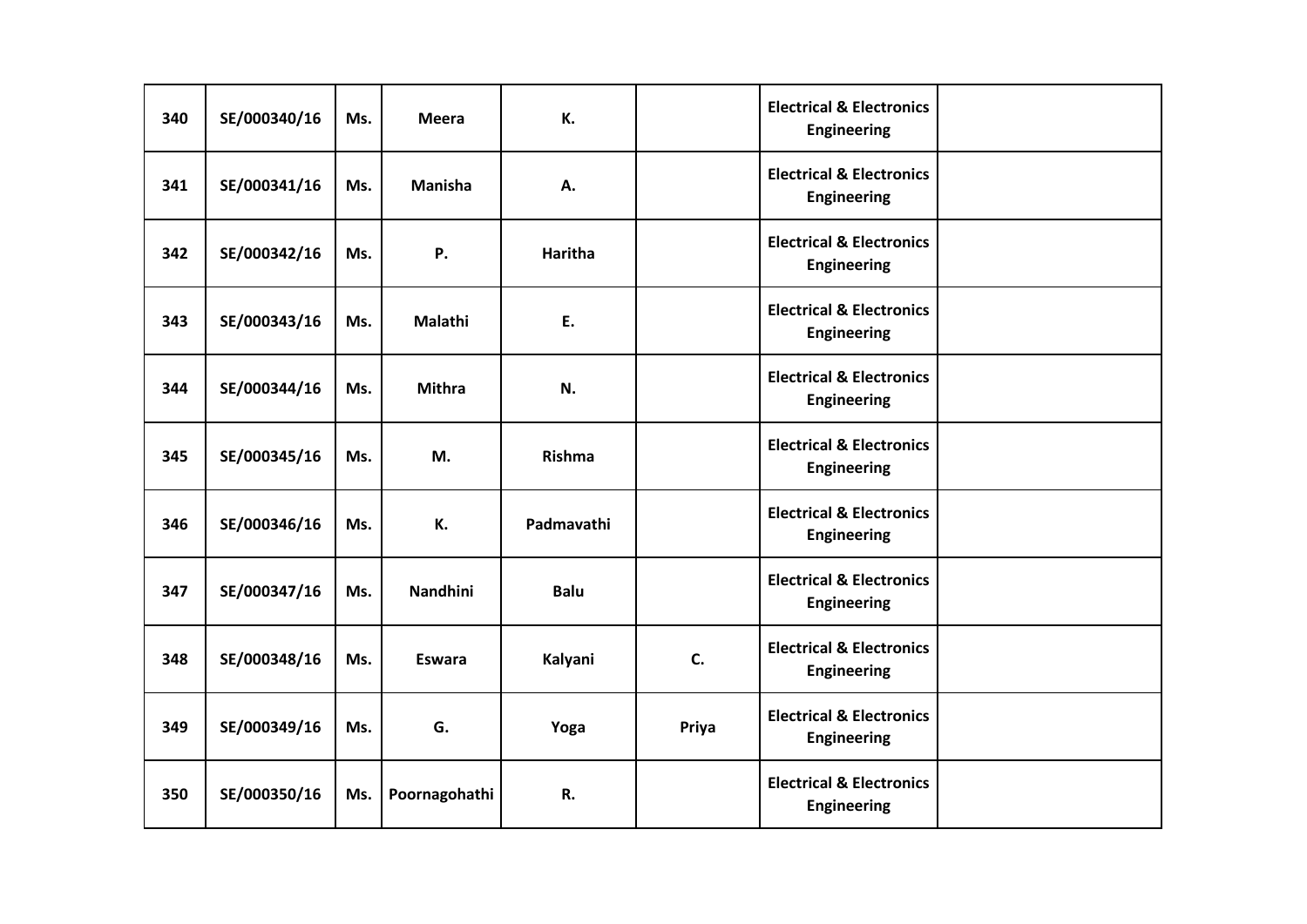| 351 | SE/000351/16 | Ms. | V.            | Vidhya         | Lakshmi | <b>Electrical &amp; Electronics</b><br><b>Engineering</b> |  |
|-----|--------------|-----|---------------|----------------|---------|-----------------------------------------------------------|--|
| 352 | SE/000352/16 | Ms. | S.            | <b>Divya</b>   |         | <b>Electrical &amp; Electronics</b><br><b>Engineering</b> |  |
| 353 | SE/000353/16 | Ms. | R.            | Alagupriya     |         | <b>Electrical &amp; Electronics</b><br>Engineering        |  |
| 354 | SE/000354/16 | Ms. | <b>Navrin</b> | Aashika        | А.      | <b>Electrical &amp; Electronics</b><br><b>Engineering</b> |  |
| 355 | SE/000355/16 | Ms. | Shriyansi     | S.             |         | <b>Electrical &amp; Electronics</b><br>Engineering        |  |
| 356 | SE/000356/16 | Ms. | Sathiya       | E.             |         | <b>Electrical &amp; Electronics</b><br><b>Engineering</b> |  |
| 357 | SE/000357/16 | Mr. | Ajil          | <b>Nikesh</b>  | V.      | <b>Electrical &amp; Electronics</b><br><b>Engineering</b> |  |
| 358 | SE/000358/16 | Mr. | <b>Vinith</b> | Ρ.             |         | <b>Electrical &amp; Electronics</b><br><b>Engineering</b> |  |
| 359 | SE/000359/16 | Mr. | Sai           | <b>Krishna</b> | V.      | <b>Electrical &amp; Electronics</b><br><b>Engineering</b> |  |
| 360 | SE/000360/16 | Ms. | <b>Naga</b>   | Rajasree       | R. J.   | <b>Electrical &amp; Electronics</b><br>Engineering        |  |
| 361 | SE/000361/16 | Ms. | Kanimozhi     | Α.             |         | <b>Electrical &amp; Electronics</b><br><b>Engineering</b> |  |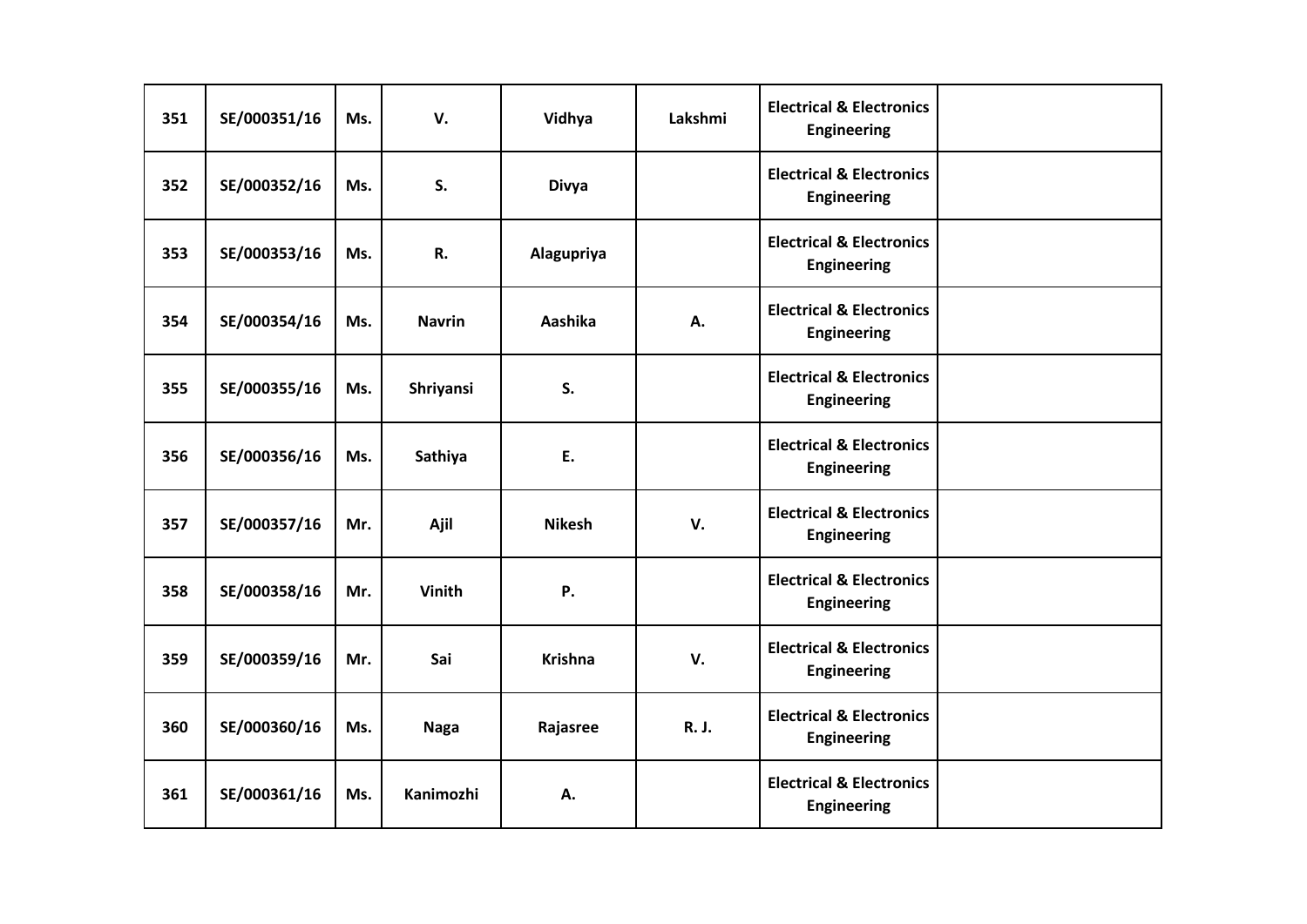| 362 | SE/000362/16 | Ms. | К.         | <b>Archana</b>  |                | <b>Electrical &amp; Electronics</b><br>Engineering        |  |
|-----|--------------|-----|------------|-----------------|----------------|-----------------------------------------------------------|--|
| 363 | SE/000363/16 | Ms. | M.         | Keerthana       |                | <b>Electrical &amp; Electronics</b><br><b>Engineering</b> |  |
| 364 | SE/000364/16 | Ms. | R.         | К.              | <b>Harinee</b> | <b>Electrical &amp; Electronics</b><br><b>Engineering</b> |  |
| 365 | SE/000365/16 | Ms. | G.         | V.              | Indhuja        | <b>Electrical &amp; Electronics</b><br><b>Engineering</b> |  |
| 366 | SE/000366/16 | Ms. | V.         | <b>Pavithra</b> |                | <b>Electrical &amp; Electronics</b><br><b>Engineering</b> |  |
| 367 | SE/000367/16 | Ms. | C.         | Gausaliya       |                | <b>Electrical &amp; Electronics</b><br><b>Engineering</b> |  |
| 368 | SE/000368/16 | Ms. | Ρ.         | Ishwaryah       |                | <b>Electrical &amp; Electronics</b><br><b>Engineering</b> |  |
| 369 | SE/000369/16 | Mr. | Murali     | <b>Manohar</b>  | S.             | <b>Electrical &amp; Electronics</b><br><b>Engineering</b> |  |
| 370 | SE/000370/16 | Mr. | Hari Haraa | Prabhu          | S.             | <b>Electrical &amp; Electronics</b><br>Engineering        |  |
| 371 | SE/000371/16 | Mr. | Pavithiran | V.              |                | <b>Electrical &amp; Electronics</b><br>Engineering        |  |
| 372 | SE/000372/16 | Mr. | Christhu   | Raj             | J.             | <b>Electrical &amp; Electronics</b><br><b>Engineering</b> |  |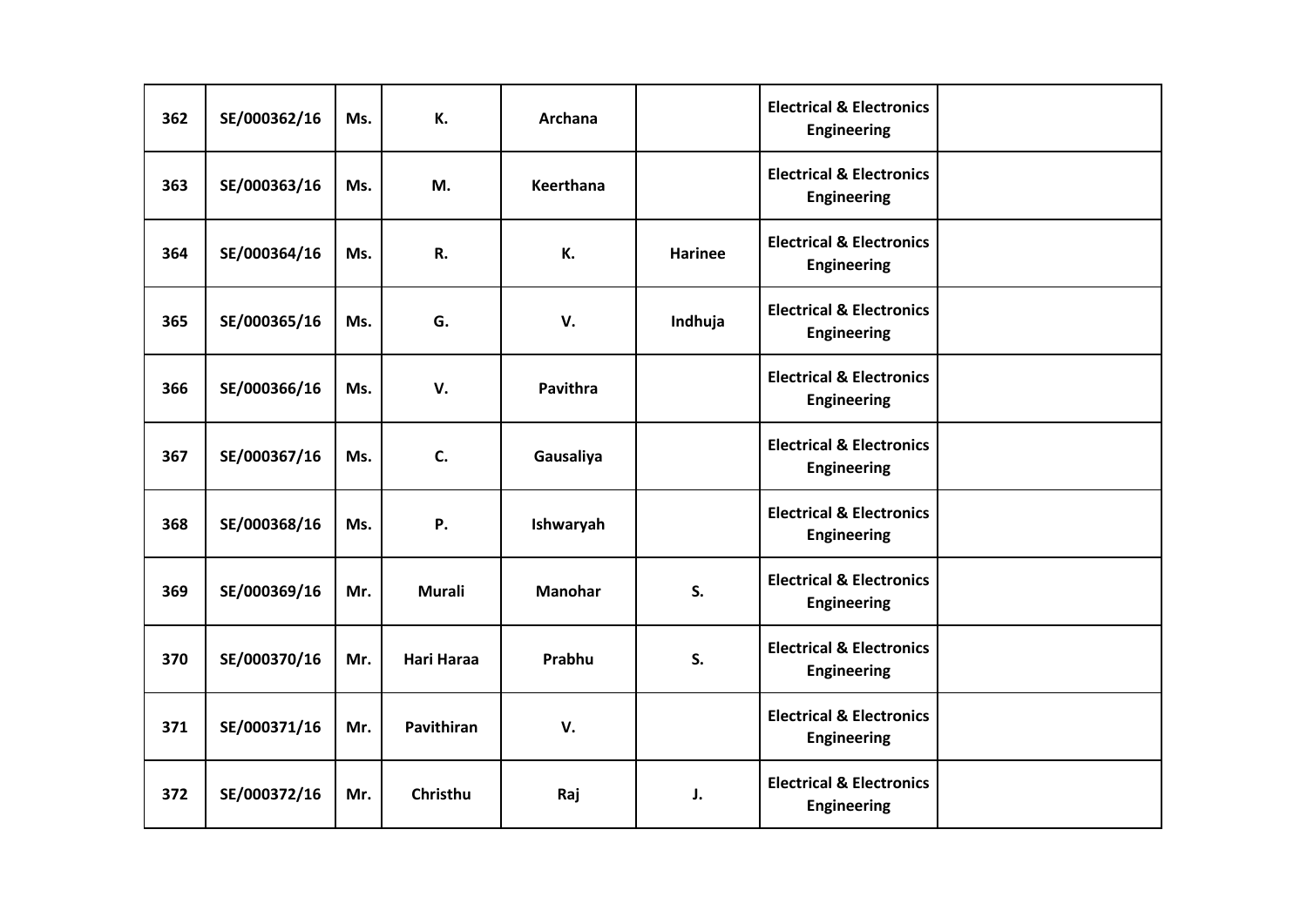| 373 | SE/000373/16 | Mr. | C.          | <b>Kamesh</b>   | Subramanian     | <b>Electrical &amp; Electronics</b><br><b>Engineering</b> |  |
|-----|--------------|-----|-------------|-----------------|-----------------|-----------------------------------------------------------|--|
| 374 | SE/000374/16 | Ms. | <b>M.K.</b> | <b>Barakath</b> | Ageesha         | <b>Electrical &amp; Electronics</b><br><b>Engineering</b> |  |
| 375 | SE/000375/16 | Ms. | M.          | <b>Kannal</b>   | Mozhi           | <b>Electrical &amp; Electronics</b><br><b>Engineering</b> |  |
| 376 | SE/000376/16 | Mr. | Α.          | <b>Selva</b>    | <b>Kumar</b>    | <b>Electrical &amp; Electronics</b><br><b>Engineering</b> |  |
| 377 | SE/000377/16 | Mr. | <b>B.</b>   | Gokula          | <b>Krishnan</b> | <b>Electrical &amp; Electronics</b><br><b>Engineering</b> |  |
| 378 | SE/000378/16 | Ms. | A.R.        | Janaki          | Narayani        | <b>Electrical &amp; Electronics</b><br><b>Engineering</b> |  |
| 379 | SE/000379/16 | Ms. | M.          | Vinothini       |                 | <b>Electrical &amp; Electronics</b><br><b>Engineering</b> |  |
| 380 | SE/000380/16 | Ms. | J.          | Jeslin          | Keba            | <b>Electrical &amp; Electronics</b><br><b>Engineering</b> |  |
| 381 | SE/000381/16 | Ms. | К.          | Anjali          | Choudhary       | <b>Electrical &amp; Electronics</b><br><b>Engineering</b> |  |
| 382 | SE/000382/16 | Ms. | Ρ.          | Vealatchi       |                 | <b>Electrical &amp; Electronics</b><br><b>Engineering</b> |  |
| 383 | SE/000383/16 | Mr. | К.          | S.              | <b>Balaji</b>   | <b>Electrical &amp; Electronics</b><br>Engineering        |  |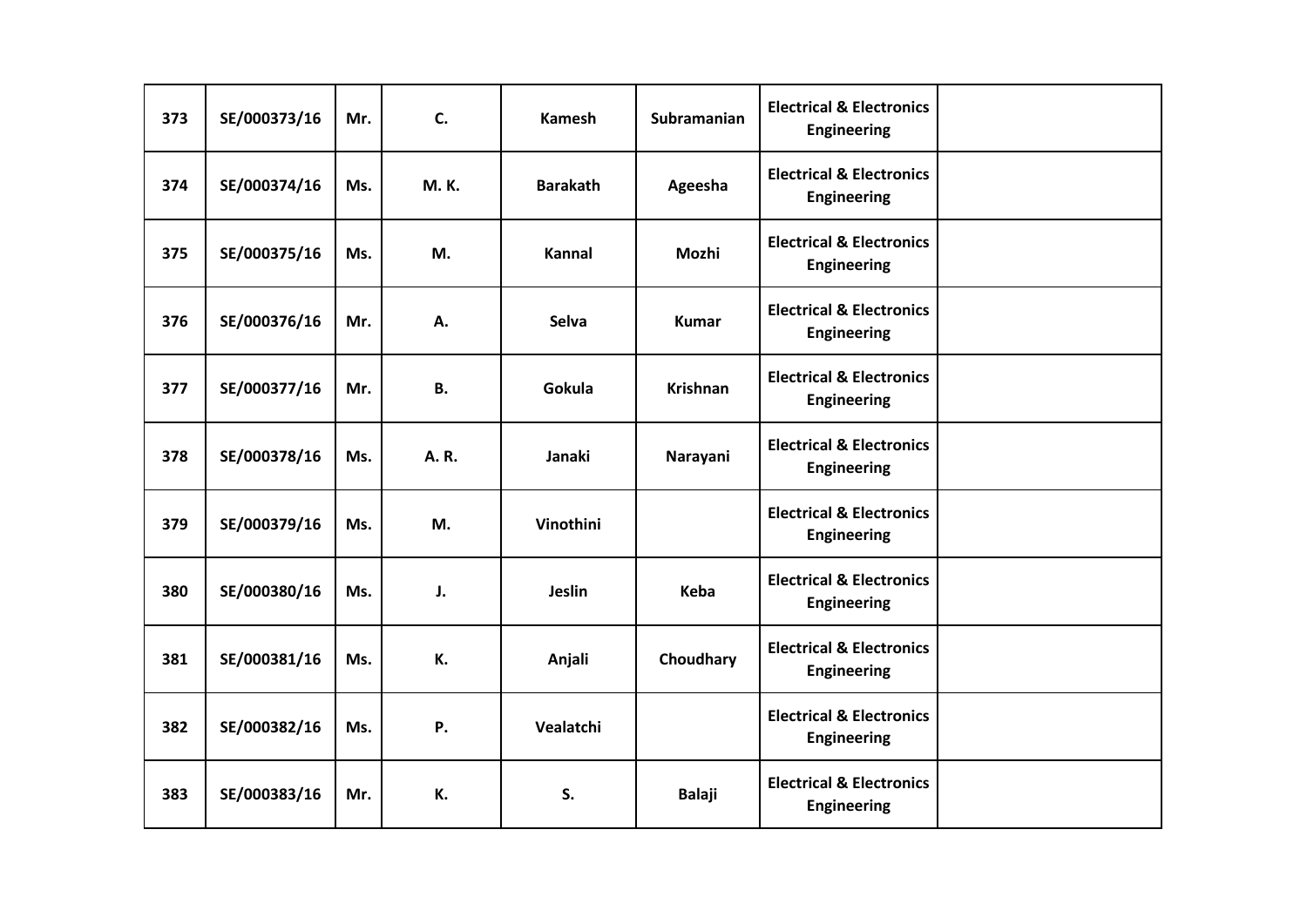| 384 | SE/000384/16 | Ms. | S.    | Α.                | Krishnavineha | <b>Electrical &amp; Electronics</b><br>Engineering        |  |
|-----|--------------|-----|-------|-------------------|---------------|-----------------------------------------------------------|--|
| 385 | SE/000385/16 | Ms. | S. B. | <b>Aswini</b>     | Mai           | <b>Electrical &amp; Electronics</b><br><b>Engineering</b> |  |
| 386 | SE/000386/16 | Ms. | К.    | Geethanjali       |               | <b>Electrical &amp; Electronics</b><br>Engineering        |  |
| 387 | SE/000387/16 | Ms. | M.    | Kayal             | Vizhi         | <b>Electrical &amp; Electronics</b><br><b>Engineering</b> |  |
| 388 | SE/000388/16 | Ms. | M.    | <b>Subhashini</b> |               | <b>Electrical &amp; Electronics</b><br>Engineering        |  |
| 389 | SE/000389/16 | Ms. | К.    | Kaviya            |               | <b>Electrical &amp; Electronics</b><br><b>Engineering</b> |  |
| 390 | SE/000390/16 | Mr. | M.    | Jyothi            | Kannan        | <b>Electrical &amp; Electronics</b><br><b>Engineering</b> |  |
| 391 | SE/000391/16 | Mr. | M.    | <b>Karthick</b>   |               | <b>Electrical &amp; Electronics</b><br><b>Engineering</b> |  |
| 392 | SE/000392/16 | Mr. | R.    | Ajith             | <b>Kumar</b>  | <b>Electrical &amp; Electronics</b><br><b>Engineering</b> |  |
| 393 | SE/000393/16 | Mr. | S.    | <b>Balaji</b>     |               | <b>Electrical &amp; Electronics</b><br><b>Engineering</b> |  |
| 394 | SE/000394/16 | Mr. | S.    | <b>Charles</b>    |               | <b>Electrical &amp; Electronics</b><br><b>Engineering</b> |  |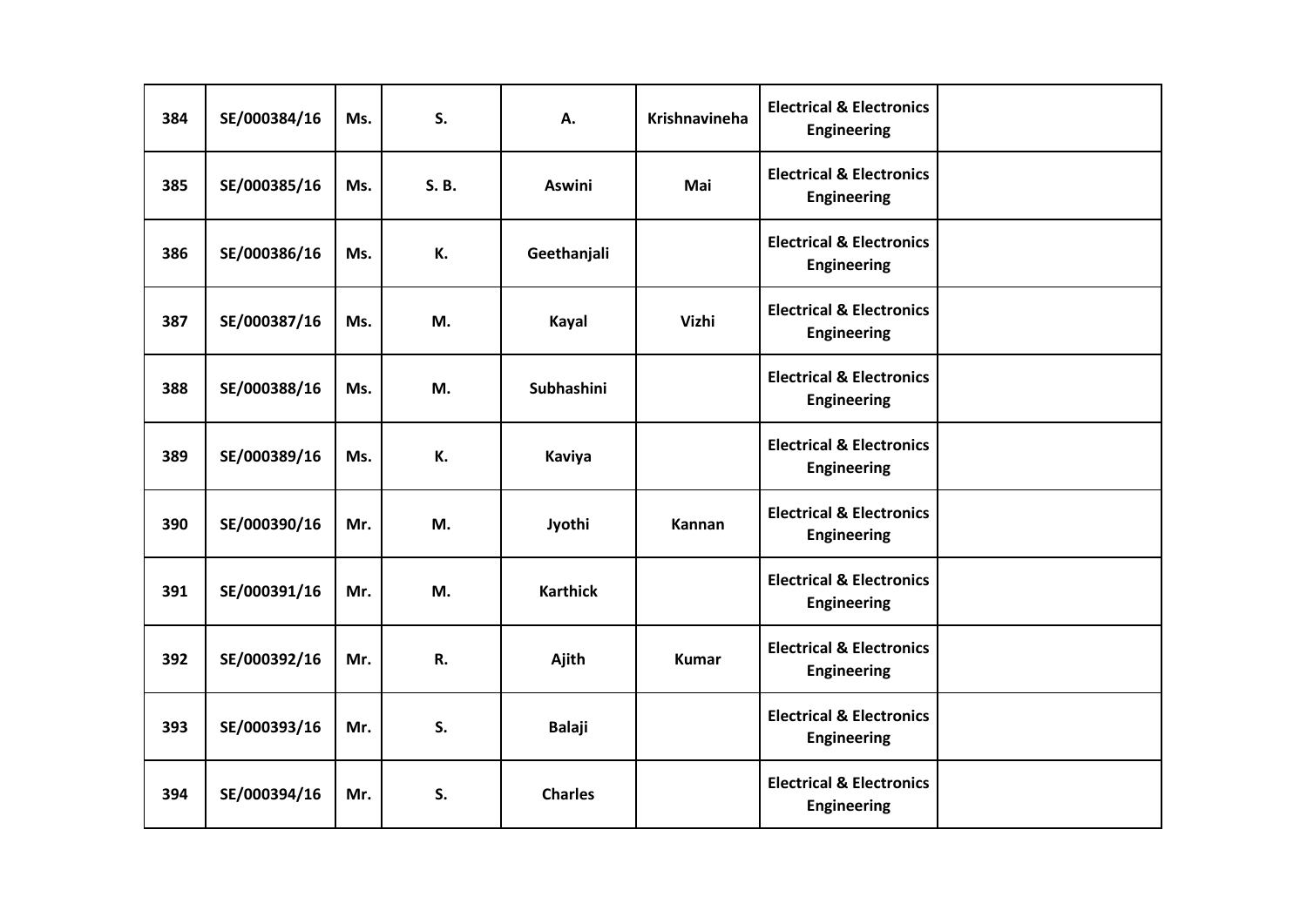| 395 | SE/000395/16 | Mr. | <b>Balendra</b> | Dageendran      |           | <b>Electrical &amp; Electronics</b><br>Engineering        |  |
|-----|--------------|-----|-----------------|-----------------|-----------|-----------------------------------------------------------|--|
| 396 | SE/000396/16 | Ms. | Arun            | Gayathri        |           | <b>Electrical &amp; Electronics</b><br><b>Engineering</b> |  |
| 397 | SE/000397/16 | Ms. | Jaishri         | J.              |           | <b>Electrical &amp; Electronics</b><br>Engineering        |  |
| 398 | SE/000398/16 | Ms. | Abinaya         | К.              |           | <b>Electrical &amp; Electronics</b><br><b>Engineering</b> |  |
| 399 | SE/000399/16 | Ms. | Amala           | Rani            | К.        | <b>Electrical &amp; Electronics</b><br>Engineering        |  |
| 400 | SE/000400/16 | Ms. | Jenish          | <b>Sweetlin</b> | Bright J. | <b>Electrical &amp; Electronics</b><br><b>Engineering</b> |  |
| 401 | SE/000401/16 | Ms. | G.              | Jayalakshmi     |           | <b>Electrical &amp; Electronics</b><br><b>Engineering</b> |  |
| 402 | SE/000402/16 | Ms. | N.              | Keerthana       |           | <b>Electrical &amp; Electronics</b><br><b>Engineering</b> |  |
| 403 | SE/000403/16 | Ms. | К.              | Deepika         |           | <b>Electrical &amp; Electronics</b><br><b>Engineering</b> |  |
| 404 | SE/000404/16 | Ms. | А.              | Elakya          |           | <b>Electrical &amp; Electronics</b><br><b>Engineering</b> |  |
| 405 | SE/000405/16 | Ms. | S.              | К.              | Aarthi    | <b>Electrical &amp; Electronics</b><br><b>Engineering</b> |  |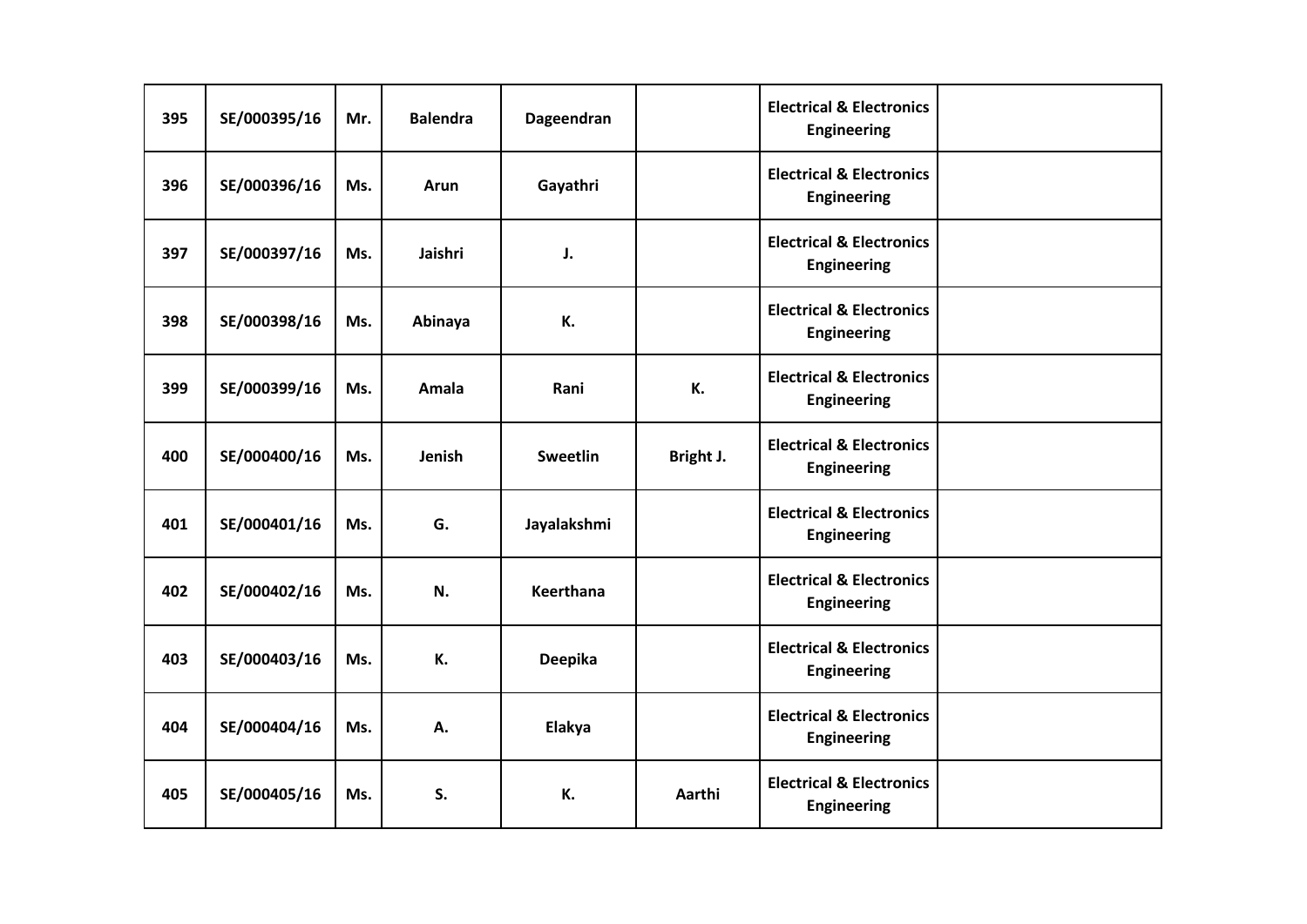| 406 | SE/000406/16 | Ms. | R.                 | Kalaiselvi      |           | <b>Electrical &amp; Electronics</b><br><b>Engineering</b> |  |
|-----|--------------|-----|--------------------|-----------------|-----------|-----------------------------------------------------------|--|
| 407 | SE/000407/16 | Ms. | <b>B.</b>          | Kavipriya       |           | <b>Electrical &amp; Electronics</b><br><b>Engineering</b> |  |
| 408 | SE/000408/16 | Ms. | <b>Dharshini</b>   | V.              |           | <b>Electrical &amp; Electronics</b><br><b>Engineering</b> |  |
| 409 | SE/000409/16 | Ms. | S.                 | S.              | Gayathri  | <b>Electrical &amp; Electronics</b><br><b>Engineering</b> |  |
| 410 | SE/000410/16 | Mr. | G.                 | <b>R.P.</b>     | Gokulnath | <b>Electrical &amp; Electronics</b><br><b>Engineering</b> |  |
| 411 | SE/000411/16 | Ms. | G.                 | R.              | Saranya   | <b>Electrical &amp; Electronics</b><br><b>Engineering</b> |  |
| 412 | SE/000412/16 | Ms. | V. J.              | <b>Karpaga</b>  | Priya     | <b>Electrical &amp; Electronics</b><br><b>Engineering</b> |  |
| 413 | SE/000413/16 | Ms. | M.                 | Kanagaselvaramu |           | <b>Electrical &amp; Electronics</b><br><b>Engineering</b> |  |
| 414 | SE/000414/16 | Ms. | N.                 | Jayasree        |           | <b>Electrical &amp; Electronics</b><br>Engineering        |  |
| 415 | SE/000415/16 | Mr. | Anantharaj         | S.              |           | <b>Electrical &amp; Electronics</b><br><b>Engineering</b> |  |
| 416 | SE/000416/16 | Mr. | <b>Navaneethan</b> | R.              |           | <b>Electrical &amp; Electronics</b><br><b>Engineering</b> |  |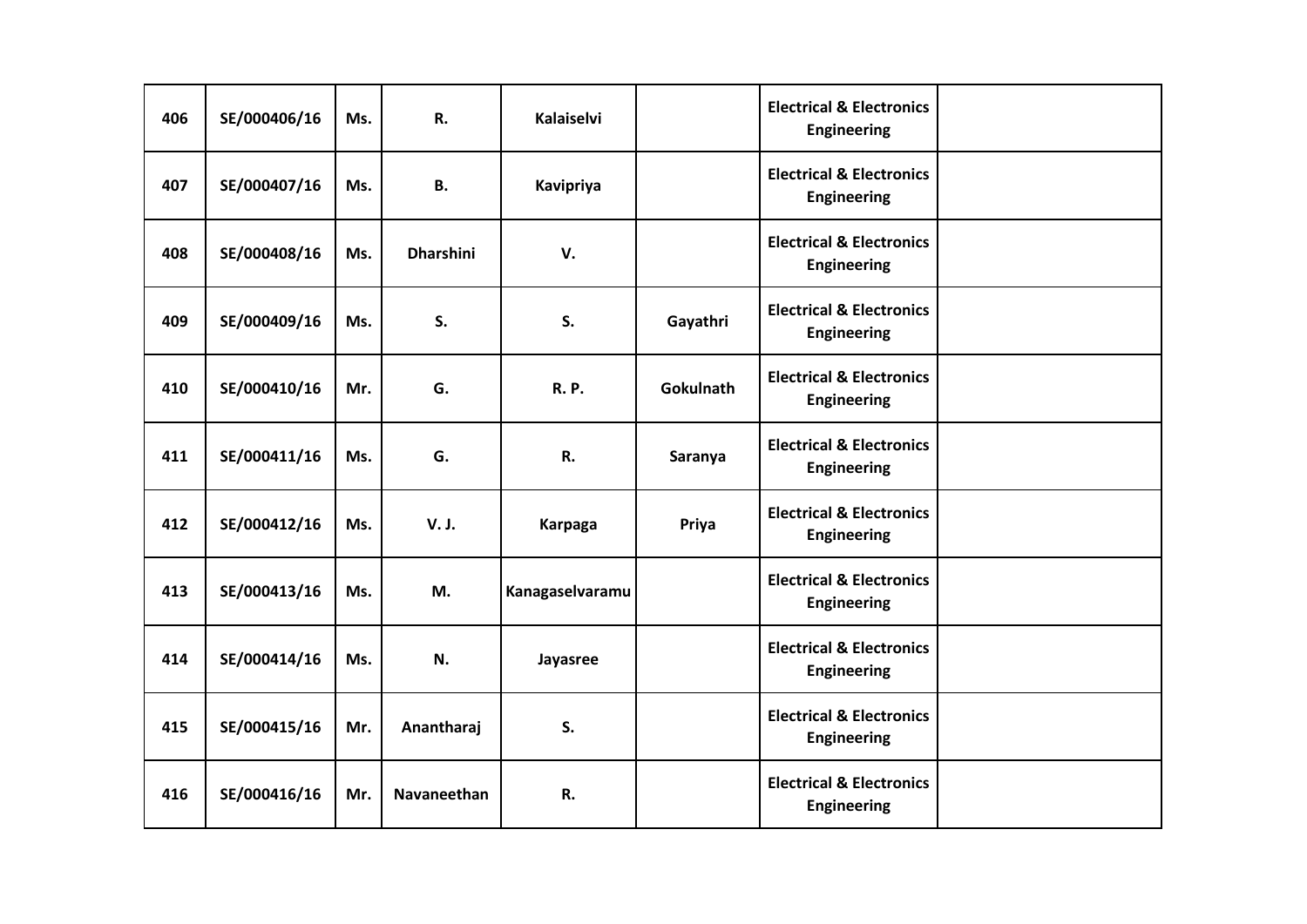| 417 | SE/000417/16 | Mr. | R.                  | Arun            | <b>Kumar</b> | <b>Electrical &amp; Electronics</b><br><b>Engineering</b> |  |
|-----|--------------|-----|---------------------|-----------------|--------------|-----------------------------------------------------------|--|
| 418 | SE/000418/16 | Ms. | Aruna               | <b>Devi</b>     | S.           | <b>Electrical &amp; Electronics</b><br><b>Engineering</b> |  |
| 419 | SE/000419/16 | Ms. | <b>Divya</b>        | R.              |              | <b>Electrical &amp; Electronics</b><br>Engineering        |  |
| 420 | SE/000420/16 | Mr. | Veeramanikand<br>an | M.              |              | <b>Electrical &amp; Electronics</b><br><b>Engineering</b> |  |
| 421 | SE/000421/16 | Mr. | V.                  | Vignesh         | Ragavendran  | <b>Electrical &amp; Electronics</b><br>Engineering        |  |
| 422 | SE/000422/16 | Mr. | <b>K.A.</b>         | <b>Mohamed</b>  | Shajith      | <b>Electrical &amp; Electronics</b><br><b>Engineering</b> |  |
| 423 | SE/000423/16 | Ms. | Roja                | К.              |              | <b>Electrical &amp; Electronics</b><br><b>Engineering</b> |  |
| 424 | SE/000424/16 | Ms. | Н.                  | <b>Shivanee</b> |              | <b>Electrical &amp; Electronics</b><br><b>Engineering</b> |  |
| 425 | SE/000425/16 | Ms. | S.                  | <b>Sharmila</b> |              | <b>Electrical &amp; Electronics</b><br><b>Engineering</b> |  |
| 426 | SE/000426/16 | Ms. | Ramya               | V.              |              | <b>Electrical &amp; Electronics</b><br>Engineering        |  |
| 427 | SE/000427/16 | Ms. | M.                  | Priyanga        |              | <b>Electrical &amp; Electronics</b><br><b>Engineering</b> |  |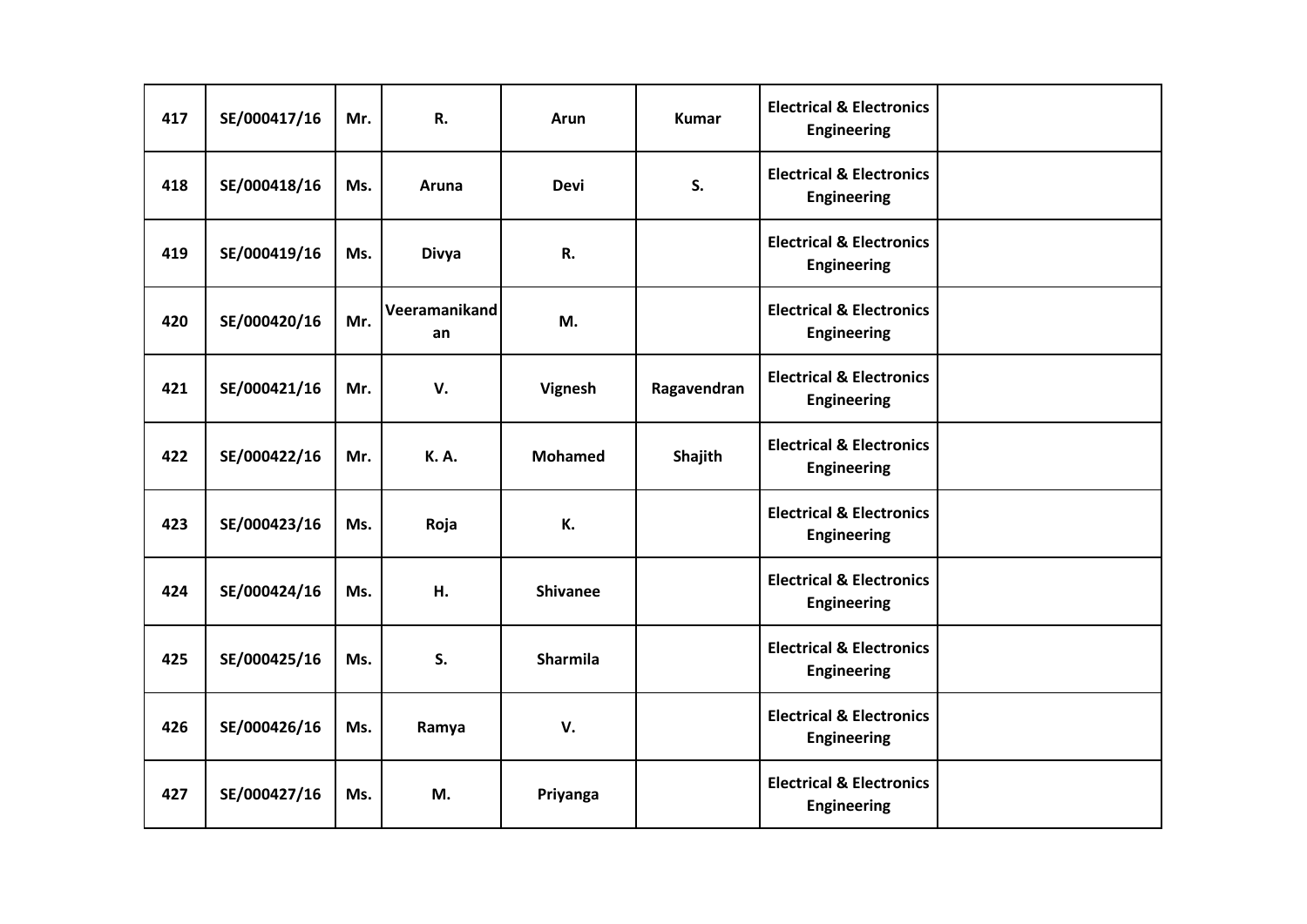| 428 | SE/000428/16 | Ms. | R.               | Vishalchitra      |                 | <b>Electrical &amp; Electronics</b><br><b>Engineering</b> |  |
|-----|--------------|-----|------------------|-------------------|-----------------|-----------------------------------------------------------|--|
| 429 | SE/000429/16 | Ms. | К.               | Vijayalakshmi     |                 | <b>Electrical &amp; Electronics</b><br><b>Engineering</b> |  |
| 430 | SE/000430/16 | Ms. | A.R.             | <b>Srilakshmi</b> | <b>Pillai</b>   | <b>Electrical &amp; Electronics</b><br><b>Engineering</b> |  |
| 431 | SE/000431/16 | Ms. | G.               | Yuvasree          |                 | <b>Computer Science and</b><br><b>Engineering</b>         |  |
| 432 | SE/000432/16 | Ms. | <b>Abirami</b>   | R.                |                 | <b>Computer Science and</b><br><b>Engineering</b>         |  |
| 433 | SE/000433/16 | Ms. | <b>Nachammai</b> | S.                |                 | <b>Computer Science and</b><br><b>Engineering</b>         |  |
| 434 | SE/000434/16 | Ms. | <b>B.</b>        | <b>Nivetha</b>    |                 | <b>Computer Science and</b><br><b>Engineering</b>         |  |
| 435 | SE/000435/16 | Ms. | Reva             | <b>Bala</b>       | <b>Sundaram</b> | <b>Computer Science and</b><br><b>Engineering</b>         |  |
| 436 | SE/000436/16 | Ms. | S.               | R.                | Preethi         | <b>Computer Science and</b><br><b>Engineering</b>         |  |
| 437 | SE/000437/16 | Ms. | Supraja          | <b>T. R. D.</b>   |                 | <b>Computer Science and</b><br><b>Engineering</b>         |  |
| 438 | SE/000438/16 | Ms. | Ρ.               | <b>Deepika</b>    |                 | <b>Computer Science and</b><br><b>Engineering</b>         |  |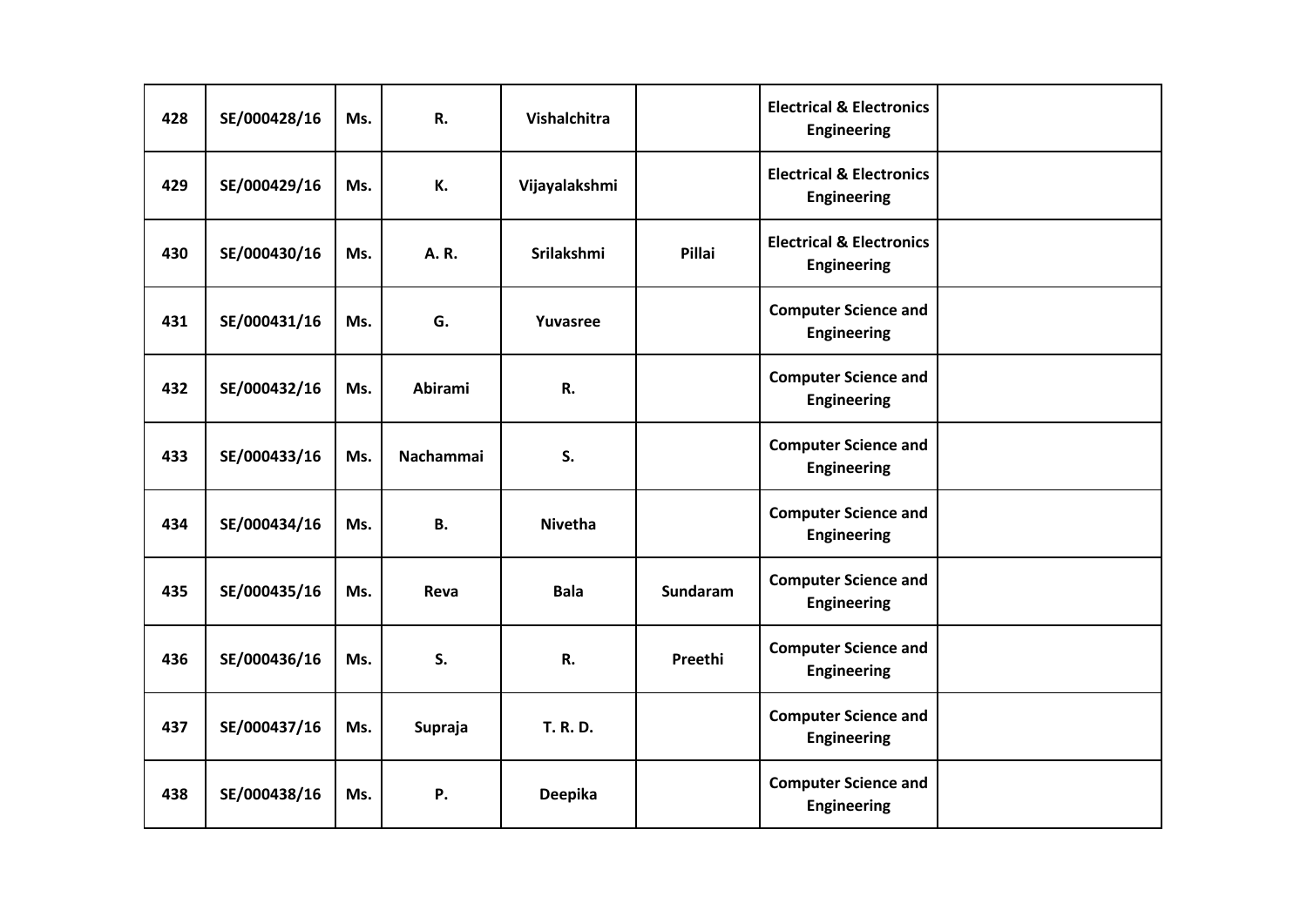| 439 | SE/000439/16 | Ms. | L.               | Madhu       | Shri         | <b>Computer Science and</b><br><b>Engineering</b> |  |
|-----|--------------|-----|------------------|-------------|--------------|---------------------------------------------------|--|
| 440 | SE/000440/16 | Ms. | R.               | Shindhuja   |              | <b>Information Technology</b>                     |  |
| 441 | SE/000441/16 | Ms. | G.               | Subhiksha   | Gandhi       | <b>Information Technology</b>                     |  |
| 442 | SE/000442/16 | Ms. | Α.               | Hemasharani |              | <b>Information Technology</b>                     |  |
| 443 | SE/000443/16 | Ms. | А.               | Amala       | <b>Richu</b> | <b>Information Technology</b>                     |  |
| 444 | SE/000444/16 | Ms. | <b>Mirnalini</b> | А.          |              | <b>Information Technology</b>                     |  |
| 445 | SE/000445/16 | Ms. | Α.               | Aparna      |              | <b>Information Technology</b>                     |  |
| 446 | SE/000446/16 | Ms. | S.               | Renukaa     |              | <b>Information Technology</b>                     |  |
| 447 | SE/000447/16 | Ms. | N.               | Suruthi     |              | <b>Information Technology</b>                     |  |
| 448 | SE/000448/16 | Ms. | А.               | Vaishnavi   |              | <b>Information Technology</b>                     |  |
| 449 | SE/000449/16 | Ms. | S.               | Subiya      |              | <b>Information Technology</b>                     |  |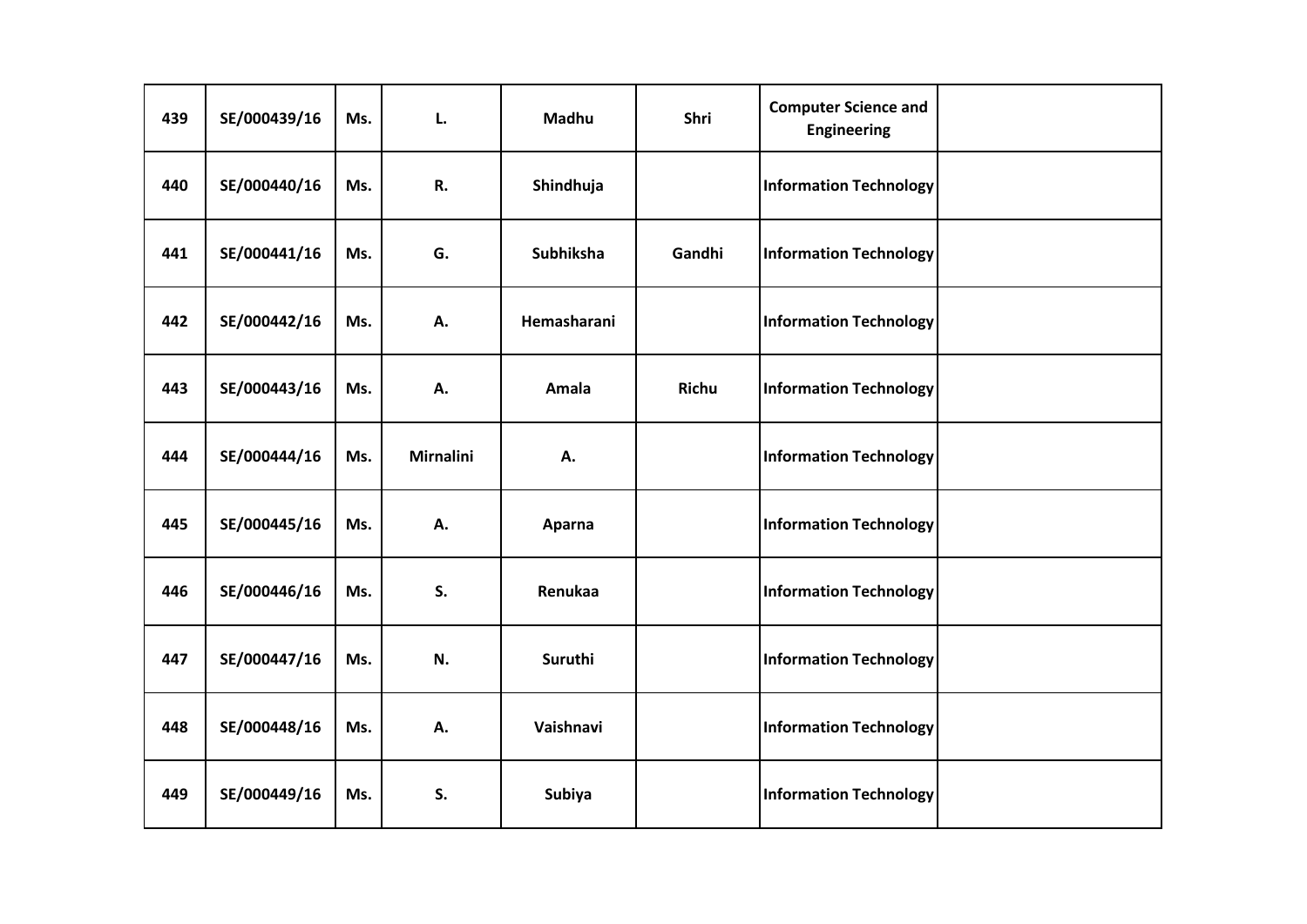| 450 | SE/000450/16 | Ms. | M.              | <b>Buvaneswari</b> |             | <b>Information Technology</b>                             |  |
|-----|--------------|-----|-----------------|--------------------|-------------|-----------------------------------------------------------|--|
| 451 | SE/000451/16 | Ms. | <b>Deepika</b>  | R.                 |             | <b>Information Technology</b>                             |  |
| 452 | SE/000452/16 | Ms. | Malarvizhi      | К.                 |             | <b>Information Technology</b>                             |  |
| 453 | SE/000453/16 | Ms. | Aishwarya       | R.                 |             | <b>Information Technology</b>                             |  |
| 454 | SE/000454/16 | Ms. | <b>Muthu</b>    | S.                 |             | <b>Information Technology</b>                             |  |
| 455 | SE/000455/16 | Ms. | <b>Akshara</b>  | <b>T. S. B.</b>    |             | <b>Information Technology</b>                             |  |
| 456 | SE/000456/16 | Ms. | Akila           | M.                 |             | <b>Information Technology</b>                             |  |
| 457 | SE/000457/16 | Ms. | Ρ.              | <b>Karthika</b>    |             | <b>Information Technology</b>                             |  |
| 458 | SE/000458/16 | Ms. | <b>B.</b>       | Priya              | Chandrika   | <b>Information Technology</b>                             |  |
| 459 | SE/000459/16 | Mr. | <b>V.M.</b>     | Gokul              | <b>Nath</b> | <b>Electrical &amp; Electronics</b><br><b>Engineering</b> |  |
| 460 | SE/000460/16 | Ms. | <b>Nandhini</b> | $\mathbf R$        |             | <b>Information Technology</b>                             |  |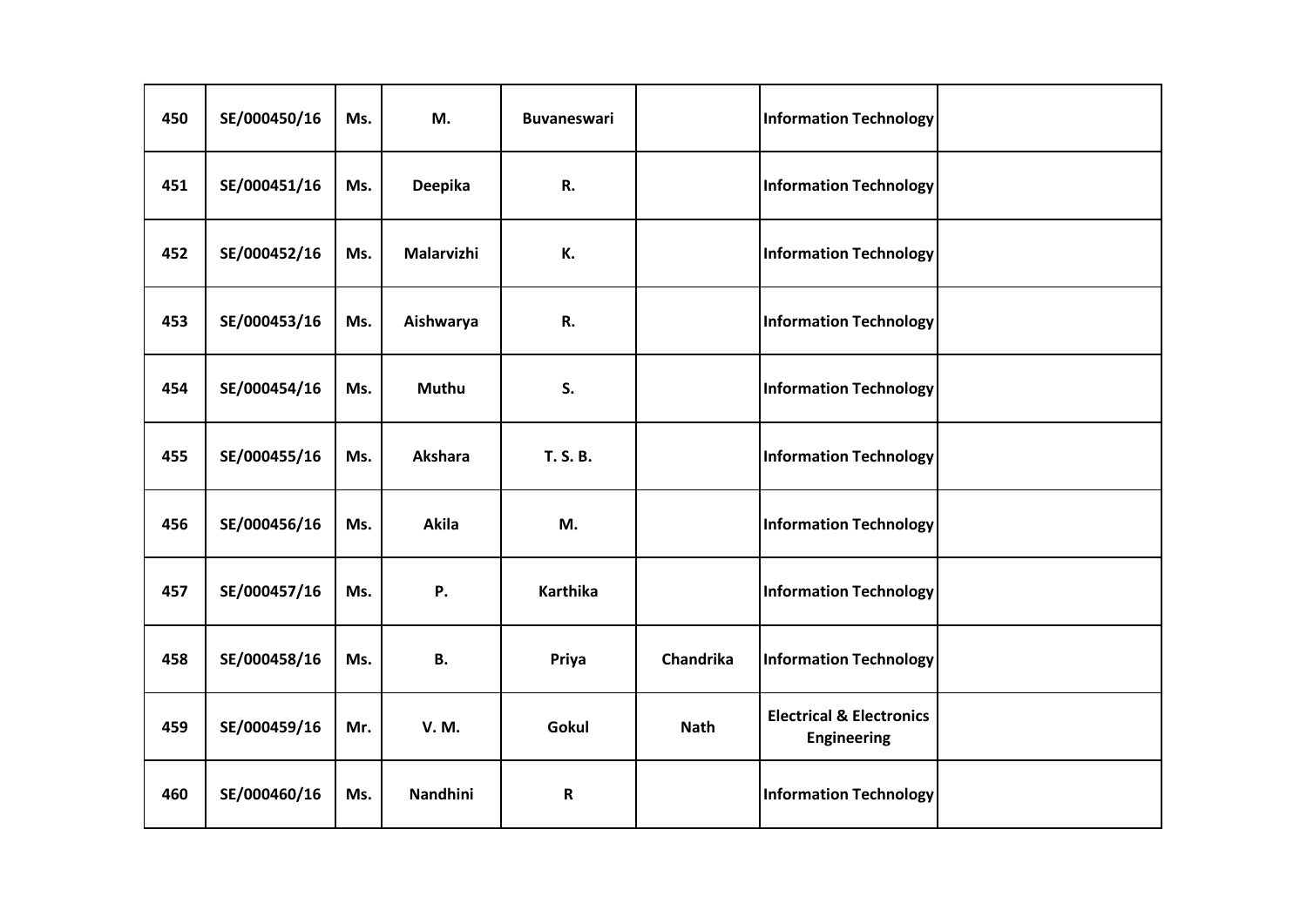| 461 | SE/000461/16 | Ms. | R.          | <b>Susithra</b> |                 | <b>Information Technology</b> |  |
|-----|--------------|-----|-------------|-----------------|-----------------|-------------------------------|--|
| 462 | SE/000462/16 | Ms. | M.          | Kamali          |                 | <b>Information Technology</b> |  |
| 463 | SE/000463/16 | Ms. | M.          | <b>Tamizh</b>   | <b>Thendral</b> | <b>Information Technology</b> |  |
| 464 | SE/000464/16 | Mr. | M.          | Vijay           |                 | <b>Civil Engineering</b>      |  |
| 465 | SE/000465/16 | Ms. | Jagadha     | К.              |                 | <b>Civil Engineering</b>      |  |
| 466 | SE/000466/16 | Mr. | К.          | Kalanithi       |                 | <b>Civil Engineering</b>      |  |
| 467 | SE/000467/16 | Mr. | <b>K.P.</b> | <b>Vickram</b>  | Karppasamy      | <b>Civil Engineering</b>      |  |
| 468 | SE/000468/16 | Mr. | M.          | Gowtham         |                 | <b>Civil Engineering</b>      |  |
| 469 | SE/000469/16 | Mr. | C.          | <b>Naresh</b>   | <b>Kumar</b>    | <b>Civil Engineering</b>      |  |
| 470 | SE/000470/16 | Mr. | D.          | M.              | Vignesh         | <b>Civil Engineering</b>      |  |
| 471 | SE/000471/16 | Mr. | S.          | А.              | Santhosh        | <b>Civil Engineering</b>      |  |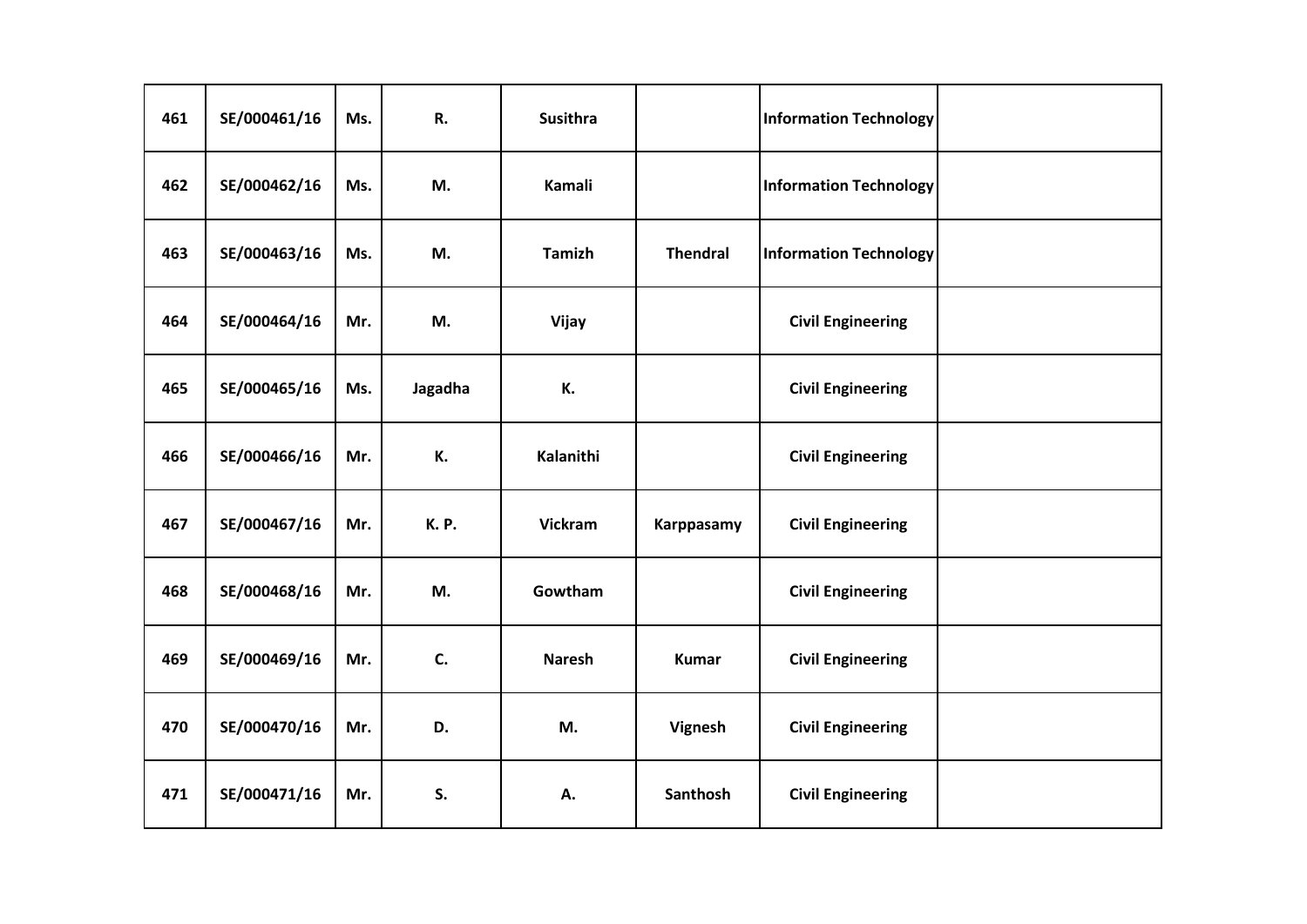| 472 | SE/000472/16 | Ms. | S.              | Revathi     |      | <b>Civil Engineering</b>                                      |  |
|-----|--------------|-----|-----------------|-------------|------|---------------------------------------------------------------|--|
| 473 | SE/000473/16 | Ms. | Jothsna         | C.          |      | <b>Civil Engineering</b>                                      |  |
| 474 | SE/000474/16 | Ms. | <b>Archana</b>  | M.          | S.   | <b>Civil Engineering</b>                                      |  |
| 475 | SE/000475/16 | Ms. | Vaishnavi       | <b>Devi</b> | S.   | <b>Civil Engineering</b>                                      |  |
| 476 | SE/000476/16 | Ms. | A.R.            | Gokila      | Vani | <b>Civil Engineering</b>                                      |  |
| 477 | SE/000477/16 | Ms. | Vanitha         | Ρ.          |      | <b>Civil Engineering</b>                                      |  |
| 478 | SE/000478/16 | Mr. | Devaraj         | M.          |      | IE M                                                          |  |
| 479 | SE/000479/16 | Mr. | <b>Bharathy</b> | G.          |      | IE M                                                          |  |
| 480 | SE/000480/16 | Mr. | Thangamani      | V.          |      | <b>Civil Engineering</b>                                      |  |
| 481 | SE/000481/16 | Ms. | <b>Harinie</b>  | S.          |      | <b>Electronics and</b><br>Communication<br><b>Engineering</b> |  |
| 482 | SE/000482/16 | Ms. | T.              | Gowsalya    |      | <b>Electronics and</b><br>Communication<br><b>Engineering</b> |  |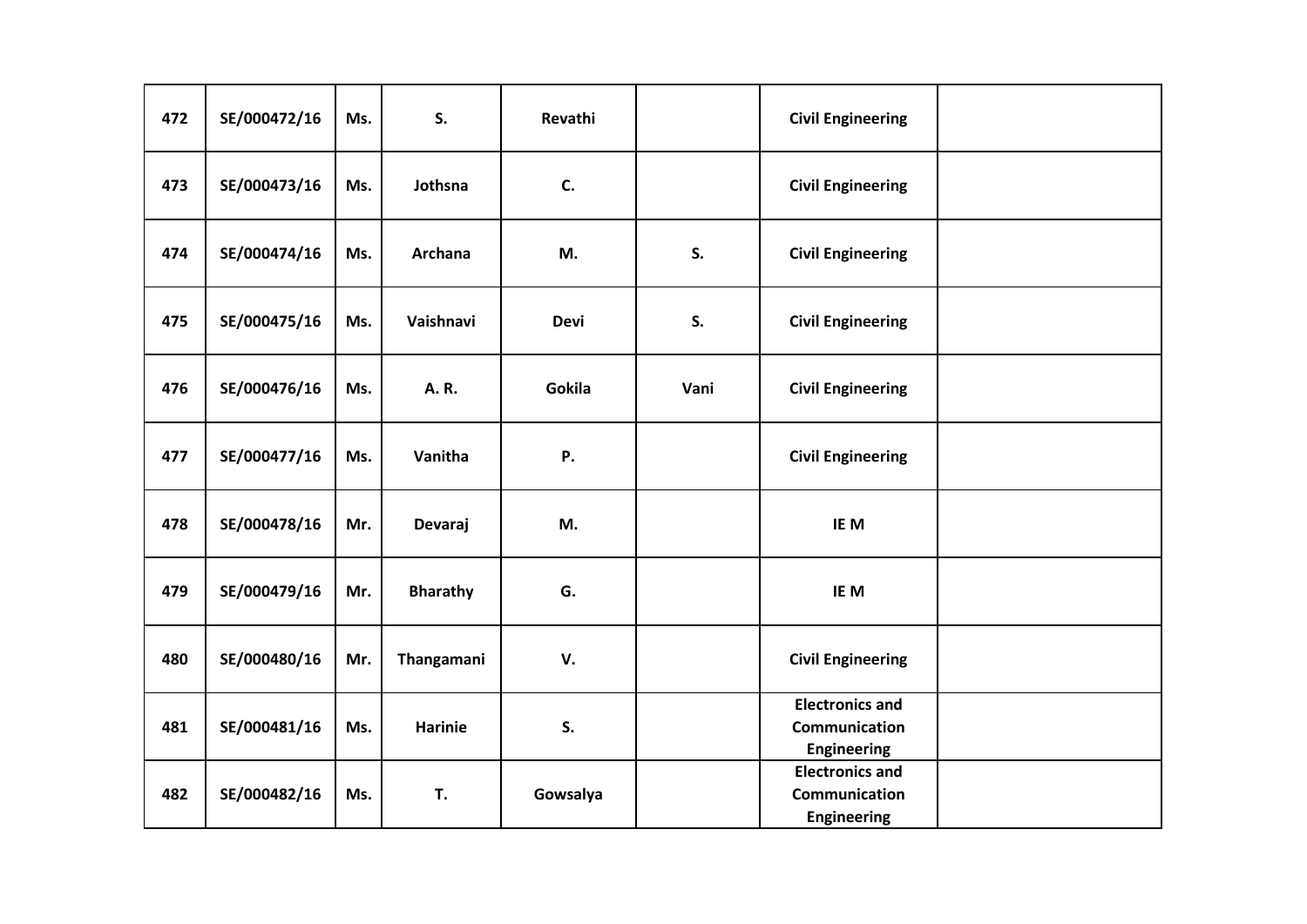|     |              |     |              |                  |              | <b>Electronics and</b>        |  |
|-----|--------------|-----|--------------|------------------|--------------|-------------------------------|--|
| 483 | SE/000483/16 | Ms. | V.           | M.               | Janani       | <b>Communication</b>          |  |
|     |              |     |              |                  |              | <b>Engineering</b>            |  |
|     |              |     |              |                  |              | <b>Electronics and</b>        |  |
| 484 | SE/000484/16 | Ms. | V.           | Ajitha           |              | <b>Communication</b>          |  |
|     |              |     |              |                  |              | <b>Engineering</b>            |  |
|     |              |     |              |                  |              | <b>Electronics and</b>        |  |
| 485 | SE/000485/16 | Ms. | R.           | Gayathri         |              | Communication                 |  |
|     |              |     |              |                  |              | <b>Engineering</b>            |  |
|     |              |     |              |                  |              | <b>Electronics and</b>        |  |
| 486 | SE/000486/16 | Ms. | Jayaranjani  | <b>B.</b>        |              | Communication                 |  |
|     |              |     |              |                  |              | <b>Engineering</b>            |  |
|     |              |     |              |                  |              | <b>Electronics and</b>        |  |
| 487 | SE/000487/16 | Ms. | Ρ.           | Mahalakshmi      |              | Communication                 |  |
|     |              |     |              |                  |              | <b>Engineering</b>            |  |
|     |              |     |              |                  |              | <b>Electronics and</b>        |  |
| 488 | SE/000488/16 | Mr. | <b>Muthu</b> | Palaniappan      | M.           | Communication                 |  |
|     |              |     |              |                  |              | Engineering                   |  |
|     |              |     |              |                  |              |                               |  |
| 489 | SE/000489/16 | Ms. | C.           | S.               | <b>Arthe</b> | <b>Information Technology</b> |  |
|     |              |     |              |                  |              |                               |  |
|     |              |     |              |                  |              | <b>Electronics and</b>        |  |
| 490 | SE/000490/16 | Ms. | N.           | M.               | Aruna        | <b>Communication</b>          |  |
|     |              |     |              |                  |              | <b>Engineering</b>            |  |
|     |              |     |              |                  |              | <b>Electronics and</b>        |  |
| 491 | SE/000491/16 | Ms. | А.           | <b>Miracline</b> |              | Communication                 |  |
|     |              |     |              |                  |              | <b>Engineering</b>            |  |
|     |              |     |              |                  |              | <b>Electronics and</b>        |  |
| 492 | SE/000492/16 | Ms. | Sruti        | S.               | M.           | Communication                 |  |
|     |              |     |              |                  |              | <b>Engineering</b>            |  |
|     |              |     |              |                  |              | <b>Electronics and</b>        |  |
| 493 | SE/000493/16 | Ms. | Ι.           | Sharmila         |              | Communication                 |  |
|     |              |     |              |                  |              | Engineering                   |  |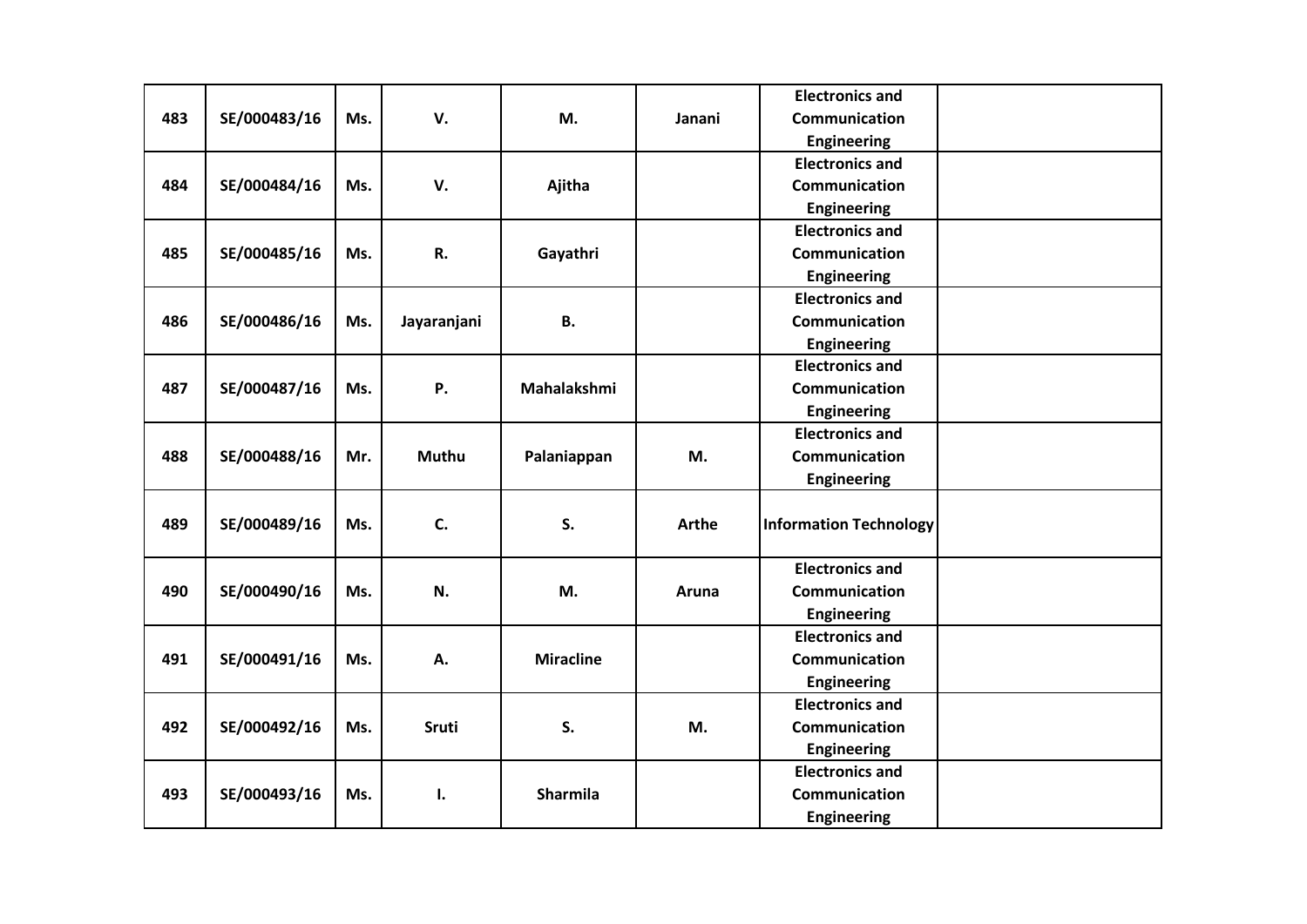|     |              |     |          |                   |                 | <b>Electronics and</b> |  |
|-----|--------------|-----|----------|-------------------|-----------------|------------------------|--|
| 494 | SE/000494/16 | Ms. | S. M.    | <b>Bharathi</b>   | Priamvatha      | <b>Communication</b>   |  |
|     |              |     |          |                   |                 | <b>Engineering</b>     |  |
|     |              |     |          |                   |                 | <b>Electronics and</b> |  |
| 495 | SE/000495/16 | Ms. | Elakkiya | А.                |                 | <b>Communication</b>   |  |
|     |              |     |          |                   |                 | <b>Engineering</b>     |  |
|     |              |     |          |                   |                 | <b>Electronics and</b> |  |
| 496 | SE/000496/16 | Ms. | К.       | <b>Divya</b>      | <b>Bharathi</b> | Communication          |  |
|     |              |     |          |                   |                 | <b>Engineering</b>     |  |
|     |              |     |          |                   |                 | <b>Electronics and</b> |  |
| 497 | SE/000497/16 | Ms. | D.       | Priyadarshini     |                 | Communication          |  |
|     |              |     |          |                   |                 | <b>Engineering</b>     |  |
|     |              |     |          |                   |                 | <b>Electronics and</b> |  |
| 498 | SE/000498/16 | Ms. | Anisha   | <b>Irine</b>      | А.              | Communication          |  |
|     |              |     |          |                   |                 | <b>Engineering</b>     |  |
|     |              |     |          |                   |                 | <b>Electronics and</b> |  |
| 499 | SE/000499/16 | Ms. | T.       | M.                | <b>Navarasy</b> | Communication          |  |
|     |              |     |          |                   |                 | <b>Engineering</b>     |  |
|     |              |     |          |                   |                 | <b>Electronics and</b> |  |
| 500 | SE/000500/16 | Ms. | R.       | Vaishali          |                 | Communication          |  |
|     |              |     |          |                   |                 | Engineering            |  |
|     |              |     |          |                   |                 | <b>Electronics and</b> |  |
| 501 | SE/000501/16 | Ms. | S. S.    | Vaishnavi         | <b>Devi</b>     | Communication          |  |
|     |              |     |          |                   |                 | <b>Engineering</b>     |  |
|     |              |     |          |                   |                 | <b>Electronics and</b> |  |
| 502 | SE/000502/16 | Ms. | M.       | Raja              | Gomathi         | Communication          |  |
|     |              |     |          |                   |                 | <b>Engineering</b>     |  |
|     |              |     |          |                   |                 | <b>Electronics and</b> |  |
| 503 | SE/000503/16 | Ms. | Ρ.       | Rama              | <b>Sundari</b>  | Communication          |  |
|     |              |     |          |                   |                 | <b>Engineering</b>     |  |
|     |              |     |          |                   |                 | <b>Electronics and</b> |  |
| 504 | SE/000504/16 | Ms. | S.       | <b>Reshmaasri</b> |                 | Communication          |  |
|     |              |     |          |                   |                 | <b>Engineering</b>     |  |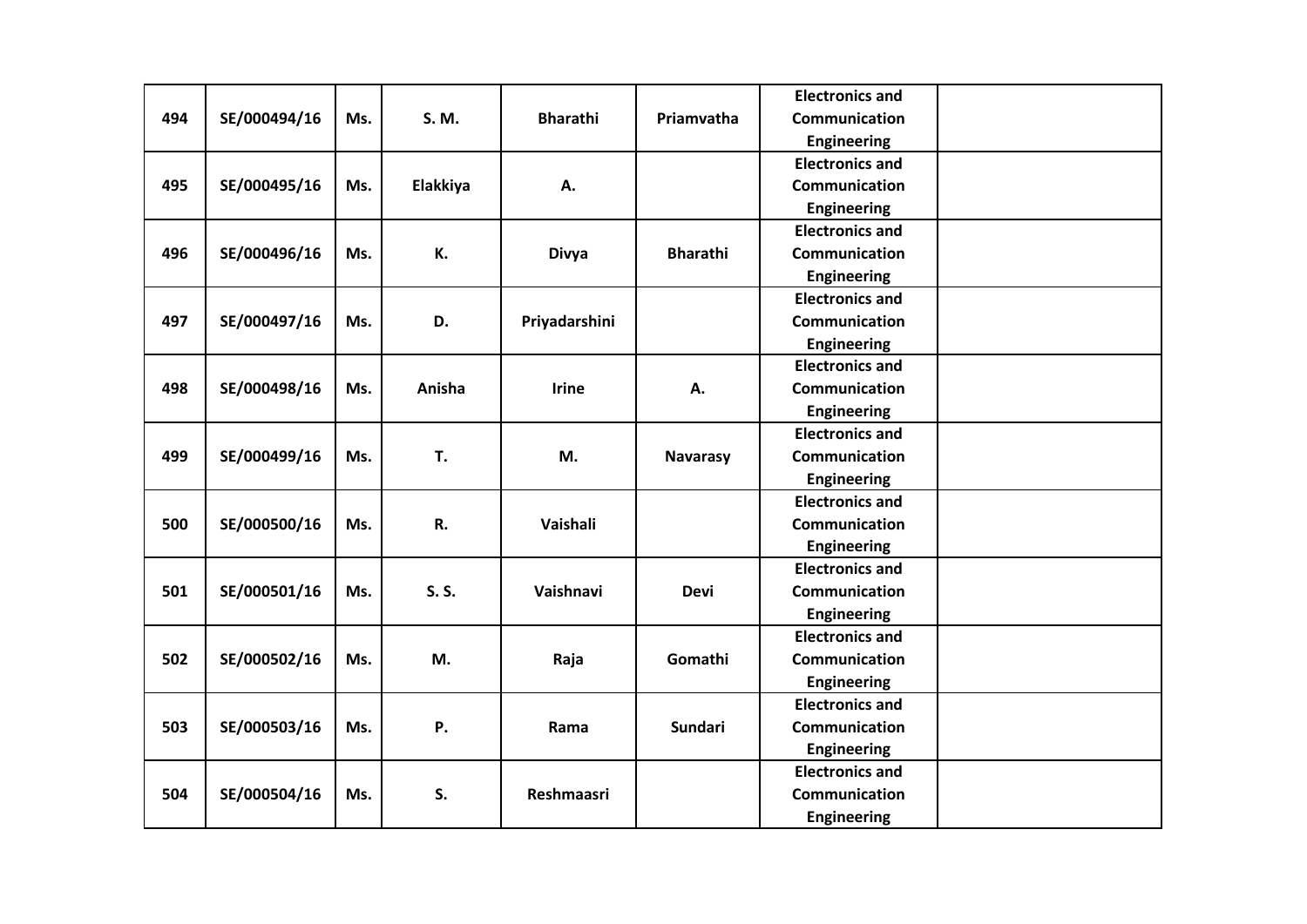|     |              |     |                |                |              | <b>Electronics and</b> |  |
|-----|--------------|-----|----------------|----------------|--------------|------------------------|--|
| 505 | SE/000505/16 | Ms. | C.             | Vivitha        |              | <b>Communication</b>   |  |
|     |              |     |                |                |              | <b>Engineering</b>     |  |
|     |              |     |                |                |              | <b>Electronics and</b> |  |
| 506 | SE/000506/16 | Ms. | Sowmya         | S.             |              | <b>Communication</b>   |  |
|     |              |     |                |                |              | <b>Engineering</b>     |  |
|     |              |     |                |                |              | <b>Electronics and</b> |  |
| 507 | SE/000507/16 | Ms. | R.             | <b>Nirmala</b> |              | <b>Communication</b>   |  |
|     |              |     |                |                |              | <b>Engineering</b>     |  |
|     |              |     |                |                |              | <b>Electronics and</b> |  |
| 508 | SE/000508/16 | Ms. | <b>Bonisha</b> | <b>Devi</b>    | <b>P.</b>    | <b>Communication</b>   |  |
|     |              |     |                |                |              | <b>Engineering</b>     |  |
|     |              |     |                |                |              | <b>Electronics and</b> |  |
| 509 | SE/000509/16 | Ms. | S.             | Pramica        |              | Communication          |  |
|     |              |     |                |                |              | <b>Engineering</b>     |  |
|     |              |     |                |                |              | <b>Electronics and</b> |  |
| 510 | SE/000510/16 | Mr. | R.             | Murugesan      |              | Communication          |  |
|     |              |     |                |                |              | Engineering            |  |
|     |              |     |                |                |              | <b>Electronics and</b> |  |
| 511 | SE/000511/16 | Mr. | К.             | Prakash        |              | <b>Communication</b>   |  |
|     |              |     |                |                |              | <b>Engineering</b>     |  |
|     |              |     |                |                |              | <b>Electronics and</b> |  |
| 512 | SE/000512/16 | Ms. | M.             | Surya          | Lakshmi      | <b>Communication</b>   |  |
|     |              |     |                |                |              | Engineering            |  |
|     |              |     |                |                |              | <b>Electronics and</b> |  |
| 513 | SE/000513/16 | Ms. | G. E.          | Ayswarya       | Lakshmi      | Communication          |  |
|     |              |     |                |                |              | <b>Engineering</b>     |  |
|     |              |     |                |                |              | <b>Electronics and</b> |  |
| 514 | SE/000514/16 | Ms. | R.             | Saratha        |              | Communication          |  |
|     |              |     |                |                |              | <b>Engineering</b>     |  |
|     |              |     |                |                |              | <b>Electronics and</b> |  |
| 515 | SE/000515/16 | Ms. | V.             | <b>B.</b>      | Thangabackya | Communication          |  |
|     |              |     |                |                |              | Engineering            |  |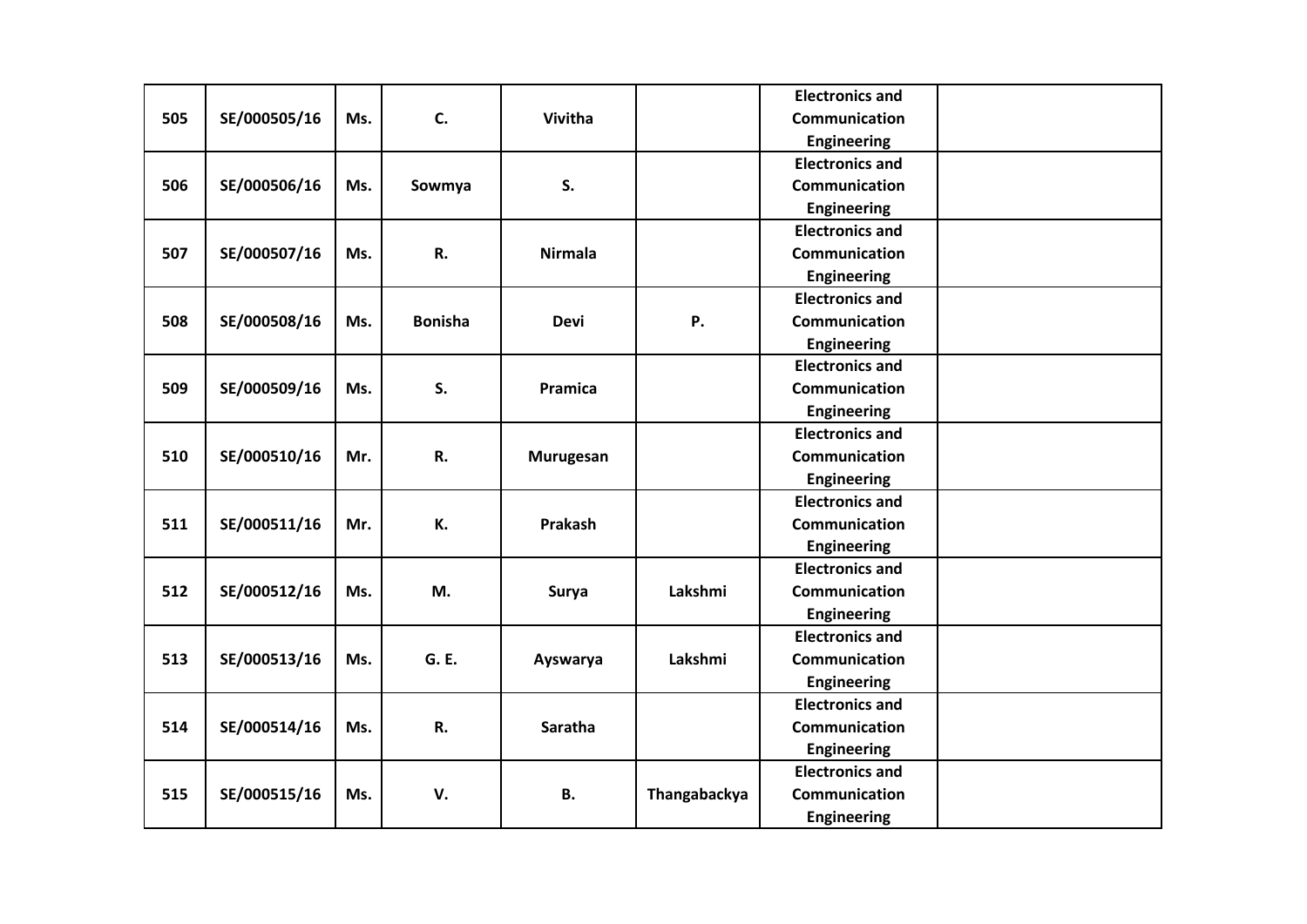|     |              |     |        |                |                 | <b>Electronics and</b> |  |
|-----|--------------|-----|--------|----------------|-----------------|------------------------|--|
| 516 | SE/000516/16 | Ms. | S.     | <b>Shamily</b> | Jeci            | <b>Communication</b>   |  |
|     |              |     |        |                |                 | <b>Engineering</b>     |  |
|     |              |     |        |                |                 | <b>Electronics and</b> |  |
| 517 | SE/000517/16 | Ms. | J.     | Sathyavani     |                 | <b>Communication</b>   |  |
|     |              |     |        |                |                 | <b>Engineering</b>     |  |
|     |              |     |        |                |                 | <b>Electronics and</b> |  |
| 518 | SE/000518/16 | Ms. | Nithya | N.             |                 | Communication          |  |
|     |              |     |        |                |                 | <b>Engineering</b>     |  |
|     |              |     |        |                |                 | <b>Electronics and</b> |  |
| 519 | SE/000519/16 | Ms. | Ρ.     | <b>Subitha</b> |                 | Communication          |  |
|     |              |     |        |                |                 | <b>Engineering</b>     |  |
|     |              |     |        |                |                 | <b>Electronics and</b> |  |
| 520 | SE/000520/16 | Ms. | Santhi | А.             |                 | Communication          |  |
|     |              |     |        |                |                 | <b>Engineering</b>     |  |
|     |              |     |        |                |                 | <b>Electronics and</b> |  |
| 521 | SE/000521/16 | Ms. | L.     | Yegammai       |                 | Communication          |  |
|     |              |     |        |                |                 | <b>Engineering</b>     |  |
|     |              |     |        |                |                 | <b>Electronics and</b> |  |
| 522 | SE/000522/16 | Ms. | К.     | <b>Durga</b>   | <b>Devi</b>     | Communication          |  |
|     |              |     |        |                |                 | Engineering            |  |
|     |              |     |        |                |                 | <b>Electronics and</b> |  |
| 523 | SE/000523/16 | Ms. | Ρ.     | <b>Monisha</b> |                 | Communication          |  |
|     |              |     |        |                |                 | <b>Engineering</b>     |  |
|     |              |     |        |                |                 | <b>Electronics and</b> |  |
| 524 | SE/000524/16 | Ms. | Ρ.     | Leela          | Varshini        | <b>Communication</b>   |  |
|     |              |     |        |                |                 | <b>Engineering</b>     |  |
|     |              |     |        |                |                 | <b>Electronics and</b> |  |
| 525 | SE/000525/16 | Ms. | S.     | <b>Divya</b>   | <b>Bharathi</b> | Communication          |  |
|     |              |     |        |                |                 | Engineering            |  |
|     |              |     |        |                |                 | <b>Electronics and</b> |  |
| 526 | SE/000526/16 | Ms. | G.     | Antony         | Lija            | Communication          |  |
|     |              |     |        |                |                 | <b>Engineering</b>     |  |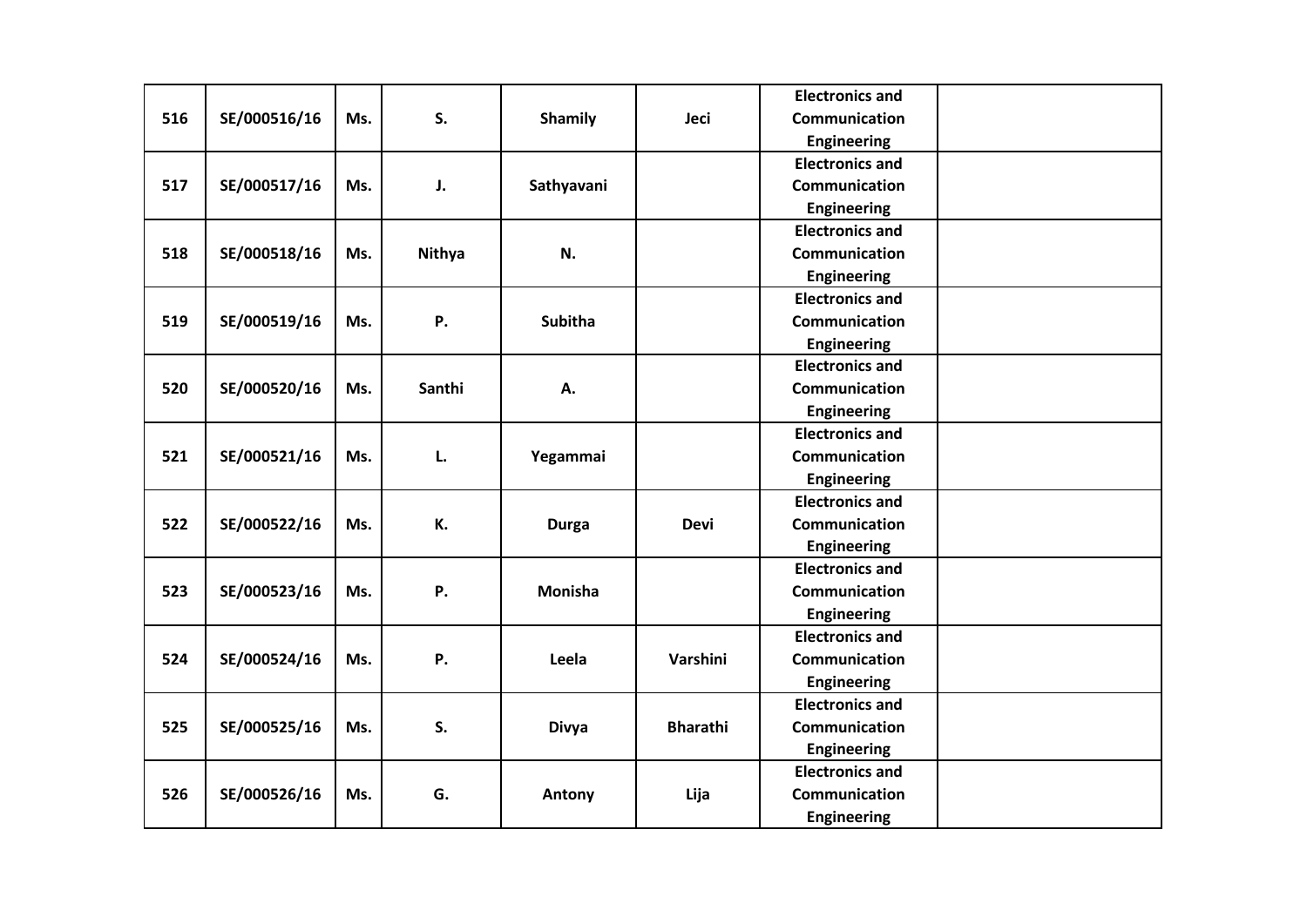|     |              |     |               |              |                  | <b>Electronics and</b> |  |
|-----|--------------|-----|---------------|--------------|------------------|------------------------|--|
| 527 | SE/000527/16 | Ms. | L. Vinita     | Raja Selva   | Rani             | Communication          |  |
|     |              |     |               |              |                  | <b>Engineering</b>     |  |
|     |              |     |               |              |                  | <b>Electronics and</b> |  |
| 528 | SE/000528/16 | Ms. | G.            | Swathi       |                  | <b>Communication</b>   |  |
|     |              |     |               |              |                  | <b>Engineering</b>     |  |
|     |              |     |               |              |                  | <b>Electronics and</b> |  |
| 529 | SE/000529/16 | Ms. | M.            | Uma          | Maheswari        | Communication          |  |
|     |              |     |               |              |                  | <b>Engineering</b>     |  |
|     |              |     |               |              |                  | <b>Electronics and</b> |  |
| 530 | SE/000530/16 | Ms. | Nagajothi     | G.           |                  | Communication          |  |
|     |              |     |               |              |                  | <b>Engineering</b>     |  |
|     |              |     |               |              |                  | <b>Electronics and</b> |  |
| 531 | SE/000531/16 | Ms. | <b>Ushaa</b>  | S.           |                  | Communication          |  |
|     |              |     |               |              |                  | <b>Engineering</b>     |  |
|     |              |     |               |              |                  | <b>Electronics and</b> |  |
| 532 | SE/000532/16 | Ms. | M. S.         | <b>Shree</b> | <b>Harini</b>    | Communication          |  |
|     |              |     |               |              |                  | <b>Engineering</b>     |  |
|     |              |     |               |              |                  | <b>Electronics and</b> |  |
| 533 | SE/000533/16 | Ms. | S.            | Н.           | Naganadhini      | Communication          |  |
|     |              |     |               |              |                  | <b>Engineering</b>     |  |
|     |              |     |               |              |                  | <b>Electronics and</b> |  |
| 534 | SE/000534/16 | Ms. | S.            | T.           | Susmeena         | Communication          |  |
|     |              |     |               |              |                  | <b>Engineering</b>     |  |
|     |              |     |               |              |                  | <b>Electronics and</b> |  |
| 535 | SE/000535/16 | Ms. | К.            | R.           | <b>Sushmitha</b> | Communication          |  |
|     |              |     |               |              |                  | <b>Engineering</b>     |  |
|     |              |     |               |              |                  | <b>Electronics and</b> |  |
| 536 | SE/000536/16 | Ms. | V.            | Sai          | Sudharsana       | Communication          |  |
|     |              |     |               |              |                  | <b>Engineering</b>     |  |
|     |              |     |               |              |                  | <b>Electronics and</b> |  |
| 537 | SE/000537/16 | Ms. | <b>Dhivya</b> | Praba        | А.               | Communication          |  |
|     |              |     |               |              |                  | <b>Engineering</b>     |  |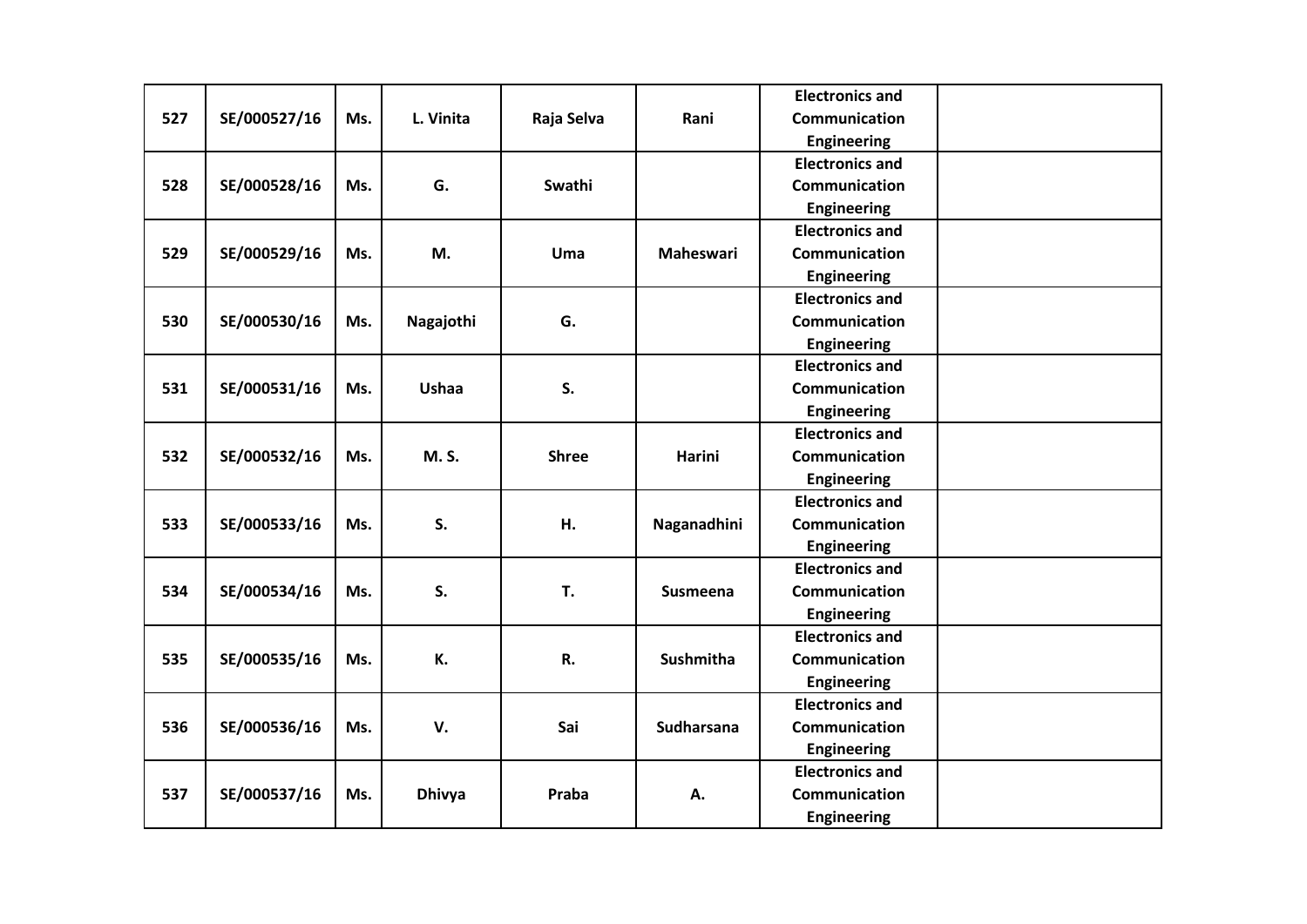|     |              |     |                |                  |               | <b>Electronics and</b> |  |
|-----|--------------|-----|----------------|------------------|---------------|------------------------|--|
| 538 | SE/000538/16 | Ms. | C.             | <b>Bagya</b>     | Shivani       | Communication          |  |
|     |              |     |                |                  |               | <b>Engineering</b>     |  |
|     |              |     |                |                  |               | <b>Electronics and</b> |  |
| 539 | SE/000539/16 | Ms. | G.             | Abarna           |               | <b>Communication</b>   |  |
|     |              |     |                |                  |               | <b>Engineering</b>     |  |
|     |              |     |                |                  |               | <b>Electronics and</b> |  |
| 540 | SE/000540/16 | Ms. | M.             | Meenakshi        |               | Communication          |  |
|     |              |     |                |                  |               | <b>Engineering</b>     |  |
|     |              |     |                |                  |               | <b>Electronics and</b> |  |
| 541 | SE/000541/16 | Ms. | Kausalya       | G.               |               | Communication          |  |
|     |              |     |                |                  |               | <b>Engineering</b>     |  |
|     |              |     |                |                  |               | <b>Electronics and</b> |  |
| 542 | SE/000542/16 | Ms. | <b>Kabisha</b> | А.               | J.            | Communication          |  |
|     |              |     |                |                  |               | <b>Engineering</b>     |  |
|     |              |     |                |                  |               | <b>Electronics and</b> |  |
| 543 | SE/000543/16 | Ms. | M.             | Jeeva            |               | Communication          |  |
|     |              |     |                |                  |               | <b>Engineering</b>     |  |
|     |              |     |                |                  |               | <b>Electronics and</b> |  |
| 544 | SE/000544/16 | Ms. | M.             | <b>Dhuvaraha</b> |               | Communication          |  |
|     |              |     |                |                  |               | <b>Engineering</b>     |  |
|     |              |     |                |                  |               | <b>Electronics and</b> |  |
| 545 | SE/000545/16 | Ms. | Jeyashree      | M.               |               | Communication          |  |
|     |              |     |                |                  |               | <b>Engineering</b>     |  |
|     |              |     |                |                  |               | <b>Electronics and</b> |  |
| 546 | SE/000546/16 | Ms. | S.             | Hinduja          |               | Communication          |  |
|     |              |     |                |                  |               | <b>Engineering</b>     |  |
|     |              |     |                |                  |               | <b>Electronics and</b> |  |
| 547 | SE/000547/16 | Ms. | D.             | Pon              | <b>Sheila</b> | Communication          |  |
|     |              |     |                |                  |               | <b>Engineering</b>     |  |
|     |              |     |                |                  |               | <b>Electronics and</b> |  |
| 548 | SE/000548/16 | Ms. | S.             | <b>Madhura</b>   |               | Communication          |  |
|     |              |     |                |                  |               | Engineering            |  |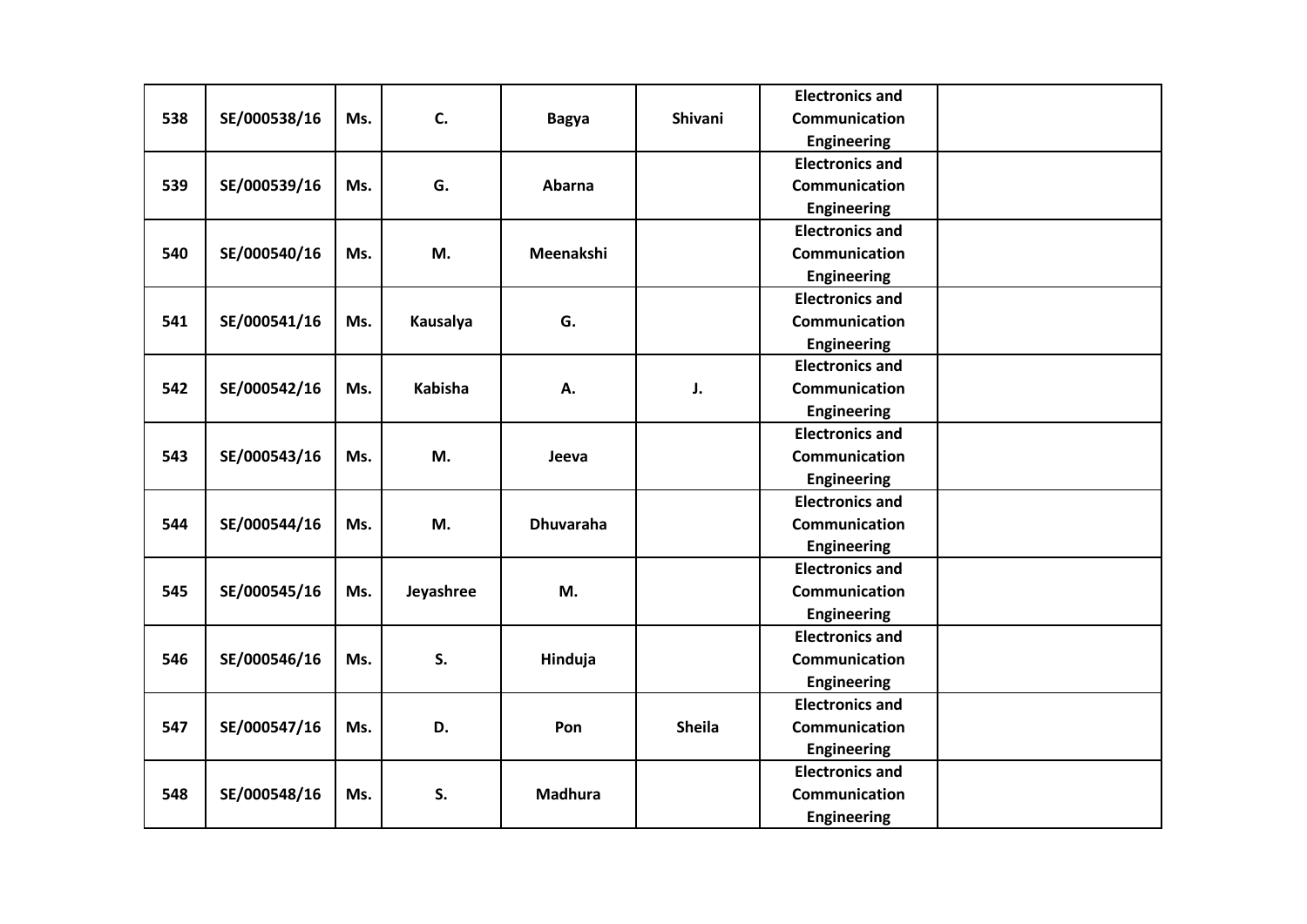| 549 | SE/000549/16 | Ms. | <b>Mukund</b>   | V.             |                | <b>Electronics and</b><br><b>Communication</b><br>Engineering |  |
|-----|--------------|-----|-----------------|----------------|----------------|---------------------------------------------------------------|--|
| 550 | SE/000550/16 | Mr. | <b>Mohammad</b> | Ahmed          | Ali            | <b>Civil Engineering</b>                                      |  |
| 551 | SE/000551/16 | Mr. | <b>Abhishek</b> |                | Gupta          | <b>Civil Engineering</b>                                      |  |
| 552 | SE/000552/16 | Er. | Ρ.              | Priyadharshini |                | <b>Electronics and</b><br>Communication<br>Engineering        |  |
| 553 | SE/000553/16 | Er. | Vaibhav         |                | <b>Sharma</b>  | <b>Mechanical Engineering</b>                                 |  |
| 554 | SE/000554/16 | Mr. | Golu            |                | Jaiswal        | <b>Civil Engineering</b>                                      |  |
| 555 | SE/000555/16 | Mr. | Sai             | <b>Kumar</b>   | <b>Daddala</b> | <b>Civil Engineering</b>                                      |  |
| 556 | SE/000556/16 | Mr. | <b>Nitish</b>   |                | <b>Kumar</b>   | <b>Civil Engineering</b>                                      |  |
| 557 | SE/000557/16 | Mr. | <b>Munasir</b>  |                | <b>Mohidin</b> | <b>Civil Engineering</b>                                      |  |
| 558 | SE/000558/16 | Mr. | Prakash         | Chandra        | Purbiya        | <b>Civil Engineering</b>                                      |  |
| 559 | SE/000559/16 | Mr. | Harshvardhan    |                | Meena          | <b>Civil Engineering</b>                                      |  |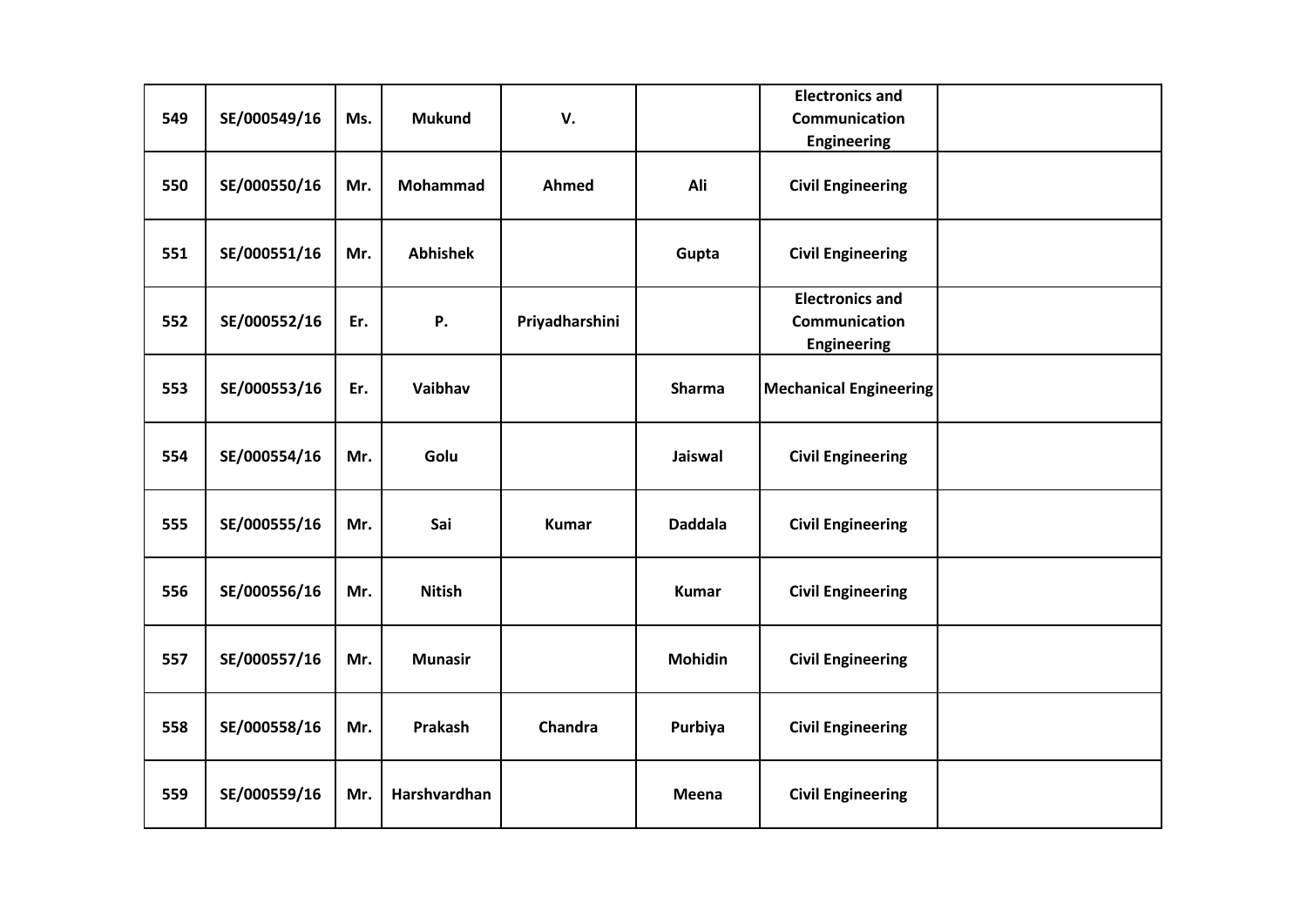| 560 | SE/000560/16 | Mr. | Prajapati      | Ronak             |                      | Narendrakumar   Mechanical Engineering |  |
|-----|--------------|-----|----------------|-------------------|----------------------|----------------------------------------|--|
| 561 | SE/000561/16 | Mr. | Dave           | <b>Bhavarth</b>   | Sanjaykumar          | <b>Civil Engineering</b>               |  |
| 562 | SE/000562/16 | Mr. | Modi           | Poojan            | Jayleshbhai          | <b>Electronics Engineering</b>         |  |
| 563 | SE/000563/16 | Mr. | Shah           | Manan             | Umeshkumar           | <b>Electrical Engineering</b>          |  |
| 564 | SE/000564/16 | Mr. | Gandhi         | Karan             | Ajaykumar            | <b>Mechanical Engineering</b>          |  |
| 565 | SE/000565/16 | Mr. | <b>Thakkar</b> | <b>Dixitkumar</b> | Ramanlal             | <b>Civil Engineering</b>               |  |
| 566 | SE/000566/16 | Mr. | Patadiya       | <b>Tarang</b>     | Jitendrabhai         | <b>Civil Engineering</b>               |  |
| 567 | SE/000567/16 | Mr. | Shah           | <b>Keval</b>      | <b>Bhadreshkumar</b> | <b>Civil Engineering</b>               |  |
| 568 | SE/000568/16 | Mr. | Shah           | <b>Ateet</b>      | Jayesh               | <b>Civil Engineering</b>               |  |
| 569 | SE/000569/16 | Mr. | R.             |                   | Thamilarasan         | <b>Mechanical Engineering</b>          |  |
| 570 | SE/000570/16 | Ms. | Lalita         | <b>Shree</b>      | L.                   | <b>Civil Engineering</b>               |  |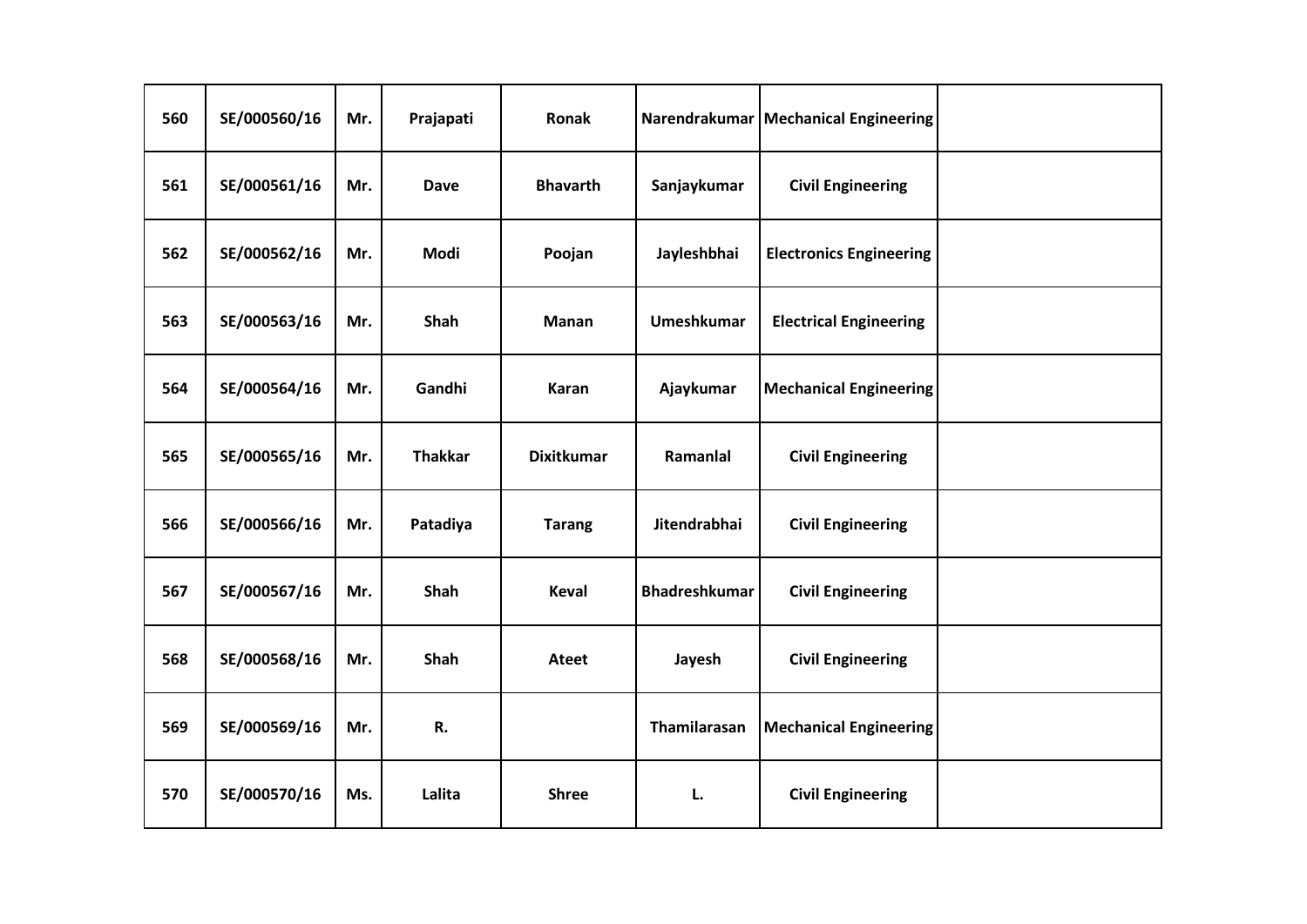| 571 | SE/000571/16 | Mr. | <b>Vikas</b> | <b>Sundar</b>  | R.                         | <b>Mechanical Engineering</b>                                 |  |
|-----|--------------|-----|--------------|----------------|----------------------------|---------------------------------------------------------------|--|
| 572 | SE/000572/16 | Mr. | Shah         | <b>Nilang</b>  | Hemantbhai                 | <b>Civil Engineering</b>                                      |  |
| 573 | SE/000573/16 | Mr. | Ranjit       |                | <b>T. N.</b>               | <b>Civil Engineering</b>                                      |  |
| 574 | SE/000574/16 | Mr. | <b>K.K.</b>  |                | Vignesh                    | <b>Civil Engineering</b>                                      |  |
| 575 | SE/000575/16 | Mr. | M.           |                | <b>Balasubramania</b><br>n | <b>Civil Engineering</b>                                      |  |
| 576 | SE/000576/16 | Mr. | Ρ.           |                | Haritharan                 | <b>Civil Engineering</b>                                      |  |
| 577 | SE/000577/16 | Mr. | Prasanna     | <b>Babu</b>    | S.R.                       | <b>Civil Engineering</b>                                      |  |
| 578 | SE/000578/16 | Ms. | N.           |                | Jayadevi                   | <b>Civil Engineering</b>                                      |  |
| 579 | SE/000579/16 | Ms. | Anubharathi  |                | <b>J.A.</b>                | <b>Civil Engineering</b>                                      |  |
| 580 | SE/000580/16 | Mr. | Shah         | <b>Krupesh</b> | Chetanbhai                 | <b>Computer Engineering</b>                                   |  |
| 581 | SE/000581/16 | Ms. | Aashima      | Rajiv          | Modi                       | <b>Electronics and</b><br>Communication<br><b>Engineering</b> |  |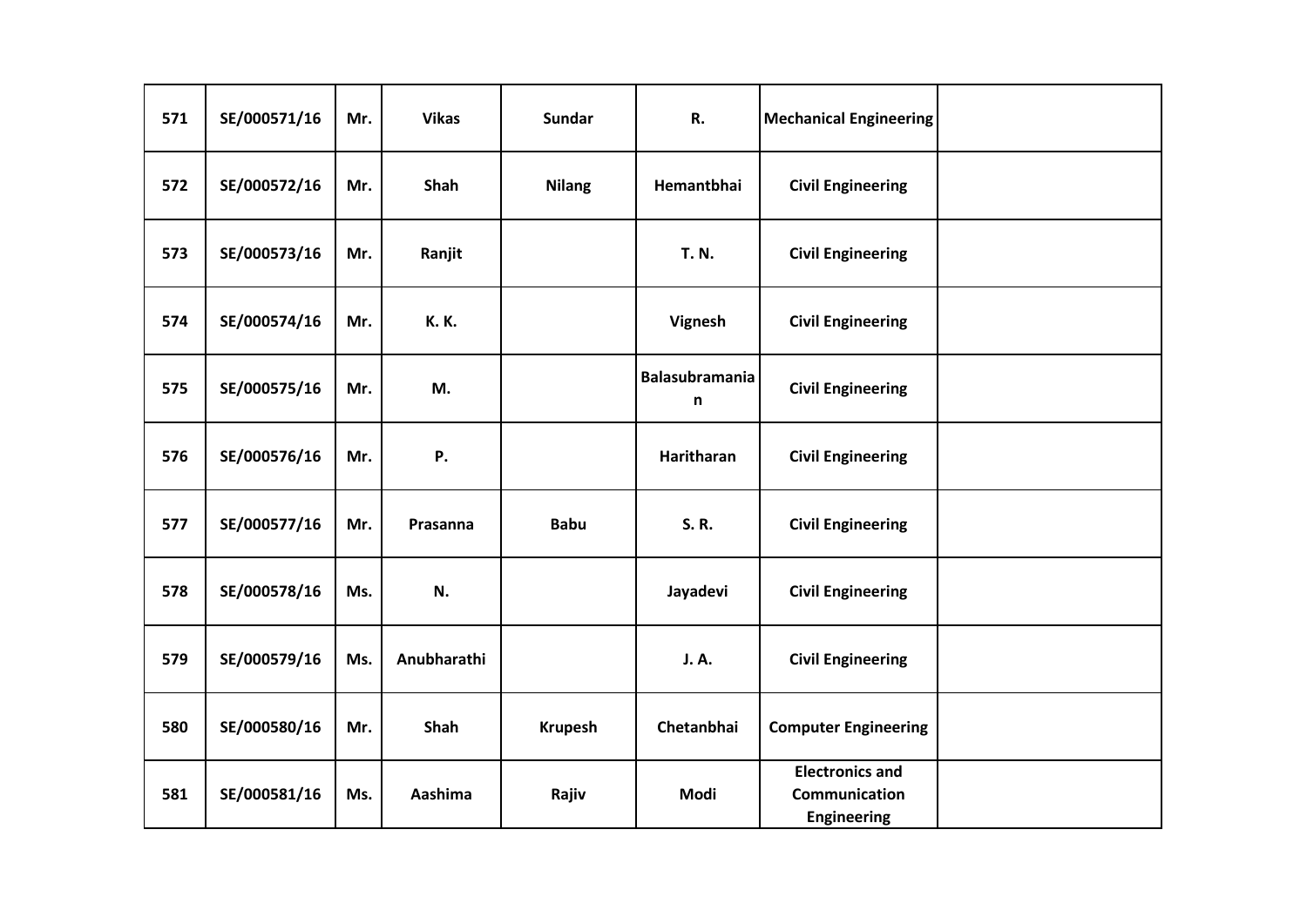| 582 | SE/000582/16 | Mr. | Sithukkannan     |                | M.           | <b>Civil Engineering</b>       | <b>Construction of Buildings and</b><br><b>Services</b> |
|-----|--------------|-----|------------------|----------------|--------------|--------------------------------|---------------------------------------------------------|
| 583 | SE/000583/16 | Mr. | <b>Satheesh</b>  |                | M.           | <b>Civil Engineering</b>       |                                                         |
| 584 | SE/000584/16 | Mr. | Prajapati        | <b>Shrey</b>   | Prahaladbhai | <b>Civil Engineering</b>       |                                                         |
| 585 | SE/000585/16 | Mr. | Prajapati        | Parth          | Prahaladbhai | <b>Civil Engineering</b>       |                                                         |
| 586 | SE/000586/16 | Mr. | Rajneesh         | <b>Kumar</b>   | Lodha        | <b>Civil Engineering</b>       |                                                         |
| 587 | SE/000587/16 | Ms. | Sree Sanjanaa    | <b>Bose</b>    | S.           | <b>Bio Medical Engineering</b> |                                                         |
| 588 | SE/000588/16 | Mr. | <b>Narisetti</b> | Venkata Charan | <b>Teja</b>  | <b>Civil Engineering</b>       |                                                         |
| 589 | SE/000589/16 | Ms. | <b>Mrunal</b>    | <b>Kishor</b>  | Mehata       | <b>Civil Engineering</b>       |                                                         |
| 590 | SE/000590/16 | Mr. | <b>Asvin</b>     | Raam           | $\mathsf R$  | <b>Civil Engineering</b>       |                                                         |
| 591 | SE/000591/16 | Mr. | Saleem           |                | Jan          | <b>Civil Engineering</b>       |                                                         |
| 592 | SE/000001/17 | Mr. | Aswani           | Pranay         | <b>Deep</b>  | <b>Civil Engineering</b>       |                                                         |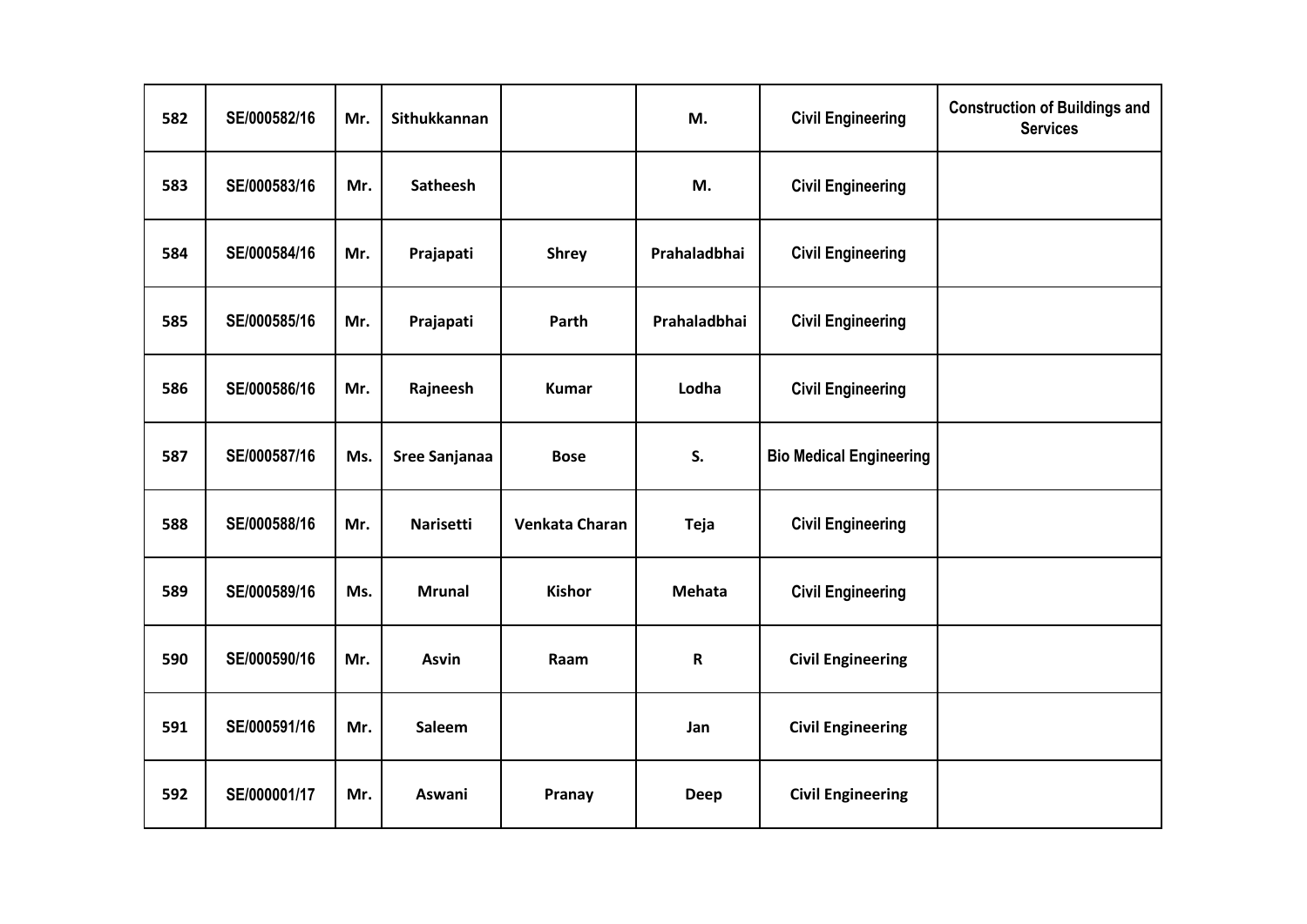| 593 | SE/000002/17 | Ms. | D.               |                   | Parimala        | <b>Civil Engineering</b> |  |
|-----|--------------|-----|------------------|-------------------|-----------------|--------------------------|--|
| 594 | SE/000003/17 | Mr. | Gangadhara       | <b>Krishna</b>    | <b>Kumar</b>    | <b>Civil Engineering</b> |  |
| 595 | SE/000004/17 | Mr. | Donkena          | <b>Guna Surya</b> | Goud            | <b>Civil Engineering</b> |  |
| 596 | SE/000005/17 | Ms. | Gondi            |                   | Shirisha        | <b>Civil Engineering</b> |  |
| 597 | SE/000006/17 | Ms. | Gandhe           |                   | Sravani         | <b>Civil Engineering</b> |  |
| 598 | SE/000007/17 | Mr. | Kalla            | Sai               | <b>Kumar</b>    | <b>Civil Engineering</b> |  |
| 599 | SE/000008/17 | Mr. | G.               | Anil              | <b>Naidu</b>    | <b>Civil Engineering</b> |  |
| 600 | SE/000009/17 | Ms. | <b>Bodupally</b> |                   | Priyaprasanna   | <b>Civil Engineering</b> |  |
| 601 | SE/000010/17 | Mr. | <b>Bhukya</b>    |                   | <b>Balaraju</b> | <b>Civil Engineering</b> |  |
| 602 | SE/000011/17 | Ms. | Gondhi           |                   | Keerthi         | <b>Civil Engineering</b> |  |
| 603 | SE/000012/17 | Mr. | <b>Shakir</b>    | Ahmad             | Wani            | <b>Civil Engineering</b> |  |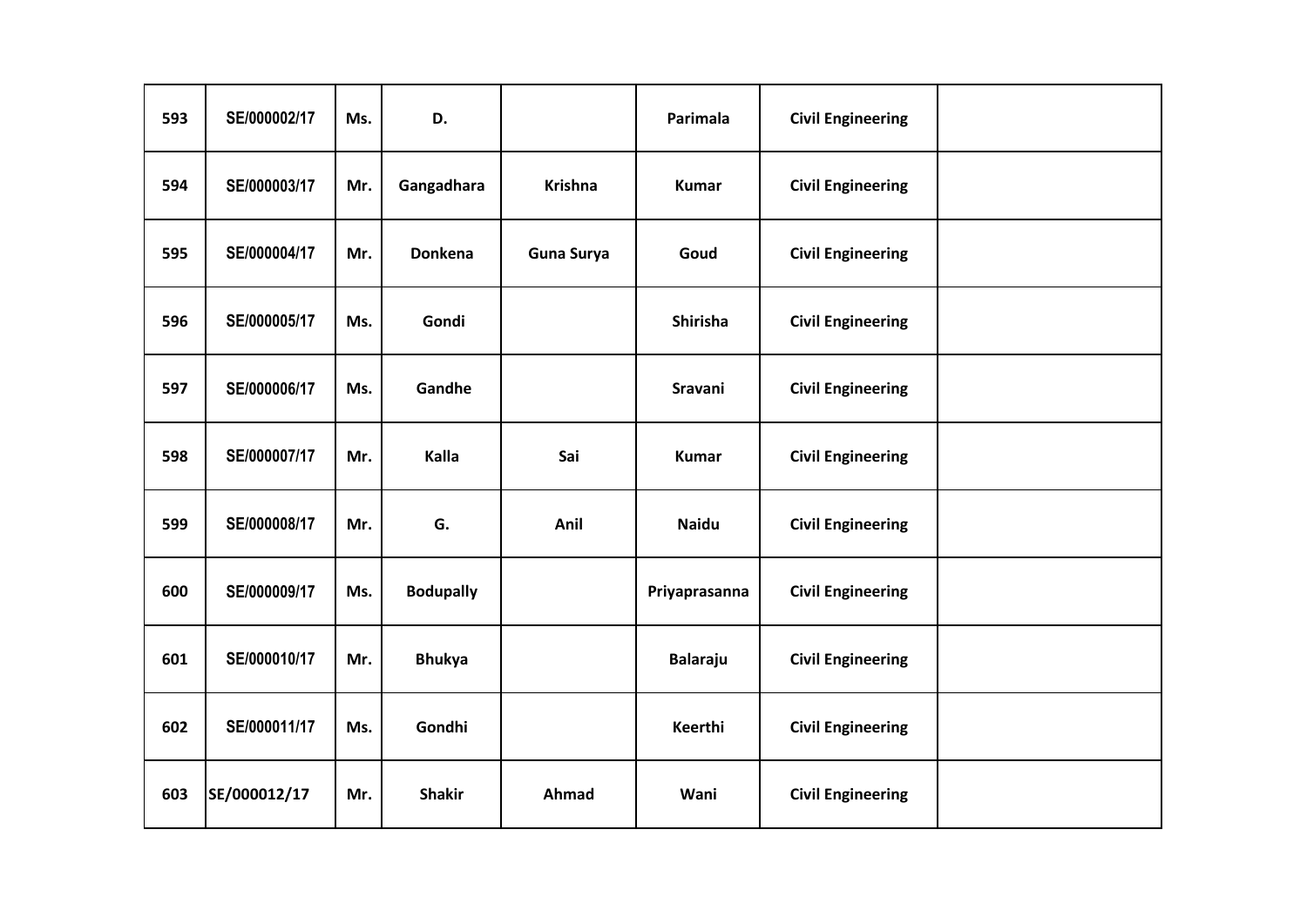| 604 | SE/000013/17 | Mr. | Aadil            |         | Shaban           | <b>Civil Engineering</b>                            |  |
|-----|--------------|-----|------------------|---------|------------------|-----------------------------------------------------|--|
| 605 | SE/000014/17 | Mr. | <b>Naim</b>      |         | Ahad             | <b>Civil Engineering</b>                            |  |
| 606 | SE/000015/17 | Mr. | <b>Rukhsar</b>   | Ahmed   | Mangrayal        | <b>Civil Engineering</b>                            |  |
| 607 | SE/000016/17 | Mr. | Rizwan           |         | <b>Showket</b>   | <b>Civil Engineering</b>                            |  |
| 608 | SE/000017/17 | Mr. | Shahzad          |         | Maqbool          | <b>Civil Engineering</b>                            |  |
| 609 | SE/000018/17 | Mr. | <b>Khalid</b>    |         | <b>Khursheed</b> | <b>Civil Engineering</b>                            |  |
| 610 | SE/000019/17 | Mr. | <b>Tufail</b>    | Mahmood | <b>Bhat</b>      | <b>Civil Engineering</b>                            |  |
| 611 | SE/000020/17 | Mr. | <b>Manik</b>     |         | <b>Sharma</b>    | <b>Civil Engineering</b>                            |  |
| 612 | SE/000021/17 | Mr. | <b>Prince</b>    |         | Singha           | <b>Computer Science &amp;</b><br><b>Engineering</b> |  |
| 613 | SE/000022/17 | Mr. | Aditya           | Manoj   | Tripathi         | <b>Civil Engineering</b>                            |  |
| 614 | SE/000023/17 | Mr. | <b>Siddharth</b> |         | S.               | <b>Civil Engineering</b>                            |  |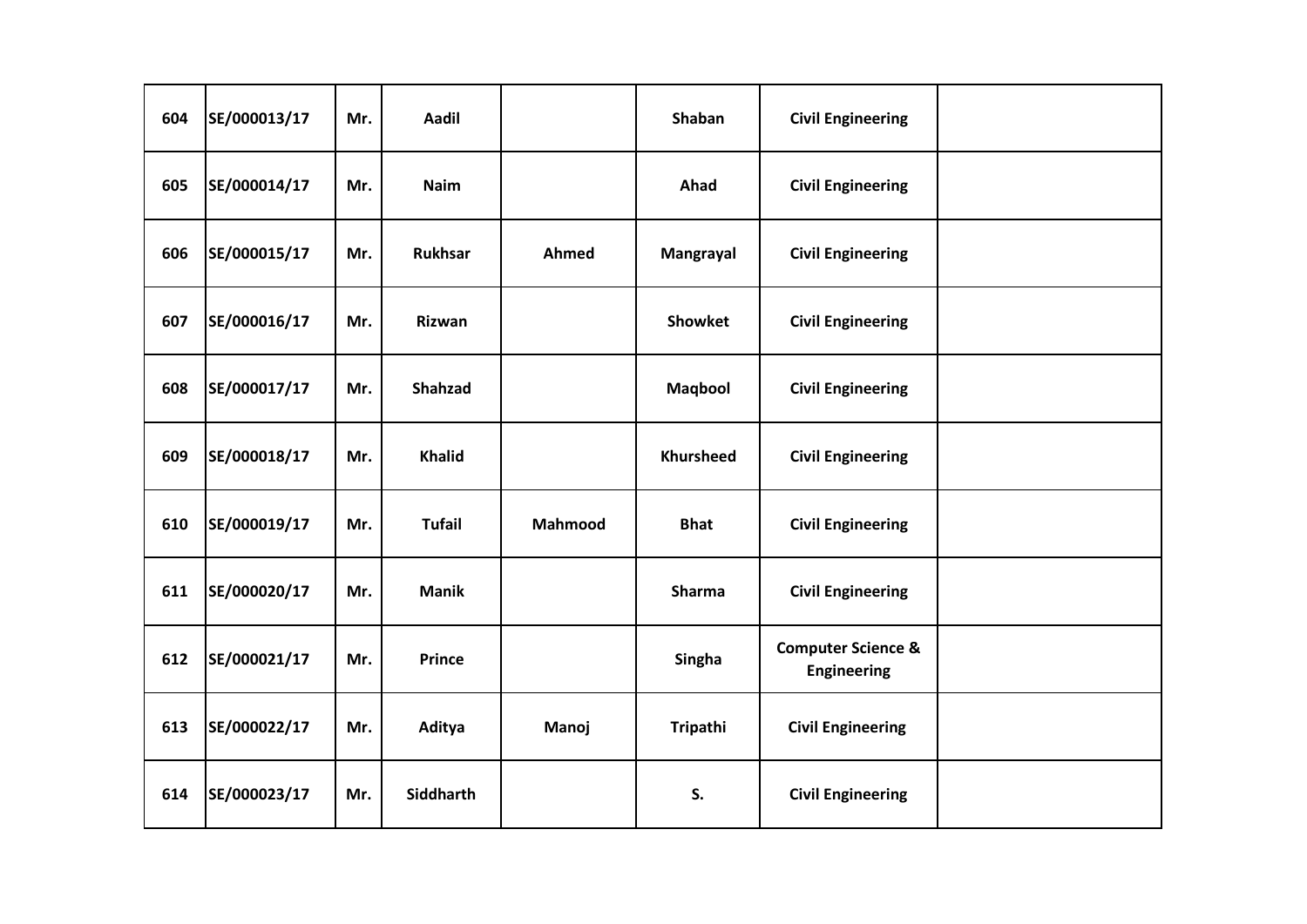| 615 | SE/000024/17 | Mr. | <b>Saurabh</b>  | Sanjay       | Joshi            | <b>Civil Engineering</b>                         |                                  |
|-----|--------------|-----|-----------------|--------------|------------------|--------------------------------------------------|----------------------------------|
| 616 | SE/000001/18 | Ms. | <b>Shital</b>   |              | <b>Vyas</b>      | <b>Mechnical Engineering</b>                     |                                  |
| 617 | SE/000002/18 | Mr. | Piyush          | <b>Kumar</b> | Verma            | <b>Civil Engineering</b>                         |                                  |
| 618 | SE/000003/18 | Mr. | Pranay          | Rajesh       | <b>Deshpande</b> | <b>Civil Engineering</b>                         | <b>Environmental Engineering</b> |
| 619 | SE/000004/18 | Mr. | Raju            | <b>Kumar</b> | Pandit           | <b>Civil Engineering</b>                         |                                  |
| 620 | SE/000005/18 | Mr. | Ayush           | Kant         | <b>Tiwari</b>    | <b>Civil Engineering</b>                         |                                  |
| 621 | SE/000006/18 | Mr. | Anurag          |              | <b>Sharma</b>    | <b>Computer Science and</b><br><b>Technology</b> |                                  |
| 622 | SE/000007/18 | Mr. | <b>Abhishek</b> | Singh        | Chauhan          | <b>Civil Engineering</b>                         |                                  |
| 623 | SE/000008/18 | Mr. | Chandan         |              | <b>Mandal</b>    | <b>Civil Engineering</b>                         |                                  |
| 624 | SE/000009/18 | Ms. | Kanchan         |              | Kushwaha         | <b>Civil Engineering</b>                         |                                  |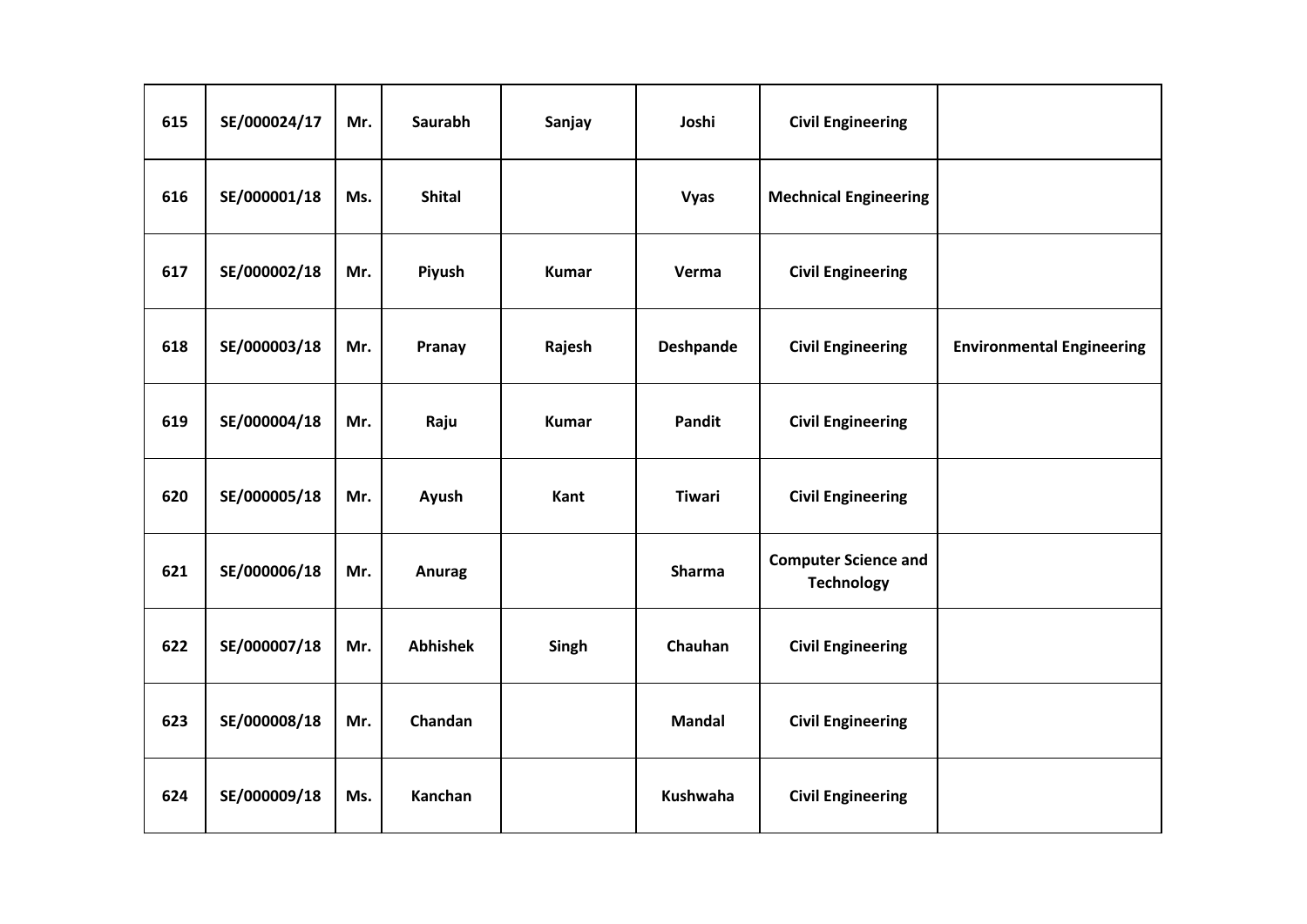| 625 | SE/000010/18 | Mr. | Sourabh       |              | Chaturvedi    | <b>Civil Engineering</b>      |                                                         |
|-----|--------------|-----|---------------|--------------|---------------|-------------------------------|---------------------------------------------------------|
| 626 | SE/000011/18 | Mr. | <b>Vinay</b>  |              | <b>Namdeo</b> | <b>Mechanical Engineering</b> | <b>HVAC, Automobile</b><br><b>Engineering</b>           |
| 627 | SE/000012/18 | Ms. | <b>Nisha</b>  |              | Kashyap       | <b>Civil Engineering</b>      | <b>Construction of Buildings and</b><br><b>Services</b> |
| 628 | SE/000013/18 | Mr. | Amit          | <b>Kumar</b> | Yadav         | <b>Civil Engineering</b>      |                                                         |
| 629 | SE/000014/18 | Mr. | Rajneesh      |              | Prajapati     | <b>Civil Engineering</b>      |                                                         |
| 630 | SE/000015/18 | Mr. | Amit          |              | Jat           | <b>Civil Engineering</b>      |                                                         |
| 631 | SE/000016/18 | Mr. | Vipin         |              | <b>Namdev</b> | <b>Civil Engineering</b>      |                                                         |
| 632 | SE/000017/18 | Ms. | <b>Sherin</b> |              | Khan          | <b>Civil Engineering</b>      |                                                         |
| 633 | SE/000018/18 | Mr. | <b>Nirnay</b> |              | <b>Shukla</b> | <b>Civil Engineering</b>      | <b>Construction of Buildings and</b><br><b>Services</b> |
| 634 | SE/000019/18 | Mr. | Suraj         | <b>Kumar</b> | Paswan        | <b>Civil Engineering</b>      |                                                         |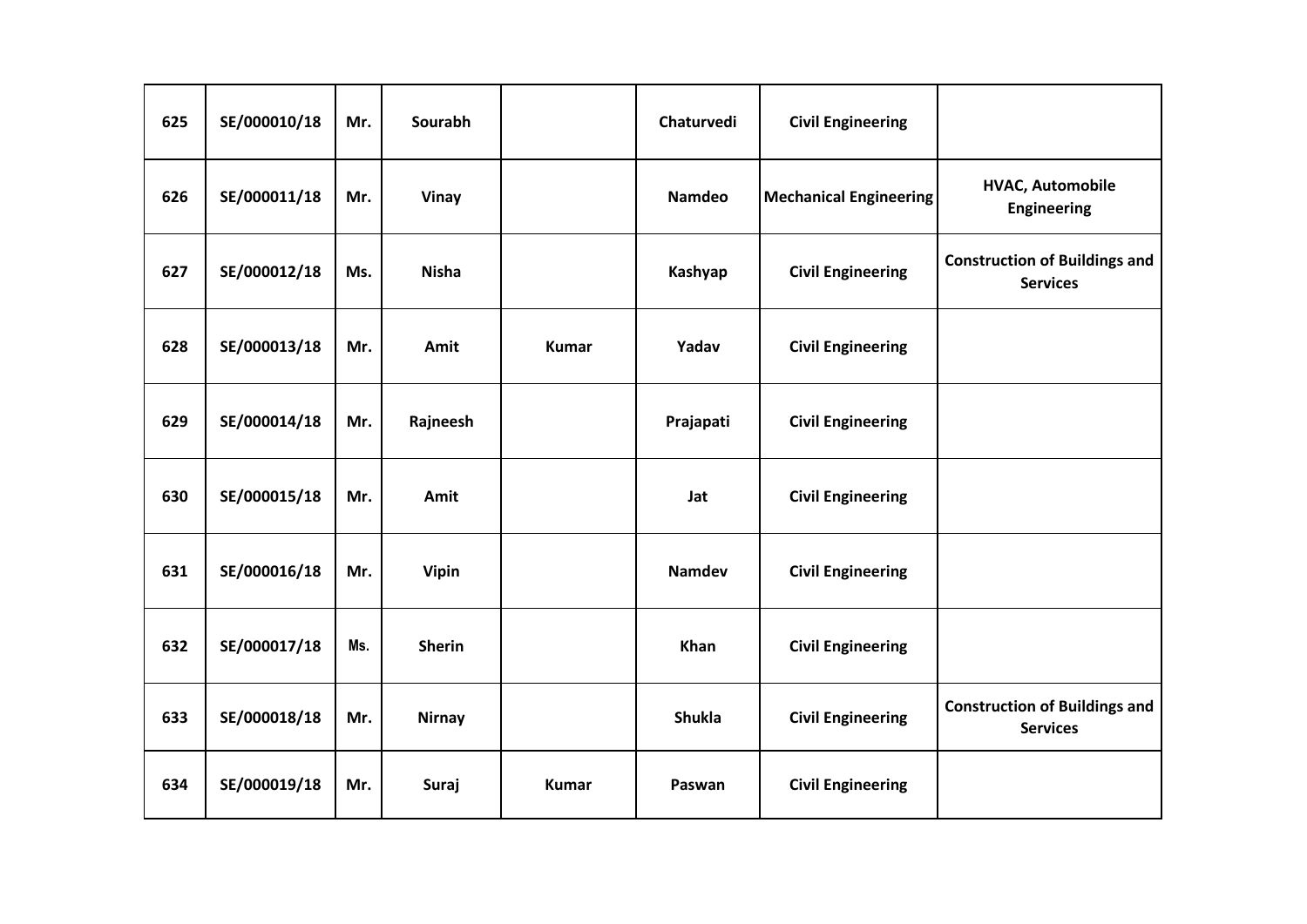| 635 | SE/000020/18 | Mr. | <b>Deepak</b>   | Pratap       | Singh        | <b>Civil Engineering</b> |  |
|-----|--------------|-----|-----------------|--------------|--------------|--------------------------|--|
| 636 | SE/000021/18 | Mr. | <b>Abhishek</b> |              | Shahi        | <b>Civil Engineering</b> |  |
| 637 | SE/000022/18 | Mr. | <b>Naseem</b>   |              | Ahamad       | <b>Civil Engineering</b> |  |
| 638 | SE/000023/18 | Mr. | Gulam           |              | Haidar       | <b>Civil Engineering</b> |  |
| 639 | SE/000024/18 | Mr. | Vajid           |              | Ali          | <b>Civil Engineering</b> |  |
| 640 | SE/000025/18 | Mr. | Abhinav         |              | Singh        | <b>Civil Engineering</b> |  |
| 641 | SE/000026/18 | Mr. | Raj             | <b>Kumar</b> | Chaudhary    | <b>Civil Engineering</b> |  |
| 642 | SE/000027/18 | Mr. | <b>Sultan</b>   |              | Ali          | <b>Civil Engineering</b> |  |
| 643 | SE/000028/18 | Mr. | Mohammad        |              | Faiz         | <b>Civil Engineering</b> |  |
| 644 | SE/000029/18 | Mr. | Rastra          | Shobhit      | <b>Kumar</b> | <b>Civil Engineering</b> |  |
| 645 | SE/000030/18 | Mr. | Rahul           |              | Singh        | <b>Civil Engineering</b> |  |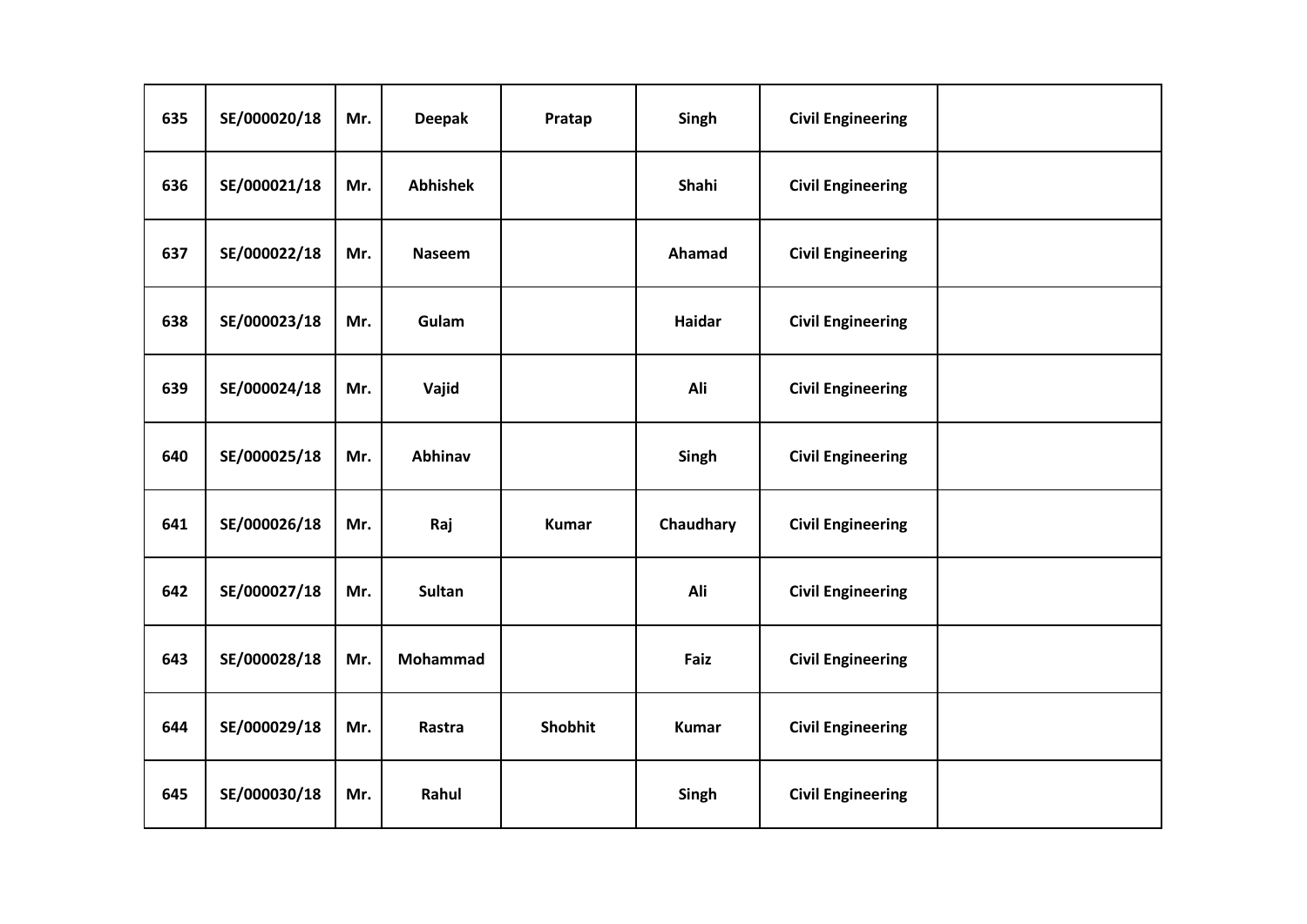| 646 | SE/000031/18 | Mr. | Ajay              | <b>Kumar</b> | Singh        | <b>Civil Engineering</b> |  |
|-----|--------------|-----|-------------------|--------------|--------------|--------------------------|--|
| 647 | SE/000032/18 | Mr. | <b>Vipin</b>      | <b>Kumar</b> | Singh        | <b>Civil Engineering</b> |  |
| 648 | SE/000033/18 | Mr. | Girish            | Chandra      | Gupta        | <b>Civil Engineering</b> |  |
| 649 | SE/000034/18 | Mr. | Rajaneesh         |              | <b>Kumar</b> | <b>Civil Engineering</b> |  |
| 650 | SE/000035/18 | Mr. | <b>Shubham</b>    |              | Jaiswal      | <b>Civil Engineering</b> |  |
| 651 | SE/000036/18 | Mr. | Sarvesh           |              | <b>Kumar</b> | <b>Civil Engineering</b> |  |
| 652 | SE/000037/18 | Mr. | <b>Vinay</b>      | Pratap       | Singh        | <b>Civil Engineering</b> |  |
| 653 | SE/000038/18 | Mr. | <b>Deepak</b>     | <b>Kumar</b> | Rao          | <b>Civil Engineering</b> |  |
| 654 | SE/000039/18 | Mr. | <b>Bhrigumuni</b> |              |              | <b>Civil Engineering</b> |  |
| 655 | SE/000040/18 | Mr. | Shubham           | <b>Kumar</b> | Agrahari     | <b>Civil Engineering</b> |  |
| 656 | SE/000041/18 | Mr. | Chandra           | Vijay        | <b>Kumar</b> | <b>Civil Engineering</b> |  |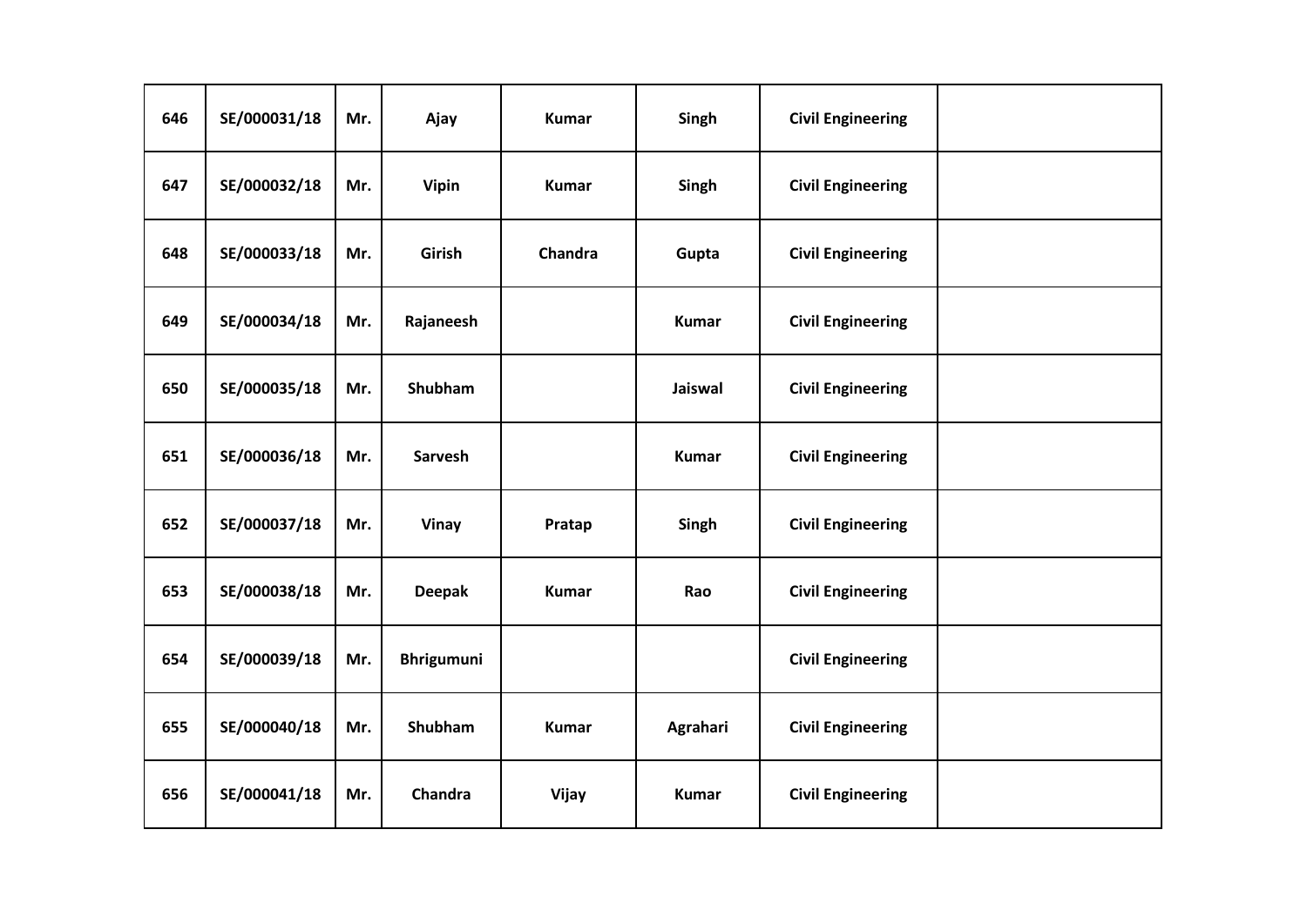| 657 | SE/000042/18 | Mr. | Suraj         |              | Tripathi            | <b>Civil Engineering</b>                    |                                                              |
|-----|--------------|-----|---------------|--------------|---------------------|---------------------------------------------|--------------------------------------------------------------|
| 658 | SE/000043/18 | Mr. | Raj           |              | <b>Deepak</b>       | <b>Civil Engineering</b>                    |                                                              |
| 659 | SE/000044/18 | Mr. | Pawan         |              | <b>Kumar</b>        | <b>Civil Engineering</b>                    |                                                              |
| 660 | SE/000045/18 | Mr. | Harmanjot     | Singh        | <b>Nagpal</b>       | <b>Mechanical Engineering</b>               | <b>Machine Desining and</b><br><b>Production Engineering</b> |
| 661 | SE/000046/19 | Mr. | <b>Ritesh</b> |              | <b>Kumar</b>        | <b>Electrical and</b><br><b>Electronics</b> |                                                              |
| 662 | SE/000047/19 | Ms. | <b>Neelin</b> |              | <b>Teronpi</b>      | <b>Civil Engineering</b>                    |                                                              |
| 663 | SE/000048/19 | Mr. | Jehera        |              | Ahmed               | <b>Chemical Engineering</b>                 |                                                              |
| 664 | SE/000049/19 | Mr. | <b>Rishab</b> |              | Paul                | <b>Chemical Engineering</b>                 |                                                              |
| 665 | SE/000050/19 | Mr. | <b>Udit</b>   | <b>Nayan</b> | Saha                | <b>Chemical Engineering</b>                 |                                                              |
| 666 | SE/000051/19 | Mr. | Hillol        |              | Kashyap             | <b>Civil Engineering</b>                    |                                                              |
| 667 | SE/000052/19 | Mr. | Juganta       |              | <b>Dulakakharia</b> | <b>Civil Engineering</b>                    |                                                              |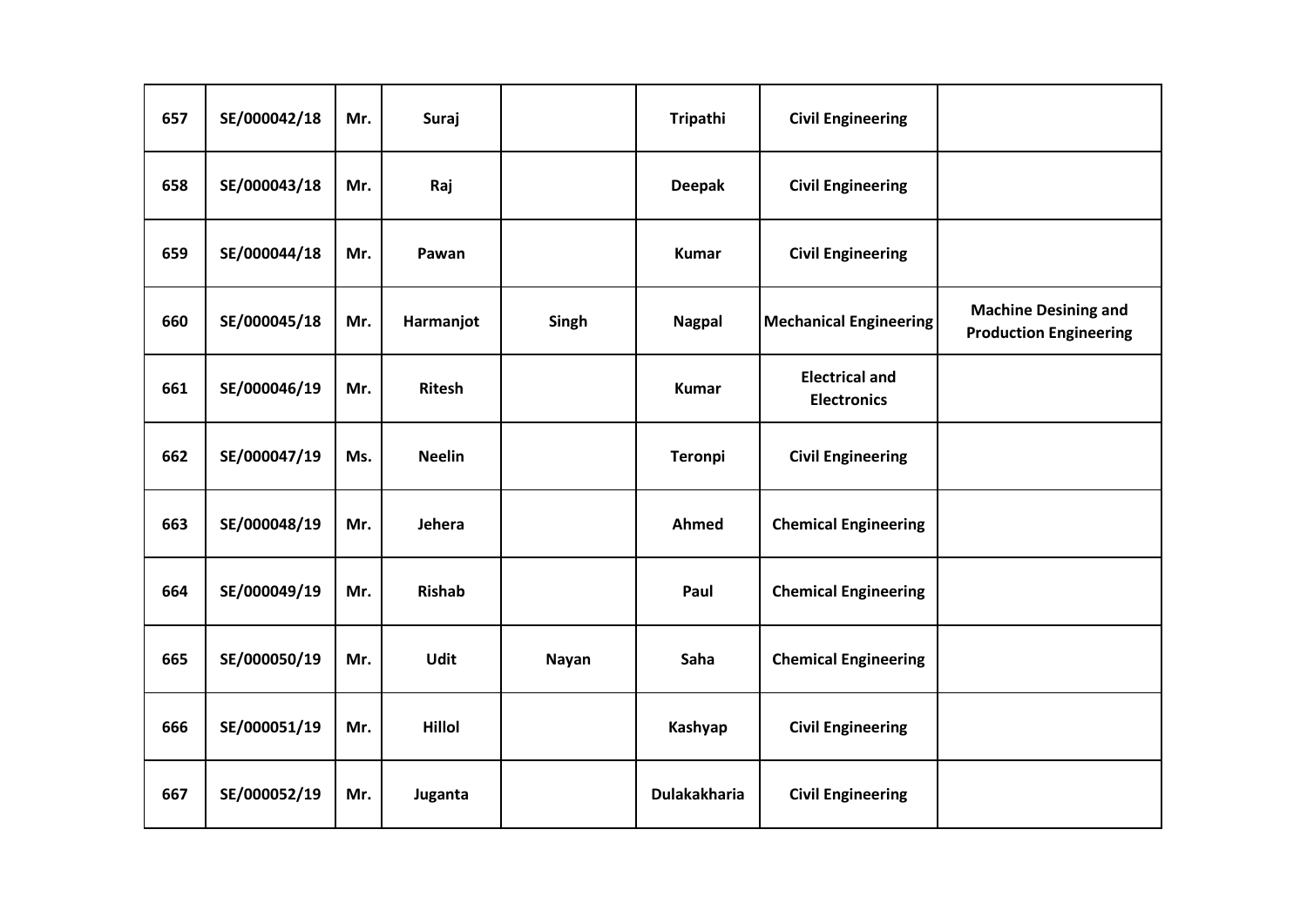| 668 | SE/000053/19 | Mr. | Jyotirmoy       |              | Saharia           | <b>Electrical Engineering</b> |  |
|-----|--------------|-----|-----------------|--------------|-------------------|-------------------------------|--|
| 669 | SE/000054/19 | Ms. | <b>Kasturi</b>  |              | <b>Mishra</b>     | <b>Mechanical Engineering</b> |  |
| 670 | SE/000055/19 | Ms. | Anjelika        |              | <b>Buragohain</b> | <b>Electrical Engineering</b> |  |
| 671 | SE/000056/19 | Mr. | Madhurjya       |              | Sarma             | <b>Civil Engineering</b>      |  |
| 672 | SE/000057/19 | Mr. | <b>Alauddin</b> |              | Khan              | <b>Civil Engineering</b>      |  |
| 673 | SE/000058/19 | Mr. | Jyotirmoy       |              | Kalita            | <b>Chemical Engineering</b>   |  |
| 674 | SE/000059/19 | Mr. | Hiranya         |              | <b>Barman</b>     | <b>Chemical Engineering</b>   |  |
| 675 | SE/000060/19 | Mr. | Gyananjan       |              | Changmai          | <b>Chemical Engineering</b>   |  |
| 676 | SE/000061/19 | Mr. | Selim           |              | Zahan             | <b>Civil Engineering</b>      |  |
| 677 | SE/000062/19 | Mr. | Rinku           |              | Kalita            | <b>Chemical Engineering</b>   |  |
| 678 | SE/000063/19 | Mr. | Pranab          | <b>Kumar</b> | Das               | <b>Electrical Engineering</b> |  |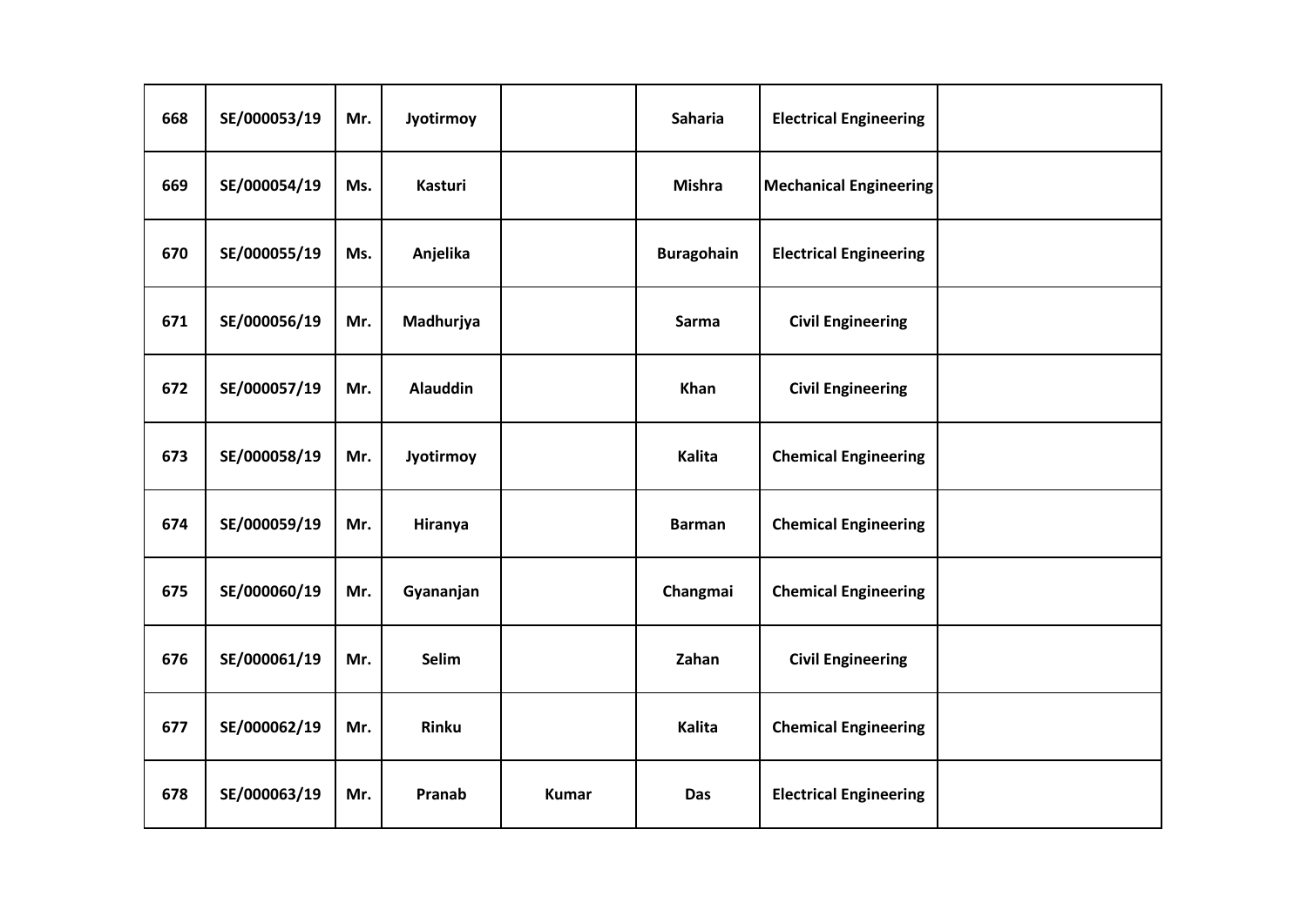| 679 | SE/000064/19 | Mr. | Ratna            | Pritam | <b>Barman</b>  | <b>Electrical Engineering</b> |  |
|-----|--------------|-----|------------------|--------|----------------|-------------------------------|--|
| 680 | SE/000065/19 | Mr. | <b>Manash</b>    | Pratim | Kakati         | <b>Chemical Engineering</b>   |  |
| 681 | SE/000066/19 | Mr. | Nilotpal         |        | <b>Baishya</b> | <b>Chemical Engineering</b>   |  |
| 682 | SE/000067/19 | Mr. | Sarangapani      |        | Hazarika       | <b>Chemical Engineering</b>   |  |
| 683 | SE/000068/19 | Mr. | Nakhya           | Jyoti  | Sonowal        | <b>Chemical Engineering</b>   |  |
| 684 | SE/000069/19 | Mr. | Ajay             |        | Das            | <b>Electrical Engineering</b> |  |
| 685 | SE/000070/19 | Mr. | <b>Hrisikesh</b> |        | Sarma          | <b>Civil Engineering</b>      |  |
| 686 | SE/000071/19 | Mr. | Ranjan           |        | <b>Debnath</b> | <b>Mechanical Engineering</b> |  |
| 687 | SE/000072/19 | Mr. | Arup             |        | <b>Barman</b>  | <b>Chemical Engineering</b>   |  |
| 688 | SE/000073/19 | Mr. | Joydeep          |        | <b>Nath</b>    | <b>Civil Engineering</b>      |  |
| 689 | SE/000074/19 | Mr. | <b>Mirjeng</b>   |        | <b>Timung</b>  | <b>Civil Engineering</b>      |  |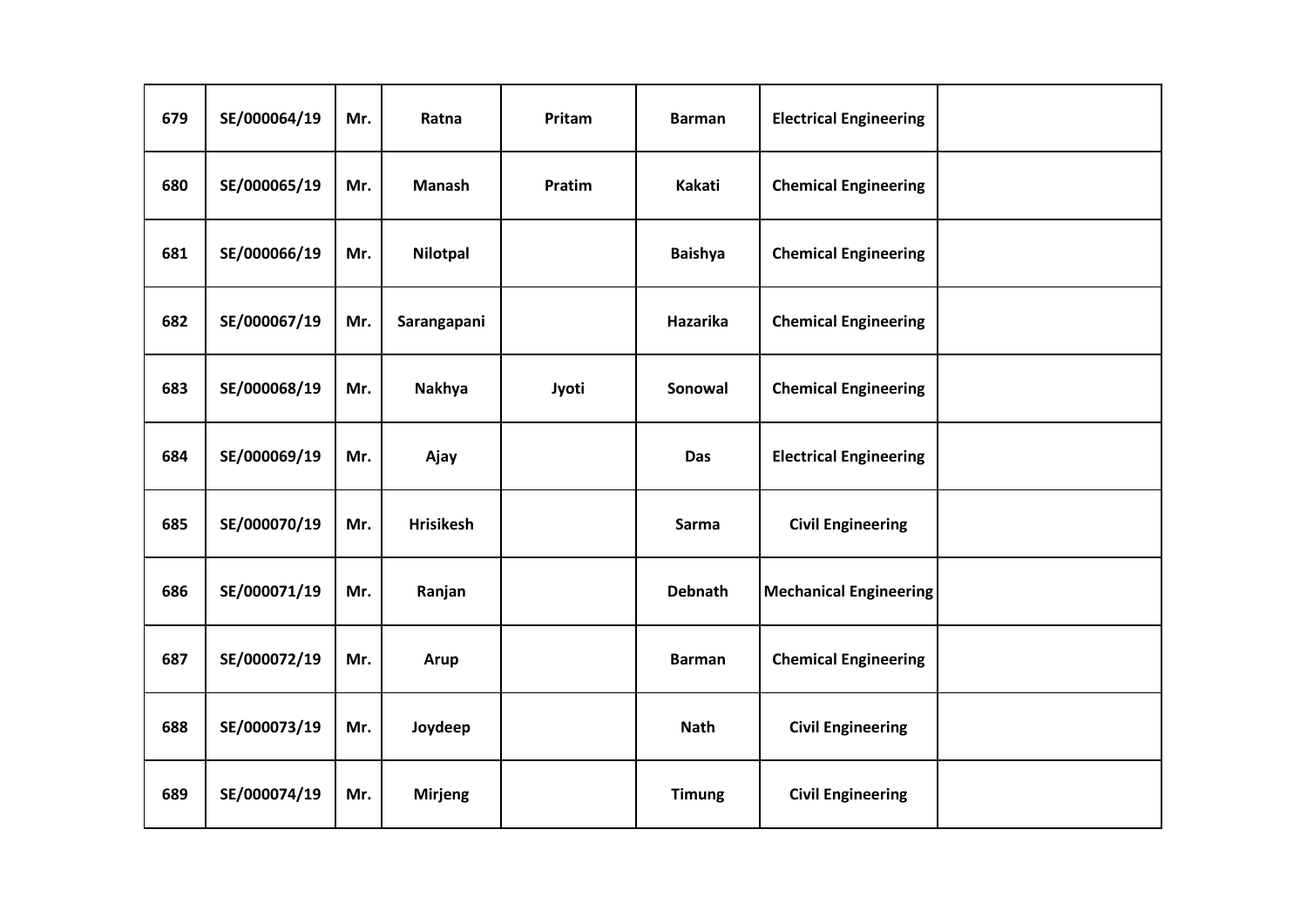| 690 | SE/000075/19 | Ms. | Gargee            | Rai            | <b>Bhuyan</b> | <b>Electrical Engineering</b> |  |
|-----|--------------|-----|-------------------|----------------|---------------|-------------------------------|--|
| 691 | SE/000076/19 | Mr. | Soumya            | <b>Deep</b>    | Sarma         | <b>Civil Engineering</b>      |  |
| 692 | SE/000077/19 | Ms. | <b>Korishma</b>   |                | <b>Bora</b>   | <b>Electrical Engineering</b> |  |
| 693 | SE/000078/19 | Mr. | <b>Subham</b>     | <b>Shekhar</b> | Roy           | <b>Civil Engineering</b>      |  |
| 694 | SE/000001/20 | Mr. | Abdul             | Rahiman        | <b>S.P.</b>   | <b>Civil Engineering</b>      |  |
| 695 | SE/000002/20 | Mr. | Ripunjoy          |                | <b>Borah</b>  | <b>Chemical Engineering</b>   |  |
| 696 | SE/000003/20 | Mr. | Darimadugu        | Charan         | Deep          | <b>Civil Engineering</b>      |  |
| 697 | SE/000001/21 | Mr. | <b>Prathamesh</b> | Suryakant      | <b>Balip</b>  | <b>Civil Engineering</b>      |  |
| 698 | SE/000002/21 | Ms. | Urvi              | Ganesh         | <b>Bhatt</b>  | <b>Civil Engineering</b>      |  |
| 699 | SE/000003/21 | Mr. | Chandan           |                | Maddheshiya   | <b>Civil Engineering</b>      |  |
| 700 | SE/000004/21 | Mr. | <b>Siddharth</b>  |                | Pandey        | <b>Civil Engineering</b>      |  |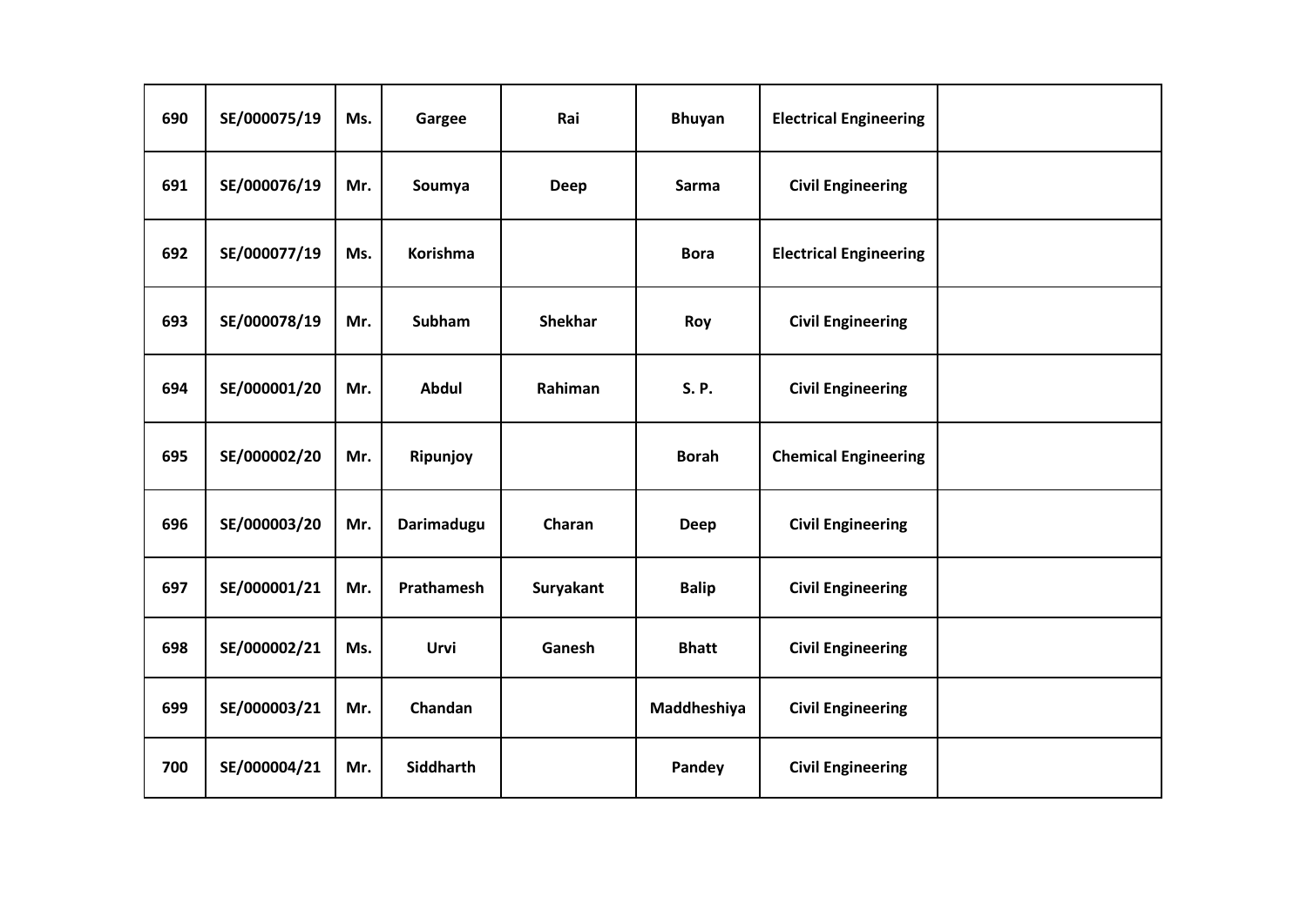| 701 | SE/000005/21 | Mr. | Shobhit         |                | Gupta          | <b>Civil Engineering</b>      |  |
|-----|--------------|-----|-----------------|----------------|----------------|-------------------------------|--|
| 702 | SE/000006/21 | Mr. | Gajendra        |                | Singh          | <b>Civil Engineering</b>      |  |
| 703 | SE/000007/21 | Mr. | Shivam          | <b>Kumar</b>   | <b>Shukla</b>  | <b>Civil Engineering</b>      |  |
| 704 | SE/000008/21 | Mr. | <b>Abhishek</b> | <b>Kumar</b>   | Yadav          | <b>Civil Engineering</b>      |  |
| 705 | SE/000009/21 | Ms. | Priyanka        |                | Gupta          | <b>Civil Engineering</b>      |  |
| 706 | SE/000010/21 | Ms. | <b>Tanvi</b>    |                | Rani           | <b>Civil Engineering</b>      |  |
| 707 | SE/000011/21 | Mr. | Sonu            | <b>Kumar</b>   | Mourya         | <b>Civil Engineering</b>      |  |
| 708 | SE/000012/21 | Mr. | Rahul           | <b>Kuamr</b>   | <b>Tiwari</b>  | <b>Civil Engineering</b>      |  |
| 709 | SE/000013/21 | Mr. | Sholu           |                | Gautam         | <b>Civil Engineering</b>      |  |
| 710 | SE/000014/21 | Mr. | Akash           | <b>Kumar</b>   | Pandey         | <b>Civil Engineering</b>      |  |
| 711 | SE/000015/21 | Mr. | <b>Abhishek</b> | <b>Kumar</b>   | Jaiswal        | <b>Civil Engineering</b>      |  |
| 712 | SE/000016/21 | Mr. | Har             | <b>Vishvas</b> | <b>Bahadur</b> | <b>Mechanical Engineering</b> |  |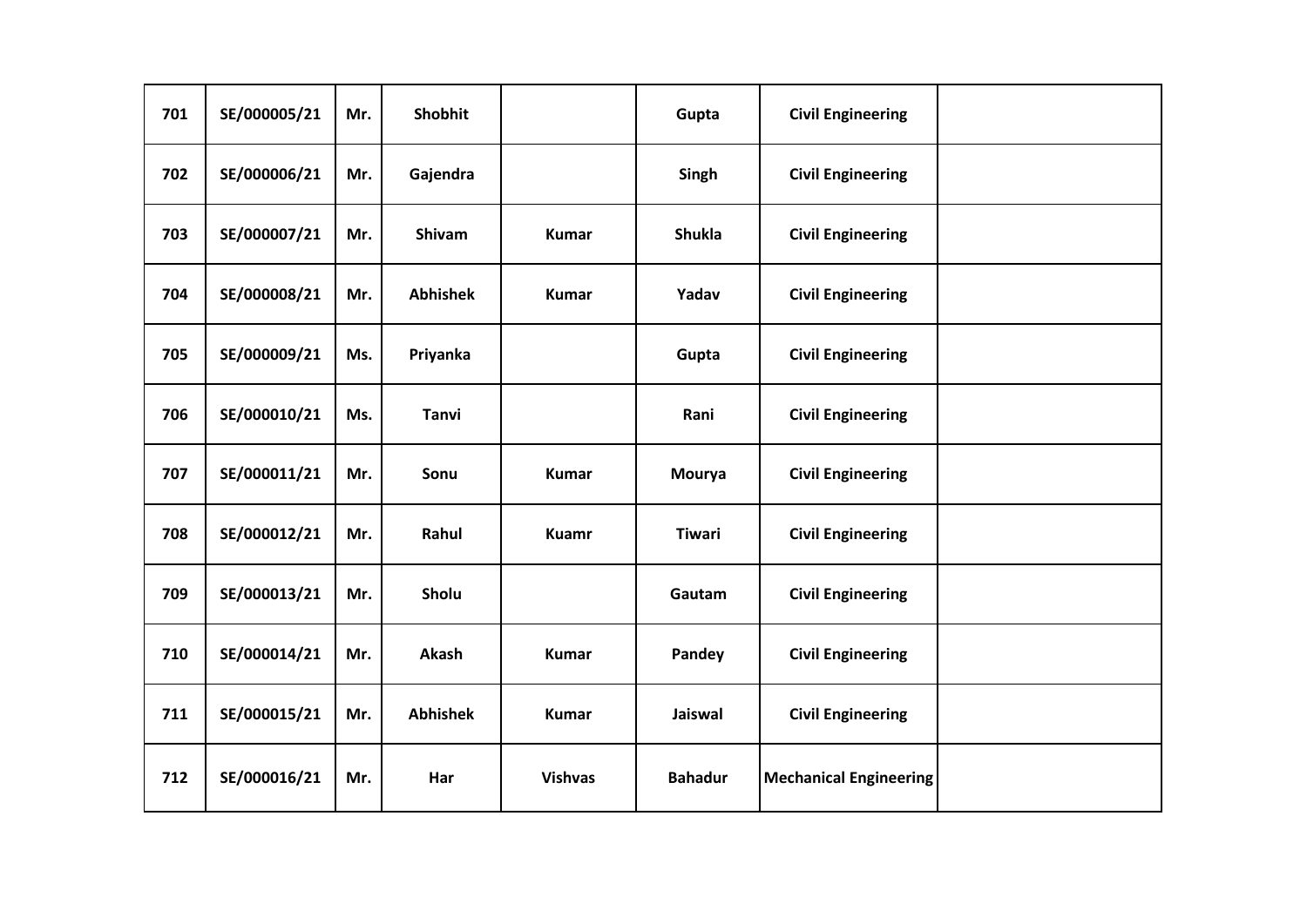| 713 | SE/000017/21 | Mr. | Abhay               | <b>Shankar Shukla</b> | <b>Mechanical Engineering</b> |  |
|-----|--------------|-----|---------------------|-----------------------|-------------------------------|--|
| 714 | SE/000018/21 | Mr. | <b>Alok</b>         | kumar                 | <b>Mechanical Engineering</b> |  |
| 715 | SE/000019/21 | Mr. | Amogh               | Harsh                 | <b>Mechanical Engineering</b> |  |
| 716 | SE/000020/21 | Mr. | Aryan               | Amitabh               | <b>Mechanical Engineering</b> |  |
| 717 | SE/000021/21 | Mr. | Siddarth            | Srivastava            | <b>Mechanical Engineering</b> |  |
| 718 | SE/000022/21 | Mr. | Himanshu            | Singh                 | <b>Mechanical Engineering</b> |  |
| 719 | SE/000023/21 | Mr. | <b>Hritik Raman</b> | Sharma                | <b>Mechanical Engineering</b> |  |
| 720 | SE/000024/21 | Mr. | <b>Mohit</b>        | <b>Sharma</b>         | <b>Mechanical Engineering</b> |  |
| 721 | SE/000025/21 | Mr. | Vansh               |                       | <b>Mechanical Engineering</b> |  |
| 722 | SE/000026/21 | Mr. | <b>Shri Prakash</b> | Pandey                | <b>Mechanical Engineering</b> |  |
| 723 | SE/000027/21 | Mr. | <b>Abhisek</b>      | kumar                 | <b>Mechanical Engineering</b> |  |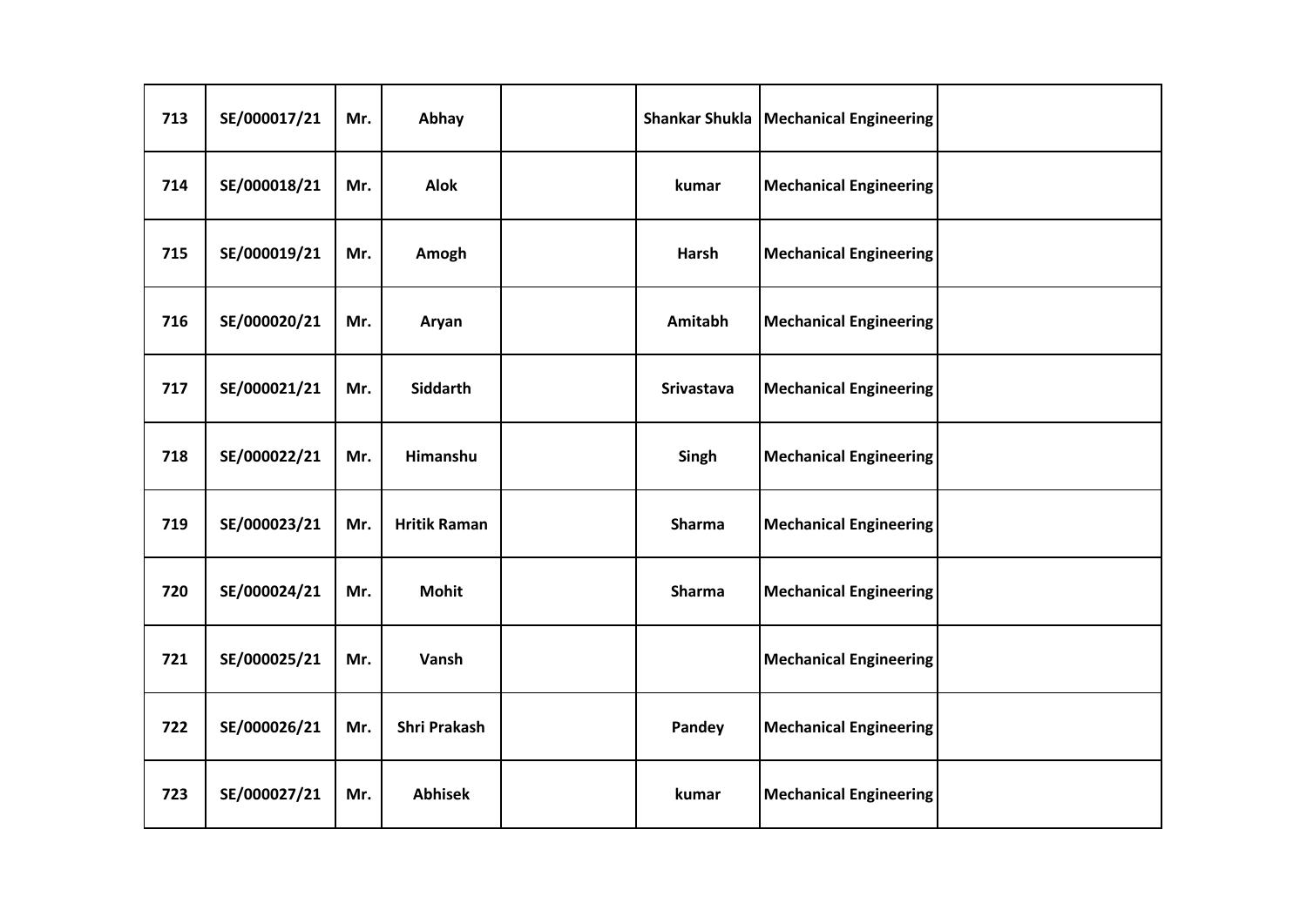| 724 | SE/000028/21 | Mr. | <b>Adarsh</b> | Pandey         | <b>Mechanical Engineering</b> |  |
|-----|--------------|-----|---------------|----------------|-------------------------------|--|
| 725 | SE/000029/21 | Mr. | Akash         | Yadav          | <b>Mechanical Engineering</b> |  |
| 726 | SE/000030/21 | Mr. | Alim          | Raza           | <b>Automobile Engineering</b> |  |
| 727 | SE/000031/21 | Mr. | Altaf         | <b>Hussain</b> | <b>Mechanical Engineering</b> |  |
| 728 | SE/000032/21 | Mr. | Amandeep      | Kushwaha       | <b>Mechanical Engineering</b> |  |
| 729 | SE/000033/21 | Mr. | <b>Anurag</b> | <b>Dubey</b>   | <b>Mechanical Engineering</b> |  |
| 730 | SE/000034/21 | Mr. | Arun          | <b>Kumar</b>   | <b>Mechanical Engineering</b> |  |
| 731 | SE/000035/21 | Mr. | <b>Deepak</b> | Singh          | <b>Mechanical Engineering</b> |  |
| 732 | SE/000036/21 | Mr. | <b>Harsh</b>  | Verma          | <b>Mechanical Engineering</b> |  |
| 733 | SE/000037/21 | Mr. | <b>Vikas</b>  | Patel          | <b>Mechanical Engineering</b> |  |
| 734 | SE/000038/21 | Mr. | Prabhat       | <b>Kaushik</b> | <b>Mechanical Engineering</b> |  |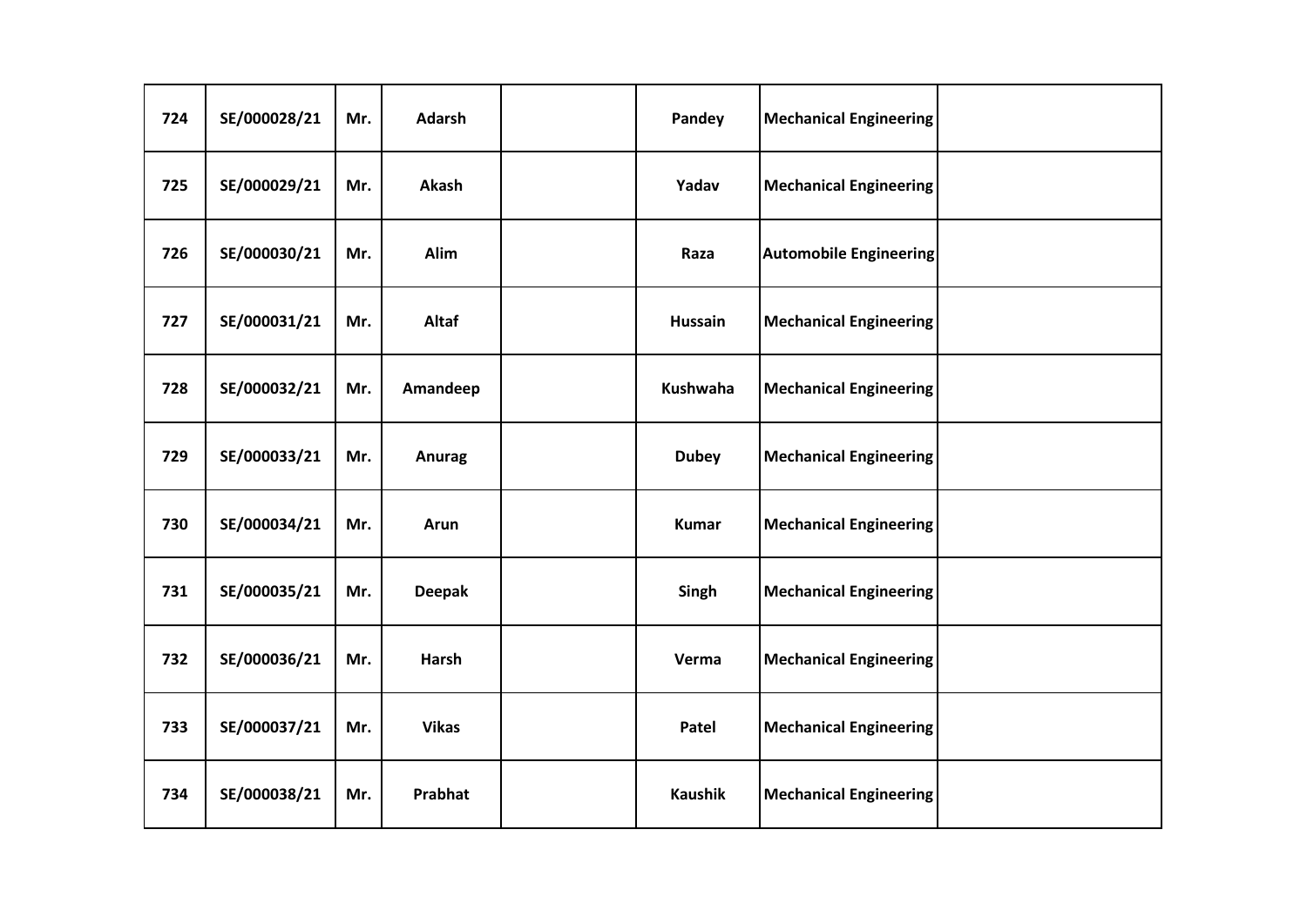| 735 | SE/000039/21 | Mr. | <b>Hrishikesh</b>    |        | Gupta          | <b>Mechanical Engineering</b> |  |
|-----|--------------|-----|----------------------|--------|----------------|-------------------------------|--|
| 736 | SE/000040/21 | Mr. | <b>Jitendra</b>      |        | <b>Sharma</b>  | <b>Mechanical Engineering</b> |  |
| 737 | SE/000041/21 | Mr. | Mohd.                |        | Anwar          | <b>Mechanical Engineering</b> |  |
| 738 | SE/000042/21 | Mr. | Mohd                 |        | <b>Hussain</b> | <b>Mechanical Engineering</b> |  |
| 739 | SE/000043/21 | Mr. | Mritunjay            | Prasad | Singh          | <b>Mechanical Engineering</b> |  |
| 740 | SE/000044/21 | Mr. | <b>Nakul</b>         |        | Loomba         | <b>Mechanical Engineering</b> |  |
| 741 | SE/000045/21 | Mr. | <b>Navin</b>         |        | Singh          | <b>Mechanical Engineering</b> |  |
| 742 | SE/000046/21 | Mr. | Nipendra             |        | <b>Tiwari</b>  | <b>Mechanical Engineering</b> |  |
| 743 | SE/000047/21 | Mr. | <b>Nishant Kumar</b> |        | Singh          | <b>Mechanical Engineering</b> |  |
| 744 | SE/000048/21 | Mr. | <b>Nitin</b>         |        | <b>Kumar</b>   | <b>Mechanical Engineering</b> |  |
| 745 | SE/000049/21 | Mr. | Praduman             |        | <b>Tiwari</b>  | <b>Mechanical Engineering</b> |  |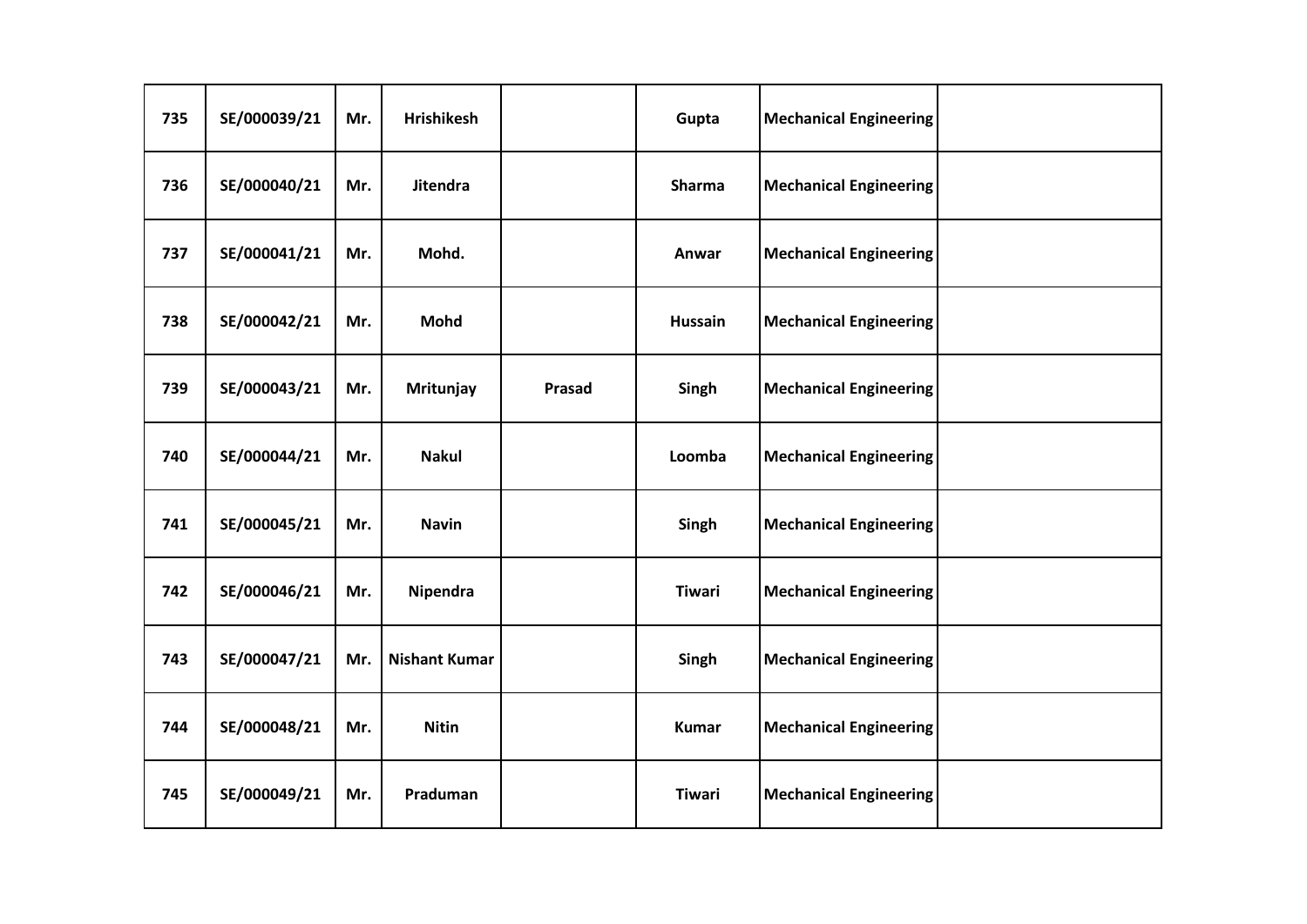| 746 | SE/000050/21 | Ms. | Pragya         |              | Singh             | <b>Mechanical Engineering</b> |  |
|-----|--------------|-----|----------------|--------------|-------------------|-------------------------------|--|
| 747 | SE/000051/21 | Mr. | Rastrya Kunwar |              | Singh             | <b>Mechanical Engineering</b> |  |
| 748 | SE/000052/21 | Ms. | Sakshi         |              | <b>Mishra</b>     | <b>Mechanical Engineering</b> |  |
| 749 | SE/000053/21 | Mr. | Siddharth      |              | <b>Khurana</b>    | <b>Mechanical Engineering</b> |  |
| 750 | SE/000054/21 | Mr. | Sanjeet        | Singh        | Yadav             | <b>Mechanical Engineering</b> |  |
| 751 | SE/000055/21 | Mr. | Pravesh        |              | <b>Srivastava</b> | <b>Mechanical Engineering</b> |  |
| 752 | SE/000056/21 | Mr. | Priyanshu      |              | Singh             | <b>Mechanical Engineering</b> |  |
| 753 | SE/000057/21 | Ms. | <b>Kritika</b> |              | Yadav             | <b>Mechanical Engineering</b> |  |
| 754 | SE/000058/21 | Ms. | Subhi          |              | <b>Dixit</b>      | <b>Mechanical Engineering</b> |  |
| 755 | SE/000059/21 | Ms. | Vaishnavi      |              |                   | <b>Mechanical Engineering</b> |  |
| 756 | SE/000060/21 | Mr. | <b>Vivek</b>   | <b>Kumar</b> | Singh             | <b>Mechanical Engineering</b> |  |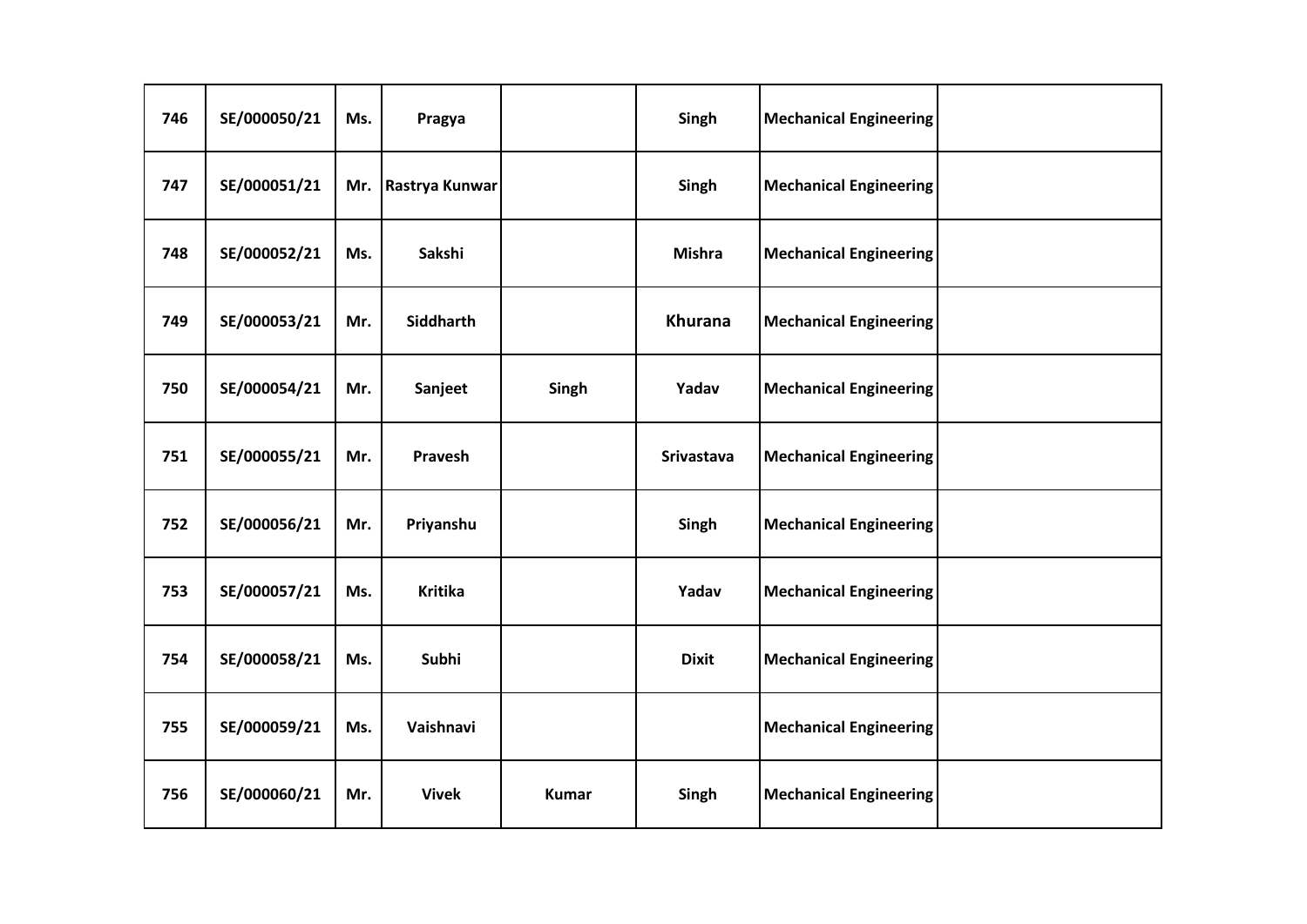| 757 | SE/000061/21 | Ms. | Pragya               |              | Gupta             | <b>Mechanical Engineering</b>                 |  |
|-----|--------------|-----|----------------------|--------------|-------------------|-----------------------------------------------|--|
| 758 | SE/000062/21 | Mr. | <b>Mudit</b>         | <b>Kumar</b> | <b>Bhatnagar</b>  | <b>Mechanical Engineering</b>                 |  |
| 759 | SE/000063/21 | Mr. | Aman                 |              | <b>Karwal</b>     | <b>Mechanical Engineering</b>                 |  |
| 760 | SE/000064/21 | Mr. | <b>Kapil</b>         |              | <b>Kumar</b>      | <b>Mechanical Engineering</b>                 |  |
| 761 | SE/000065/21 | Er. | <b>Shardul Kumar</b> |              | Rai               | <b>Mechanical Engineering</b>                 |  |
| 762 | SE/000066/21 | Mr. | Priyank              |              | <b>Kumar Shah</b> | <b>Civil Engineering</b>                      |  |
| 763 | SE/000067/21 | Mr. | Rahul                |              | Singh             | <b>Mechanical Engineering</b>                 |  |
| 764 | SE/000068/21 | Mr. | Jawed                |              | Khan              | <b>Electrical Engineering</b>                 |  |
| 765 | SE/000069/21 | Mr. | <b>Devesh</b>        |              | Mani Upadhyay     | <b>Mechanical Engineering</b><br>(Production) |  |
| 766 | SE/000001/22 | Mr. | <b>Harshit</b>       |              | <b>Srivastava</b> | <b>Mechanical Engineering</b>                 |  |
| 767 | SE/000002/22 | Mr. | Neelanshu            |              | <b>Agarwal</b>    | <b>Mechanical Engineering</b>                 |  |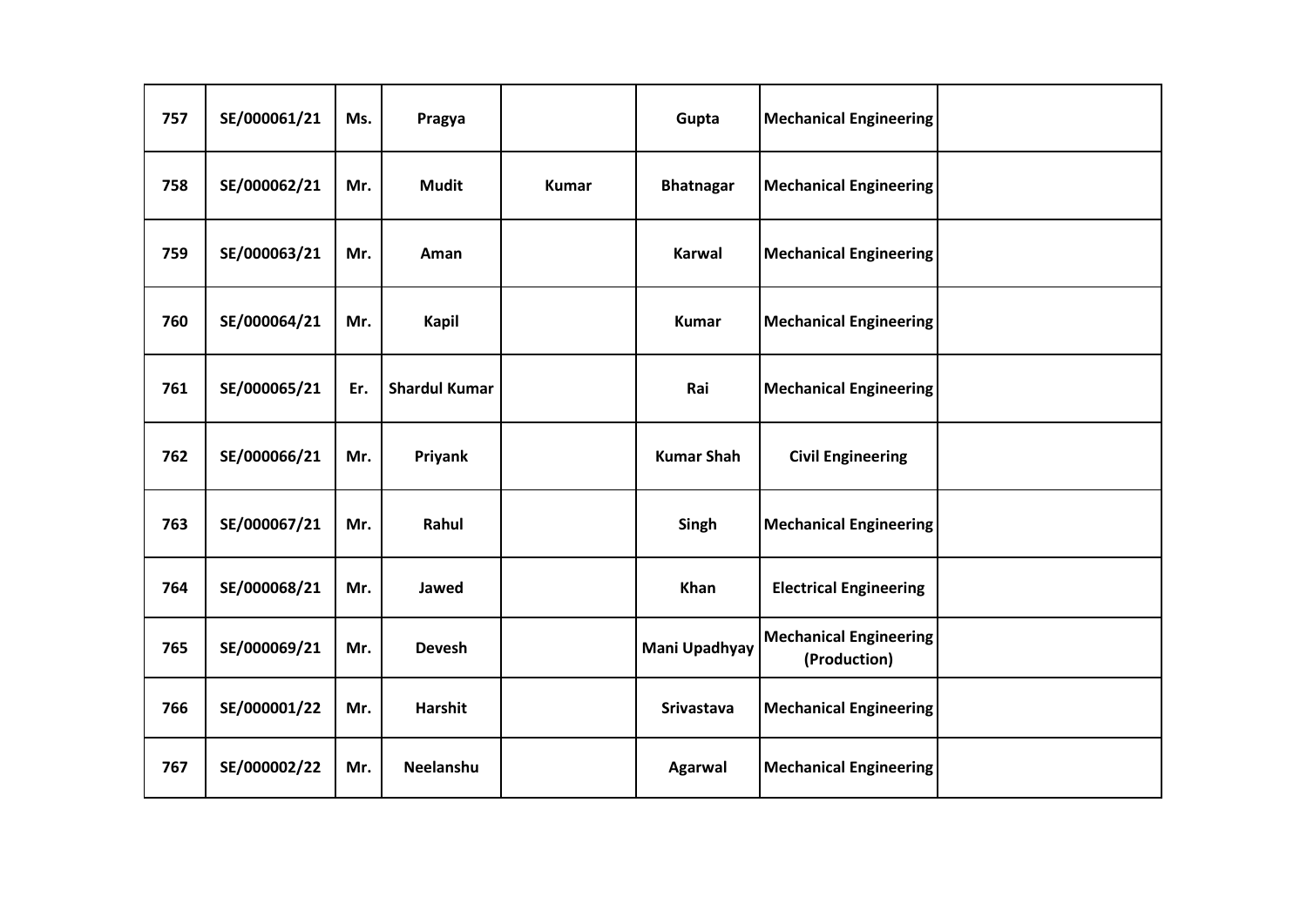| 768 | SE/000003/22 | Mr. | Prashant        | Singh            | <b>Mechanical Engineering</b> |  |
|-----|--------------|-----|-----------------|------------------|-------------------------------|--|
| 769 | SE/000004/22 | Mr. | Pratham         | <b>Dixit</b>     | <b>Mechanical Engineering</b> |  |
| 770 | SE/000005/22 | Mr. | Shivam          | <b>Kumar</b>     | <b>Mechanical Engineering</b> |  |
| 771 | SE/000006/22 | Mr. | <b>Shwetank</b> | <b>Kushwaha</b>  | <b>Mechanical Engineering</b> |  |
| 772 | SE/000007/22 | Mr. | <b>Tushar</b>   | Patel            | <b>Mechanical Engineering</b> |  |
| 773 | SE/000008/22 | Mr. | Vishnu          | <b>Kasaudhan</b> | <b>Mechanical Engineering</b> |  |
| 774 | SE/000009/22 | Mr. | Harsh           | <b>Bansal</b>    | <b>Mechanical Engineering</b> |  |
| 775 | SE/000010/22 | Mr. | <b>Harshit</b>  | <b>Mishra</b>    | <b>Mechanical Engineering</b> |  |
| 776 | SE/000011/22 | Mr. | <b>Durgesh</b>  | <b>Kumar</b>     | <b>Mechanical Engineering</b> |  |
| 777 | SE/000012/22 | Ms. | <b>Mahima</b>   | <b>Kuntal</b>    | <b>Mechanical Engineering</b> |  |
| 778 | SE/000013/22 | Mr. | <b>Kaustubh</b> | Singh            | <b>Mechanical Engineering</b> |  |
| 779 | SE/000014/22 | Ms. | Shivangi        | Rupam            | <b>Mechanical Engineering</b> |  |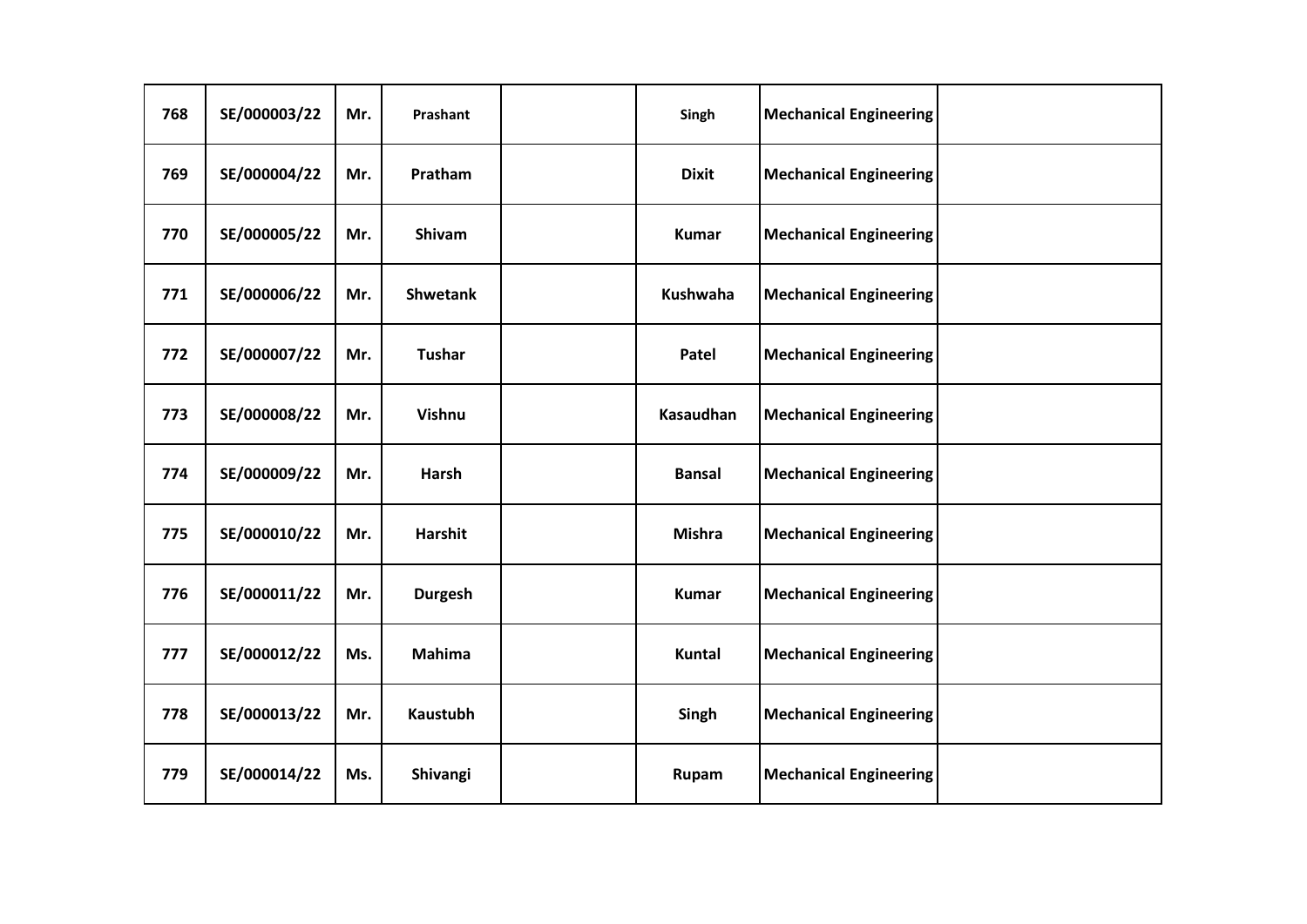| 780 | SE/000015/22 | Mr. | <b>Mayank</b> | Gangwar       | <b>Mechanical Engineering</b> |  |
|-----|--------------|-----|---------------|---------------|-------------------------------|--|
| 781 | SE/000016/22 | Mr. | <b>Mukul</b>  | Verma         | <b>Mechanical Engineering</b> |  |
| 782 | SE/000017/22 | Ms. | Anchal        | Gupta         | <b>Mechanical Engineering</b> |  |
| 783 | SE/000018/22 | Ms. | <b>Neha</b>   | <b>Maurya</b> | <b>Civil Engineering</b>      |  |
| 784 | SE/000019/22 | Mr. | <b>Nitin</b>  | Pyal          | <b>Mechanical Engineering</b> |  |
| 785 | SE/000020/22 | Mr. | Om            | <b>Bharti</b> | <b>Mechanical Engineering</b> |  |
| 786 | SE/000021/22 | Mr. | Prakhar       | Pandey        | <b>Mechanical Engineering</b> |  |
| 787 | SE/000022/22 | Mr. | Puneet        | <b>Mishra</b> | <b>Mechanical Engineering</b> |  |
| 788 | SE/000023/22 | Mr. | Rajnikant     | Yadav         | <b>Mechanical Engineering</b> |  |
| 789 | SE/000024/22 | Mr. | Rajveer       | Kannojia      | <b>Mechanical Engineering</b> |  |
| 790 | SE/000025/22 | Ms. | Ritu          | Verma         | <b>Mechanical Engineering</b> |  |
| 791 | SE/000026/22 | Mr. | Satyam        | Singh         | <b>Mechanical Engineering</b> |  |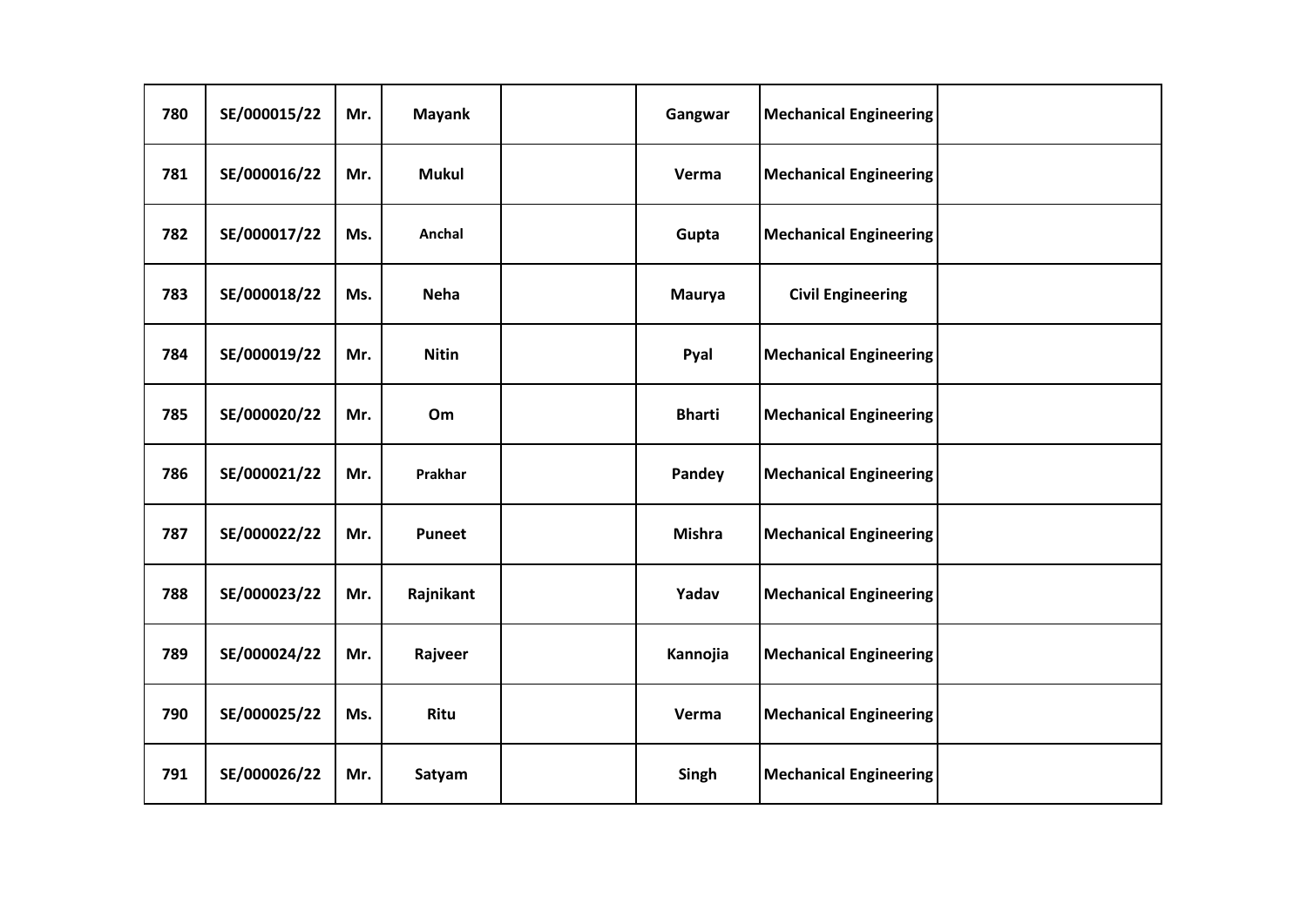| 792 | SE/000027/22 | Mr. | Shashank      | Singh              | <b>Mechanical Engineering</b> |  |
|-----|--------------|-----|---------------|--------------------|-------------------------------|--|
| 793 | SE/000028/22 | Mr. | <b>SM Ali</b> | <b>Hasan Rizvi</b> | <b>Mechanical Engineering</b> |  |
| 794 | SE/000029/22 | Ms. | <b>Srijal</b> | <b>Dixit</b>       | <b>Mechanical Engineering</b> |  |
| 795 | SE/000030/22 | Mr. | Anupam        | Anuragi            | <b>Mechanical Engineering</b> |  |
| 796 | SE/000031/22 | Mr. | Yash          | <b>Kumar</b>       | <b>Mechanical Engineering</b> |  |
| 797 | SE/000032/22 | Mr. | Vinayak       | Pandey             | <b>Mechanical Engineering</b> |  |
| 798 | SE/000033/22 | Mr. | Sanskar       | Sharma             | <b>Mechanical Engineering</b> |  |
| 799 | SE/000034/22 | Mr. | Prajjwal      | <b>Kanishk</b>     | <b>Mechanical Engineering</b> |  |
| 800 | SE/000035/22 | Mr. | Abhinav       | Rai                | <b>Mechanical Engineering</b> |  |
| 801 | SE/000036/22 | Mr. | S. Rahul      | <b>Kumar</b>       | <b>Mechanical Engineering</b> |  |
| 802 | SE/000037/22 | Mr. | <b>Vishal</b> | Singh              | <b>Mechanical Engineering</b> |  |
| 803 | SE/000038/22 | Mr. | Aditya        | <b>Kumar</b>       | <b>Mechanical Engineering</b> |  |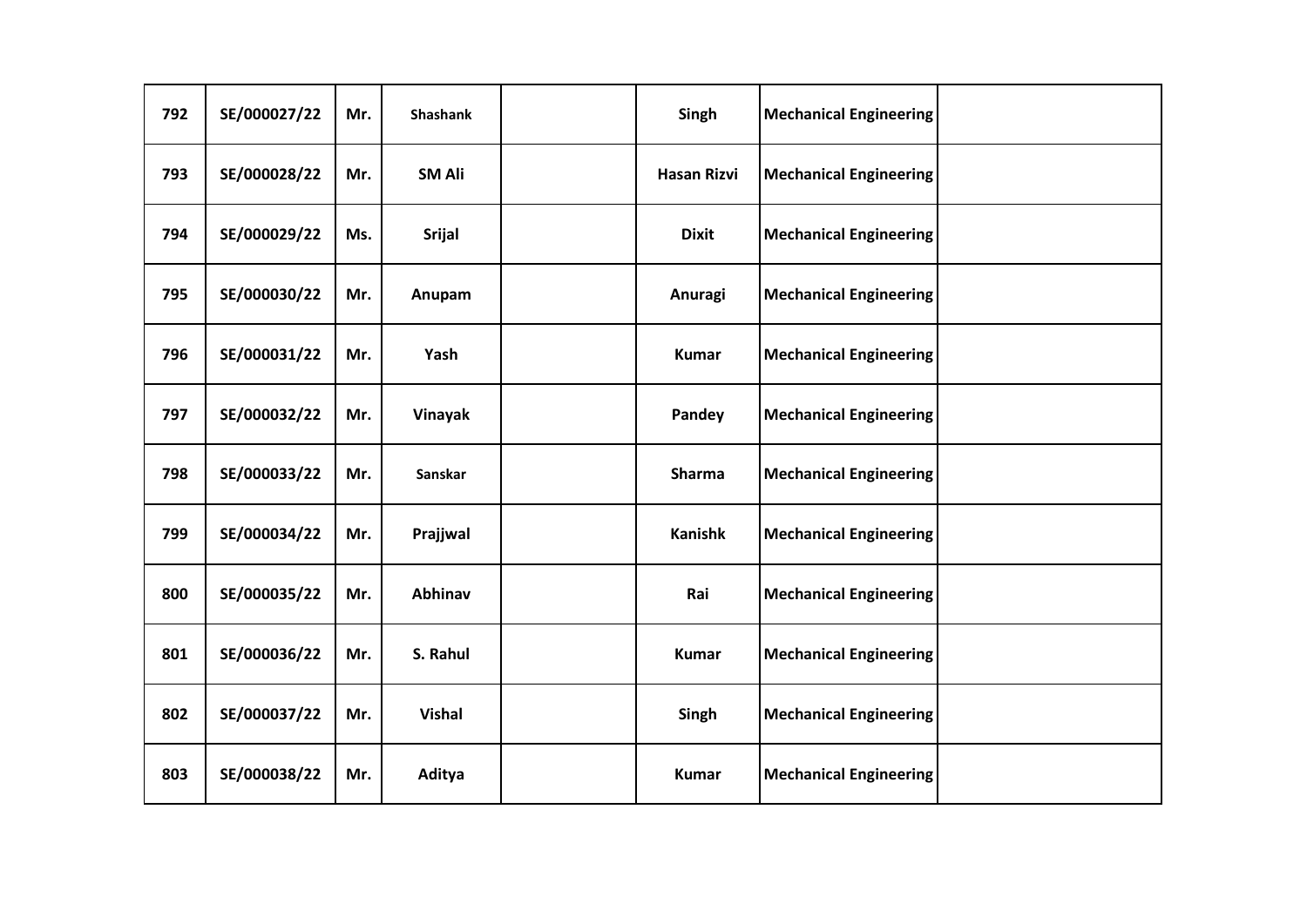| 804 | SE/000039/22 | Mr. | Anuj           | Kushwaha       | <b>Mechanical Engineering</b> |  |
|-----|--------------|-----|----------------|----------------|-------------------------------|--|
| 805 | SE/000040/22 | Mr. | Avijit         | Pathak         | <b>Mechanical Engineering</b> |  |
| 806 | SE/000041/22 | Mr. | <b>Prakher</b> | Saxena         | <b>Mechanical Engineering</b> |  |
| 807 | SE/000042/22 | Mr. | Sudhanshu      | Chaturvedi     | <b>Mechanical Engineering</b> |  |
| 808 | SE/000043/22 | Mr. | <b>Naveen</b>  | Singh          | <b>Civil Engineering</b>      |  |
| 809 | SE/000044/22 | Mr. | <b>Maksood</b> | Ahamad         | <b>Civil Engineering</b>      |  |
| 810 | SE/000045/22 | Mr. | <b>Atul</b>    | Yadav          | <b>Civil Engineering</b>      |  |
| 811 | SE/000046/22 | Ms. | <b>Muskan</b>  | <b>Keshari</b> | <b>Civil Engineering</b>      |  |
| 812 | SE/000047/22 | Mr. | <b>Kishan</b>  | Pandey         | <b>Civil Engineering</b>      |  |
| 813 | SE/000048/22 | Ms. | Roshani        | Singh          | <b>Civil Engineering</b>      |  |
| 814 | SE/000049/22 | Mr. | Sonu           | Patwa          | <b>Civil Engineering</b>      |  |
| 815 | SE/000050/22 | Mr. | Amit           | Verma          | <b>Civil Engineering</b>      |  |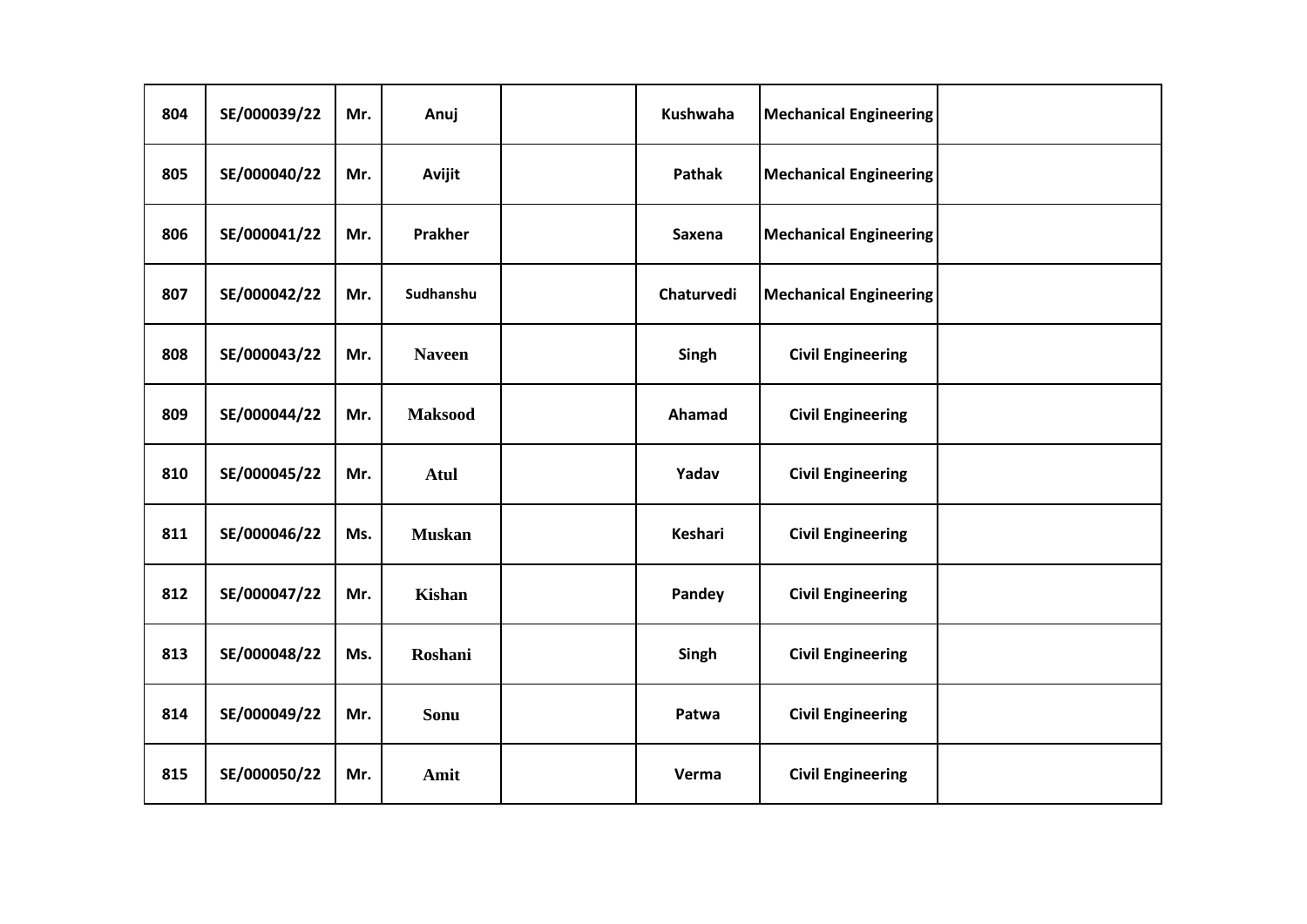| 816 | SE/000051/22 | Mr. | <b>Afzal</b>        | Ahmad              | <b>Civil Engineering</b>      |  |
|-----|--------------|-----|---------------------|--------------------|-------------------------------|--|
| 817 | SE/000052/22 | Ms. | Antima              | <b>Nishad</b>      | <b>Civil Engineering</b>      |  |
| 818 | SE/000053/22 | Mr. | <b>Sagar</b>        | Jaiswal            | <b>Civil Engineering</b>      |  |
| 819 | SE/000054/22 | Mr. | Rohit               | Maddhesiya         | <b>Civil Engineering</b>      |  |
| 820 | SE/000055/22 | Mr. | <b>Ayush</b>        | <b>Mishra</b>      | <b>Civil Engineering</b>      |  |
| 821 | SE/000056/22 | Mr. | <b>Amritansh</b>    | Tripathi           | <b>Civil Engineering</b>      |  |
| 822 | SE/000057/22 | Mr. | <b>Nikhil Kumar</b> | Rawat              | <b>Civil Engineering</b>      |  |
| 823 | SE/000058/22 | Mr. | <b>Anoop</b>        | <b>Kumar</b>       | <b>Civil Engineering</b>      |  |
| 824 | SE/000059/22 | Ms. | <b>Nishita</b>      | Srivastava         | <b>Civil Engineering</b>      |  |
| 825 | SE/000060/22 | Mr. | <b>Ankit</b>        | <b>Dixit</b>       | <b>Civil Engineering</b>      |  |
| 826 | SE/000061/22 | Mr. | <b>Shailesh</b>     | <b>Kumar Gupta</b> | <b>Mechanical Engineering</b> |  |
| 827 | SE/000062/22 | Mr. | <b>Abutlha</b>      |                    | <b>Mechanical Engineering</b> |  |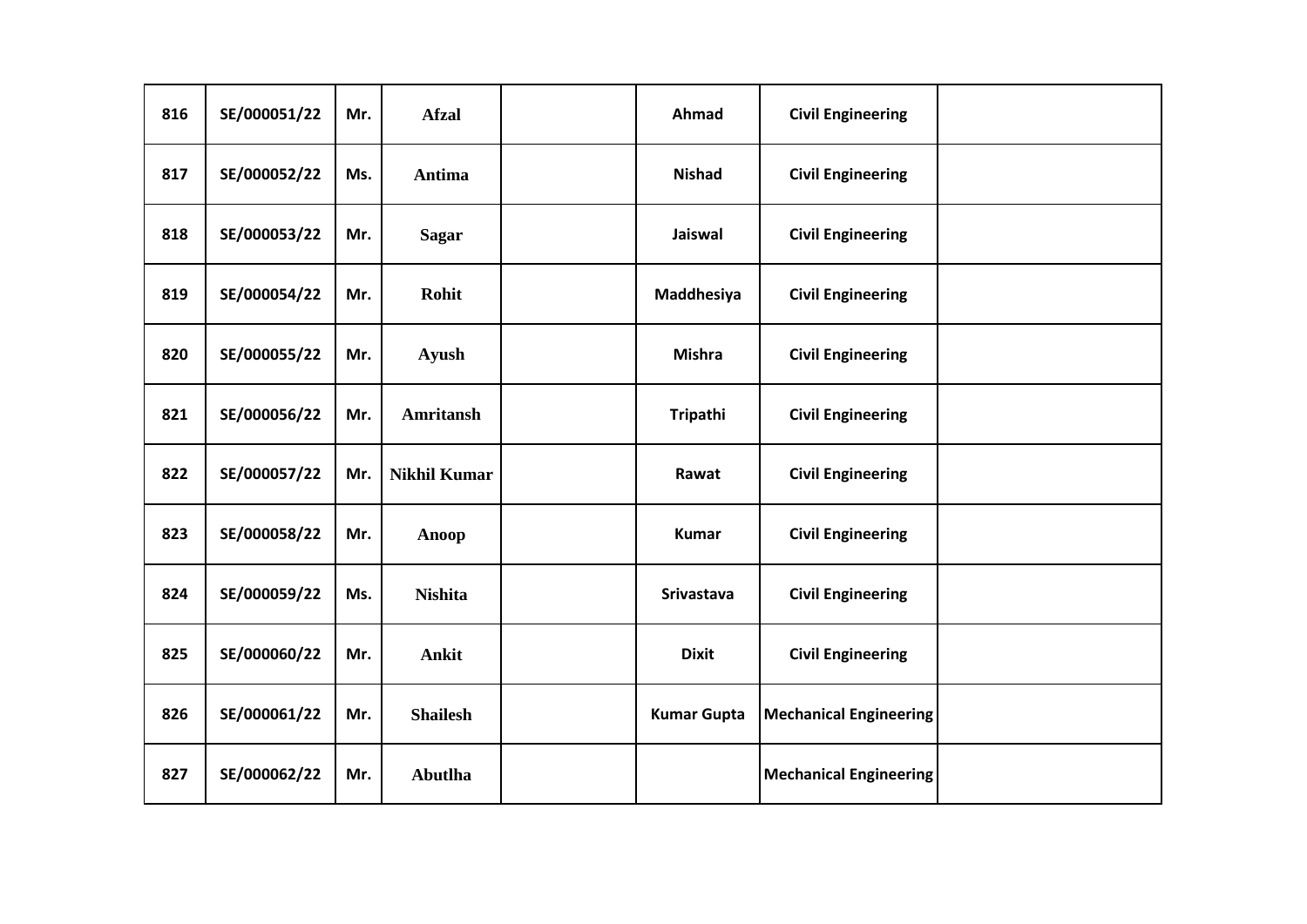| 828 | SE/000063/22 | Mr. | Aman            | <b>Kumar Bhaskar</b> | <b>Mechanical Engineering</b> |  |
|-----|--------------|-----|-----------------|----------------------|-------------------------------|--|
| 829 | SE/000064/22 | Mr. | <b>Atul</b>     | Singh                | <b>Mechanical Engineering</b> |  |
| 830 | SE/000065/22 | Mr. | <b>Navneet</b>  | <b>Kumar Singh</b>   | <b>Mechanical Engineering</b> |  |
| 831 | SE/000066/22 | Mr. | Indrajeet       |                      | <b>Mechanical Engineering</b> |  |
| 832 | SE/000067/22 | Mr. | <b>Vijay</b>    | Verma                | <b>Mechanical Engineering</b> |  |
| 833 | SE/000068/22 | Mr. | <b>Akash</b>    | Gupta                | <b>Mechanical Engineering</b> |  |
| 834 | SE/000069/22 | Mr. | <b>Prince</b>   | <b>Maurya</b>        | <b>Mechanical Engineering</b> |  |
| 835 | SE/000070/22 | Mr. | <b>Vikas</b>    | Chaudhary            | <b>Mechanical Engineering</b> |  |
| 836 | SE/000071/22 | Ms. | Roshani         | <b>Bharti</b>        | <b>Mechanical Engineering</b> |  |
| 837 | SE/000072/22 | Mr. | <b>Abhishek</b> | Rai                  | <b>Mechanical Engineering</b> |  |
| 838 | SE/000073/22 | Mr. | Anil            | <b>Kumar</b>         | <b>Mechanical Engineering</b> |  |
| 839 | SE/000074/22 | Mr. | <b>Vikash</b>   | Singh                | <b>Mechanical Engineering</b> |  |